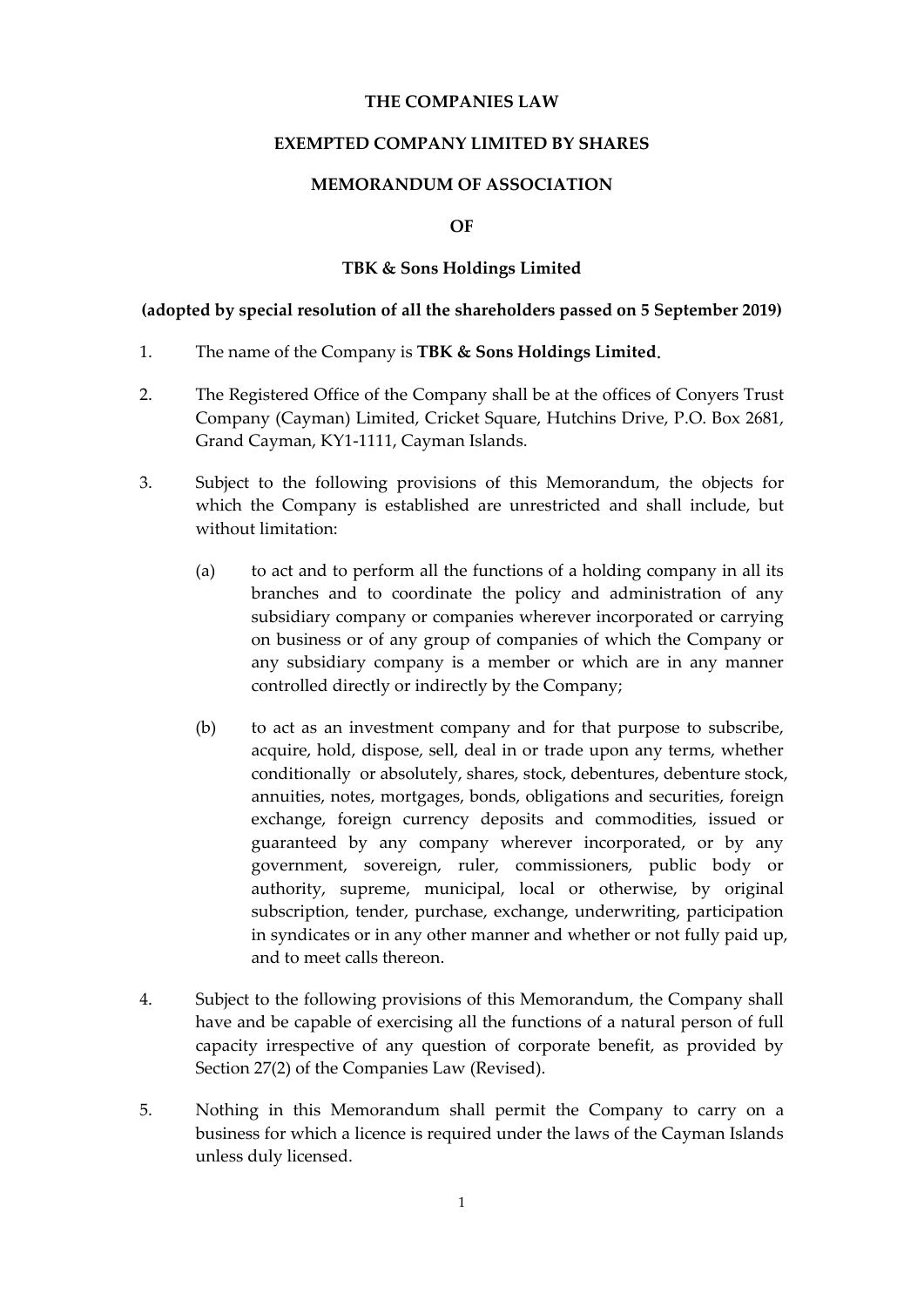- 6. The Company shall not trade in the Cayman Islands with any person, firm or corporation except in furtherance of the business of the Company carried on outside the Cayman Islands; provided that nothing in this clause shall be construed as to prevent the Company effecting and concluding contracts in the Cayman Islands, and exercising in the Cayman Islands all of its powers necessary for the carrying on of its business outside the Cayman Islands.
- 7. The liability of each member is limited to the amount from time to time unpaid on such member's shares.
- 8. The share capital of the Company is HK\$100,000,000 divided into 10,000,000,000 shares of a nominal or par value of HK\$0.01 each, with the power for the Company, insofar as is permitted by law, to redeem or purchase any of its shares and to increase or reduce the said share capital subject to the provisions of the Companies Law (Revised) and the Articles of Association of the Company and to issue any part of its capital, whether original, redeemed or increased, with or without any preference, priority or special privilege or subject to any postponement of rights or to any conditions or restrictions; and so that, unless the conditions of issue shall otherwise expressly declare, every issue of shares, whether declared to be preference or otherwise, shall be subject to the power hereinbefore contained.
- 9. The Company may exercise the power contained in the Companies Law to deregister in the Cayman Islands and be registered by way of continuation in another jurisdiction.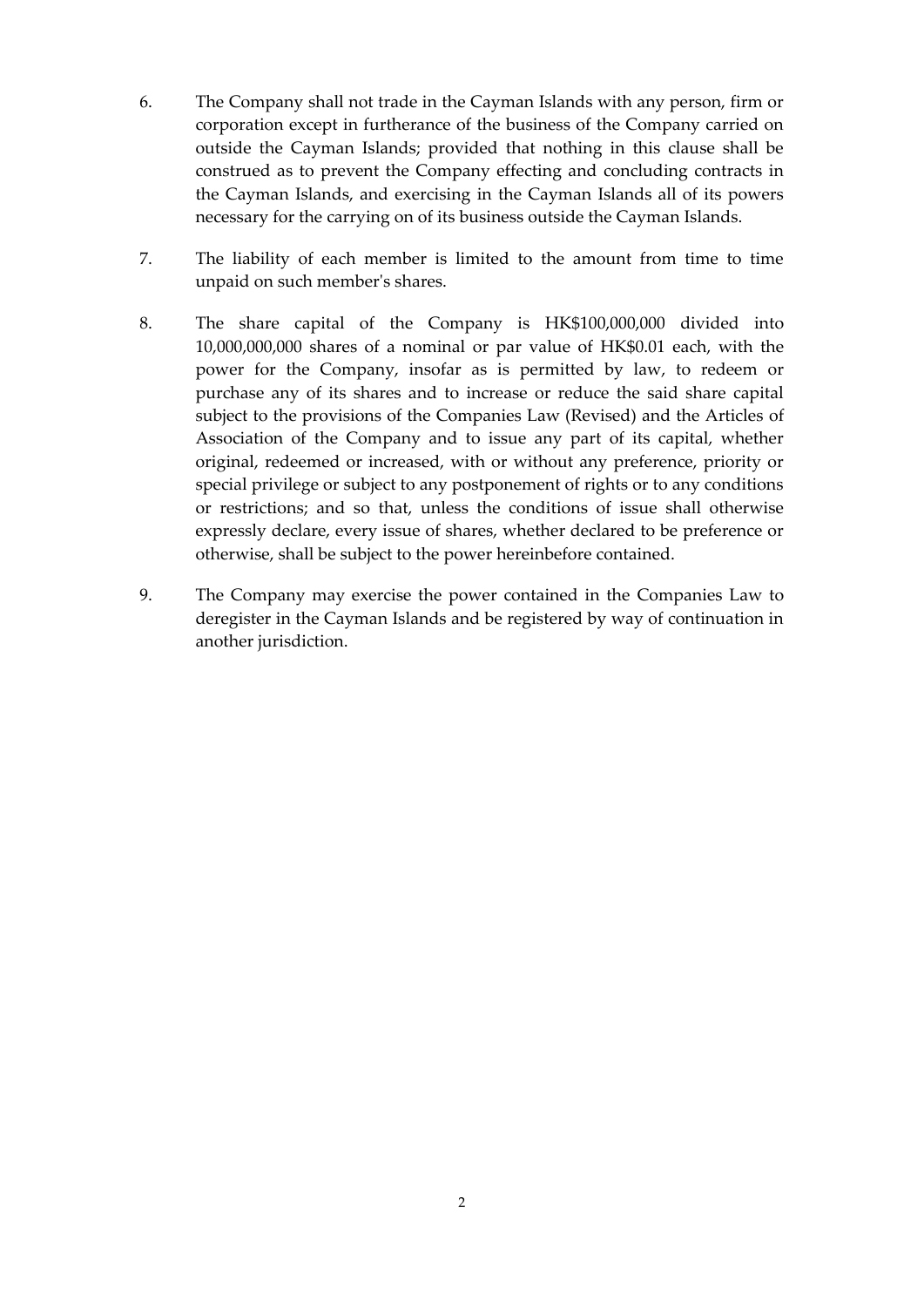The Companies Law (Revised) Company Limited by Shares

# AMENDED AND RESTATED ARTICLES OF ASSOCIATION

OF

# **TBK & Sons Holdings Limited**

(Adopted pursuant to written resolutions of all the shareholders passed on 5 September 2019 with effect from the date of the listing of the shares of the Company on The Stock Exchange of Hong Kong Limited)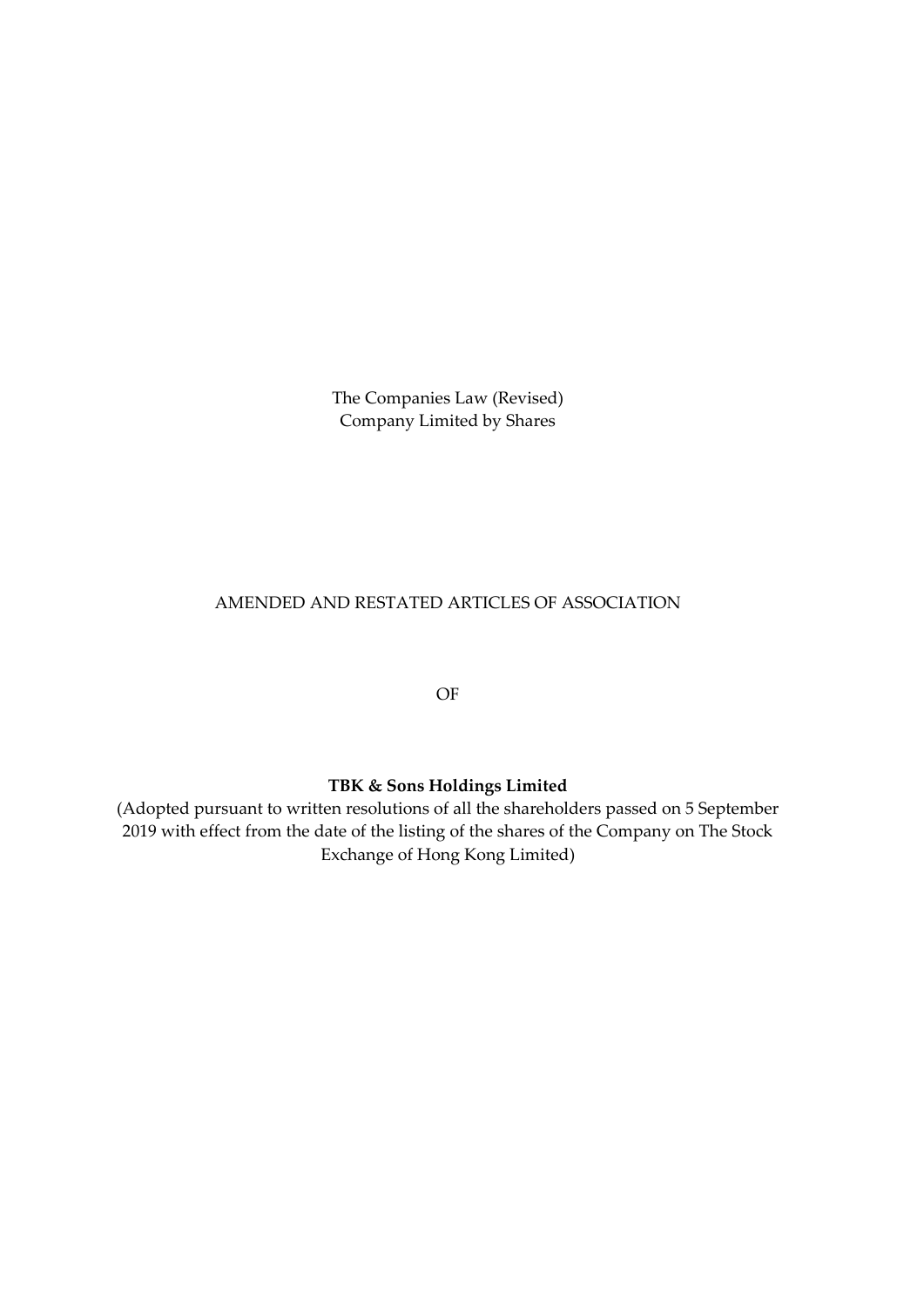# I N D E X

| <b>SUBJECT</b>                         | <u>Article No.</u> |
|----------------------------------------|--------------------|
| Table A                                | 1                  |
| Interpretation                         | $\overline{2}$     |
| <b>Share Capital</b>                   | 3                  |
| <b>Alteration Of Capital</b>           | $4 - 7$            |
| <b>Share Rights</b>                    | $8-9$              |
| Variation Of Rights                    | $10 - 11$          |
| <b>Shares</b>                          | $12 - 15$          |
| <b>Share Certificates</b>              | $16-21$            |
| Lien                                   | $22 - 24$          |
| Calls On Shares                        | 25-33              |
| Forfeiture Of Shares                   | 34-42              |
| <b>Register Of Members</b>             | 43-44              |
| <b>Record Dates</b>                    | 45                 |
| <b>Transfer Of Shares</b>              | 46-51              |
| <b>Transmission Of Shares</b>          | 52-54              |
| <b>Untraceable Members</b>             | 55                 |
| <b>General Meetings</b>                | 56-58              |
| Notice Of General Meetings             | 59-60              |
| Proceedings At General Meetings        | 61-65              |
| Voting                                 | 66-74              |
| Proxies                                | 75-80              |
| Corporations Acting By Representatives | 81                 |
| <b>Written Resolutions Of Members</b>  | 82                 |
| <b>Board Of Directors</b>              | 83                 |
| <b>Retirement Of Directors</b>         | 84-85              |
| Disqualification Of Directors          | 86                 |
| <b>Executive Directors</b>             | 87-88              |
| <b>Alternate Directors</b>             | 89-92              |
| Directors' Fees And Expenses           | 93-96              |
| Directors' Interests                   | 97-100             |
| <b>General Powers Of The Directors</b> | 101-106            |
| <b>Borrowing Powers</b>                | 107-110            |
| Proceedings Of The Directors           | 111-120            |
| Managers                               | 121-123            |
| Officers                               | 124-127            |
| Register of Directors and Officers     | 128                |
| <b>Minutes</b>                         | 129                |
| Seal                                   | 130                |
| <b>Authentication Of Documents</b>     | 131                |
| <b>Destruction Of Documents</b>        | 132                |
| Dividends And Other Payments           | 133-142            |
| Reserves                               | 143                |
| Capitalisation                         | 144-145            |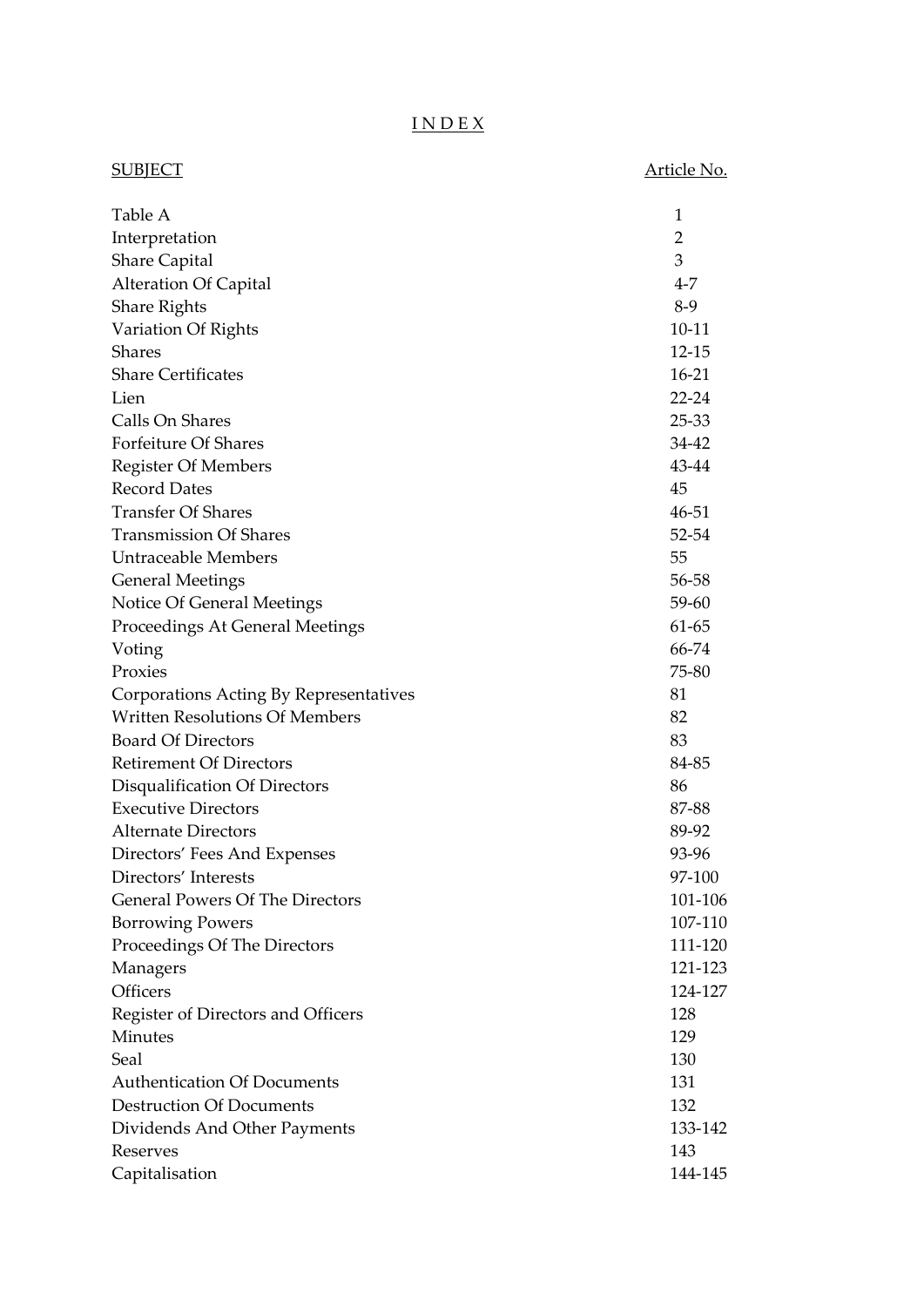| <b>Subscription Rights Reserve</b>                  | 146     |
|-----------------------------------------------------|---------|
| <b>Accounting Records</b>                           | 147-151 |
| Audit                                               | 152-157 |
| <b>Notices</b>                                      | 158-160 |
| Signatures                                          | 161     |
| Winding Up                                          | 162-163 |
| Indemnity                                           | 164     |
| Amendment To Memorandum and Articles of Association |         |
| And Name of Company                                 | 165     |
| Information                                         | 166     |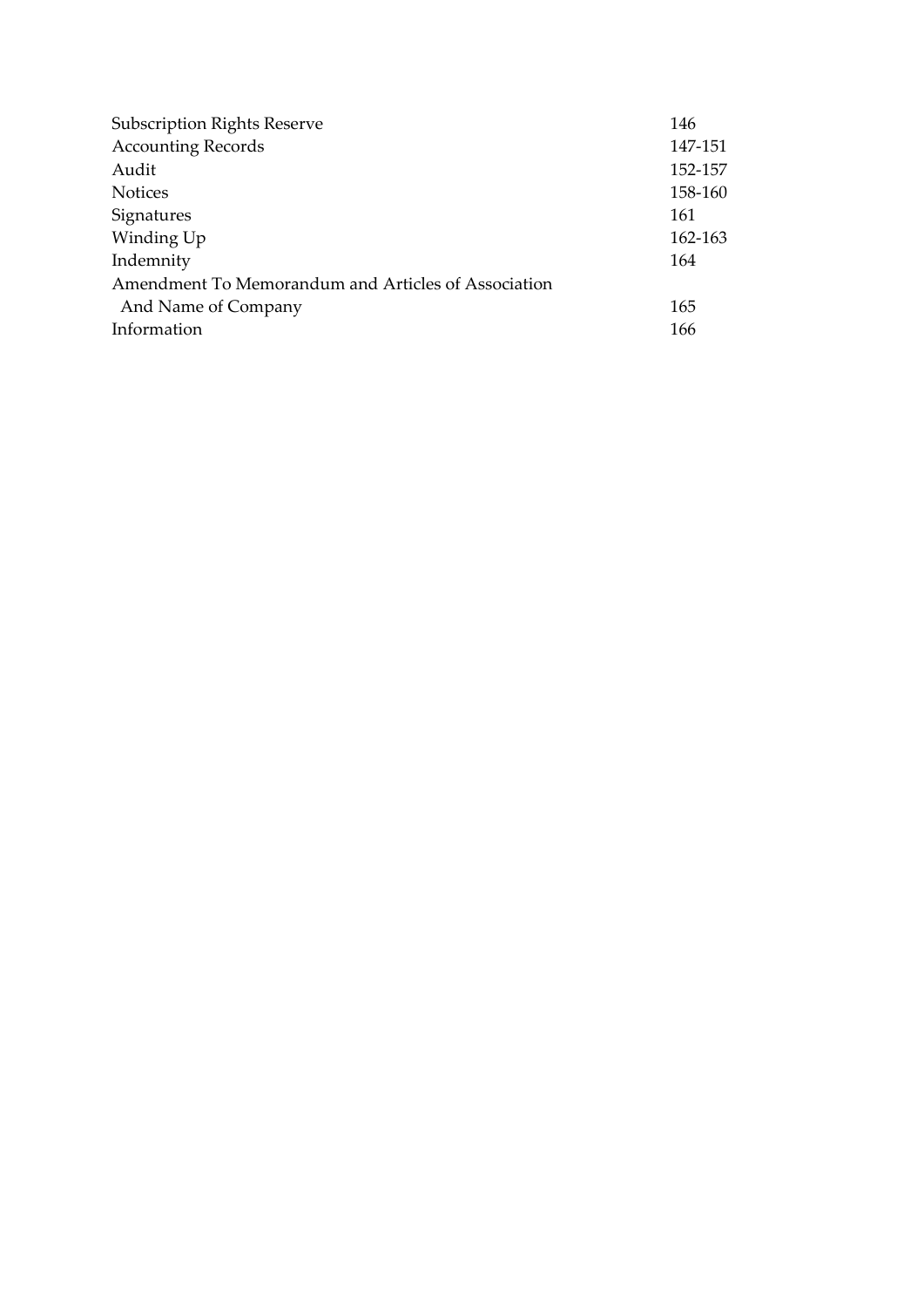# THE COMPANIES LAW (REVISED) COMPANY LIMITED BY SHARES

# AMENDED AND RESTATED ARTICLES OF ASSOCIATION

#### OF

#### **TBK & Sons Holdings Limited**

(Adopted pursuant to written resolutions of the sole shareholder/shareholders passed on 5 September 2019 with effect from the date of the listing of the shares of the Company on The Stock Exchange of Hong Kong Limited)

### TABLE A

1. The regulations in Table A in the Schedule to the Companies Law (Revised) do not apply to the Company.

# INTERPRETATION

2. (1) In these Articles, unless the context otherwise requires, the words standing in the first column of the following table shall bear the meaning set opposite them respectively in the second column.

| WORD                   | MEANING                                                                                                                                                                                                                                                                                                                                                       |
|------------------------|---------------------------------------------------------------------------------------------------------------------------------------------------------------------------------------------------------------------------------------------------------------------------------------------------------------------------------------------------------------|
| "Articles"             | these Articles in their present form or as<br>supplemented or amended or substituted from time<br>to time.                                                                                                                                                                                                                                                    |
| "Auditor"              | the auditor of the Company for the time being and<br>may include any individual or partnership.                                                                                                                                                                                                                                                               |
| "Board" or "Directors" | the board of directors of the Company or the<br>directors present at a meeting of directors of the<br>Company at which a quorum is present.                                                                                                                                                                                                                   |
| "business day"         | shall mean a day on which the Designated Stock<br>Exchange generally is open for the business of<br>dealing in securities in Hong Kong. For the<br>avoidance of doubt, where the Designated Stock<br>Exchange is closed for the business of dealing in<br>securities in Hong Kong on a business day for the<br>reason of a number 8 or higher typhoon signal, |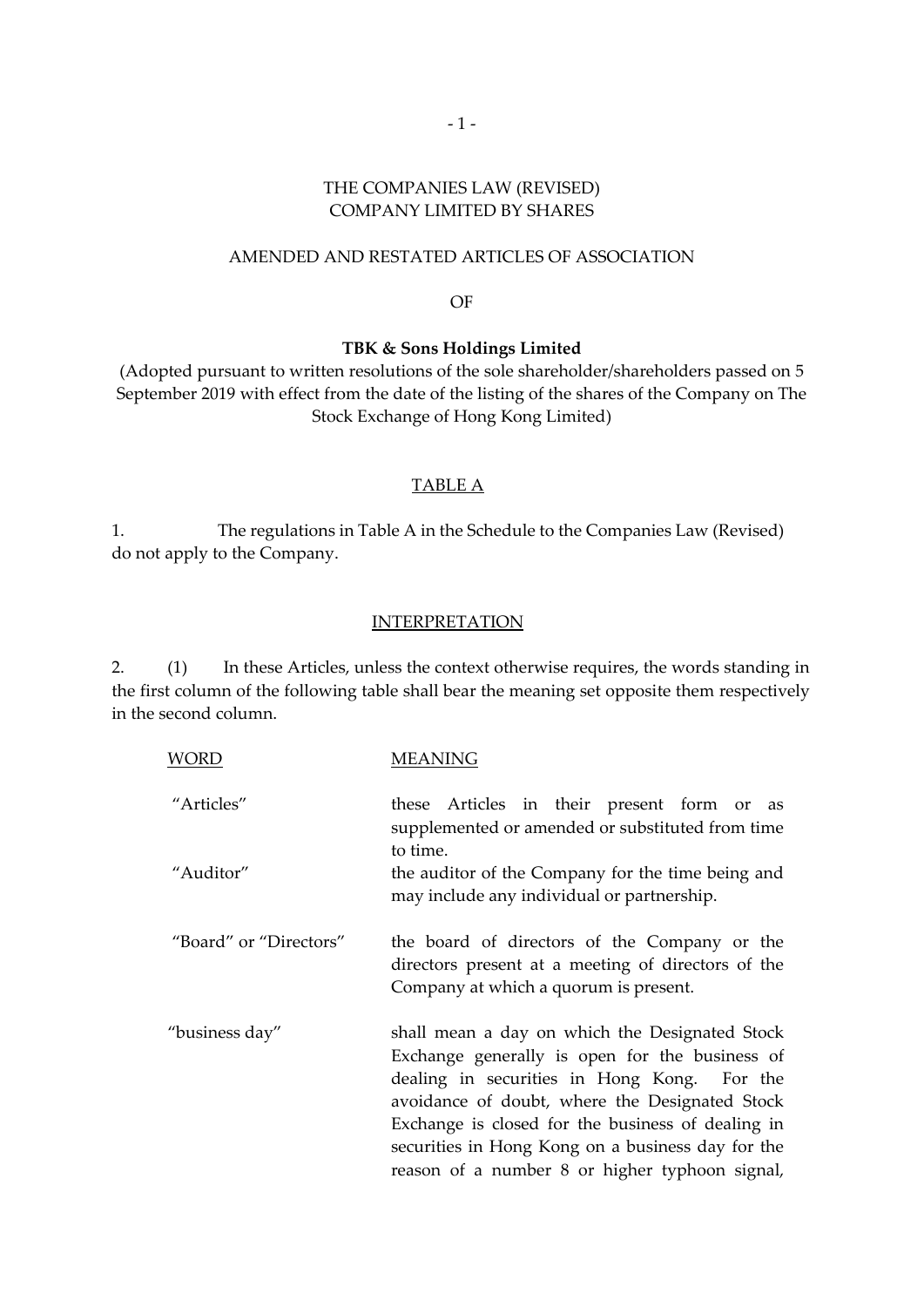|                                       | black rainstorm warning or other similar event, such<br>day shall for the purposes of these Articles be<br>counted as a business day.                                                                                                                                                                                                                                                                                                              |                |
|---------------------------------------|----------------------------------------------------------------------------------------------------------------------------------------------------------------------------------------------------------------------------------------------------------------------------------------------------------------------------------------------------------------------------------------------------------------------------------------------------|----------------|
| "capital"                             | the share capital of the Company from time to time.                                                                                                                                                                                                                                                                                                                                                                                                |                |
| "clear days"                          | in relation to the period of a notice that period<br>excluding the day when the notice is given or<br>deemed to be given and the day for which it is given<br>or on which it is to take effect.                                                                                                                                                                                                                                                    |                |
| "clearing house"                      | a clearing house recognised by the laws of the<br>jurisdiction in which the shares of the Company are<br>listed or quoted on a stock exchange in such<br>jurisdiction.                                                                                                                                                                                                                                                                             |                |
| "close associate"                     | in relation to any Director, shall have the same meaning<br>as defined in the rules of the Designated Stock<br>Exchange ("Listing Rules") as modified from time to<br>time, except that for purposes of Article 100 where the<br>transaction or arrangement to be approved by the<br>Board is a connected transaction referred to in the<br>Listing Rules, it shall have the same meaning as that<br>ascribed to "associate" in the Listing Rules. | App. 3<br>4(1) |
| "Company"                             | TBK & Sons Holdings Limited.                                                                                                                                                                                                                                                                                                                                                                                                                       |                |
| "competent regulatory<br>authority"   | a competent regulatory authority in the territory<br>where the shares of the Company are listed or<br>quoted on a stock exchange in such territory.                                                                                                                                                                                                                                                                                                |                |
| "debenture" and<br>"debenture holder" | include debenture stock and debenture<br>stockholder respectively.                                                                                                                                                                                                                                                                                                                                                                                 |                |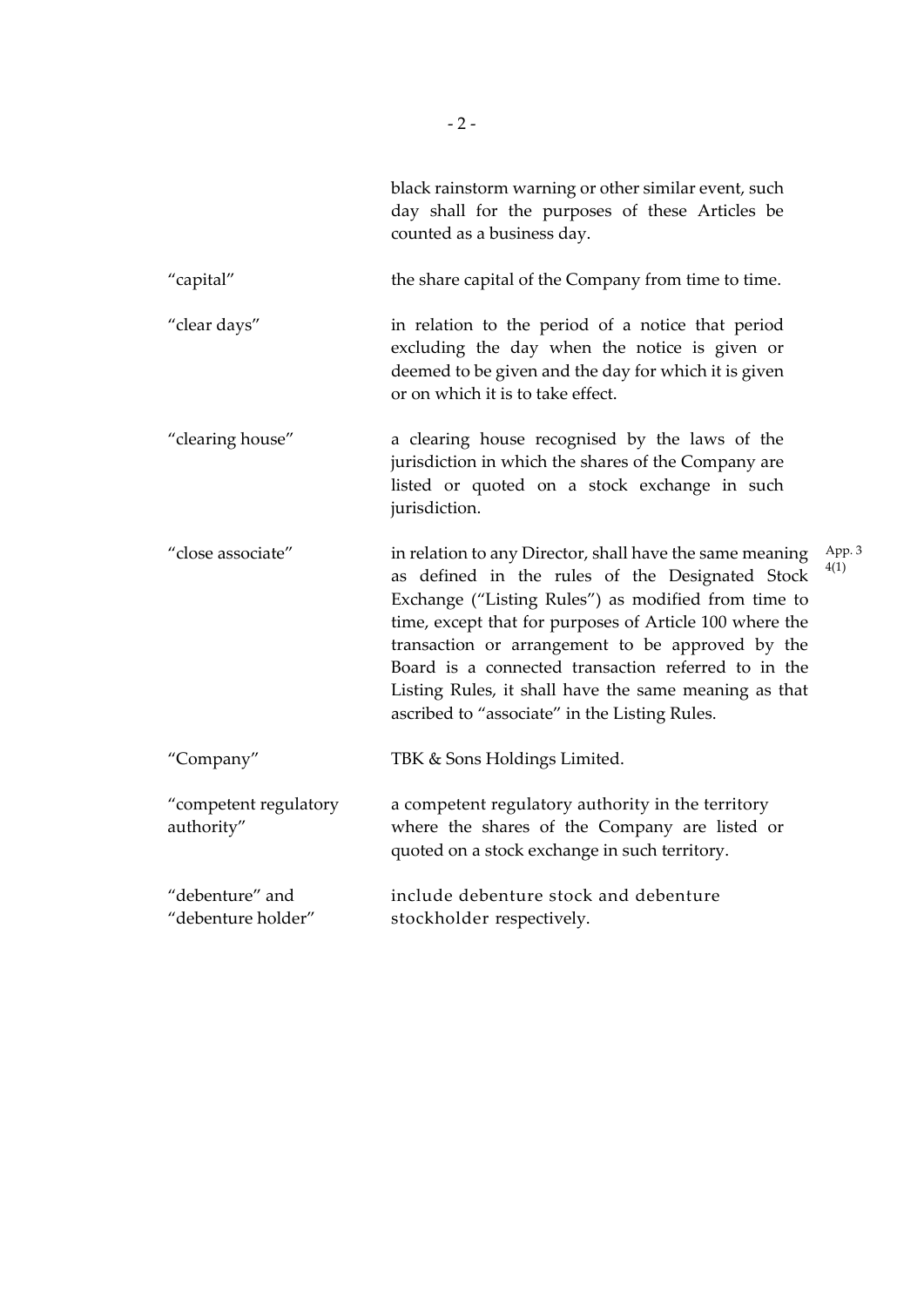| "Designated Stock     | a stock exchange in respect of which the shares<br>of                                                                                                                                                                                                                                                                                                                                                            |
|-----------------------|------------------------------------------------------------------------------------------------------------------------------------------------------------------------------------------------------------------------------------------------------------------------------------------------------------------------------------------------------------------------------------------------------------------|
| Exchange"             | the Company are listed or quoted and where such<br>stock exchange deems such listing or quotation to be<br>the primary listing or quotation of the shares of the<br>Company.                                                                                                                                                                                                                                     |
| "dollars" and "\$"    | dollars, the legal currency of Hong Kong.                                                                                                                                                                                                                                                                                                                                                                        |
| "head office"         | such office of the Company as the Directors may<br>from time to time determine to be the principal<br>office of the Company.                                                                                                                                                                                                                                                                                     |
| "Law"                 | The Companies Law, Cap. 22 (Law 3 of 1961, as<br>consolidated and revised) of the Cayman Islands.                                                                                                                                                                                                                                                                                                                |
| "Member"              | a duly registered holder from time to time of the<br>shares in the capital of the Company.                                                                                                                                                                                                                                                                                                                       |
| "month"               | a calendar month.                                                                                                                                                                                                                                                                                                                                                                                                |
| "Notice"              | written notice unless otherwise specifically stated<br>and as further defined in these Articles.                                                                                                                                                                                                                                                                                                                 |
| "Office"              | the registered office of the Company for the time<br>being.                                                                                                                                                                                                                                                                                                                                                      |
| "ordinary resolution" | a resolution shall be an ordinary resolution when it<br>has been passed by a simple majority of votes cast<br>by such Members as, being entitled so to do, vote in<br>person or, in the case of any Member being a<br>corporation, by its duly authorised representative or,<br>where proxies are allowed, by proxy at a general<br>meeting of which Notice has been duly given in<br>accordance with Article 59 |
| "paid up"             | paid up or credited as paid up.                                                                                                                                                                                                                                                                                                                                                                                  |
| "Register"            | the principal register and where applicable, any<br>branch register of Members to be maintained at such<br>place within or outside the Cayman Islands as the<br>Board shall determine from time to time.                                                                                                                                                                                                         |
| "Registration Office" | in respect of any class of share capital such place as                                                                                                                                                                                                                                                                                                                                                           |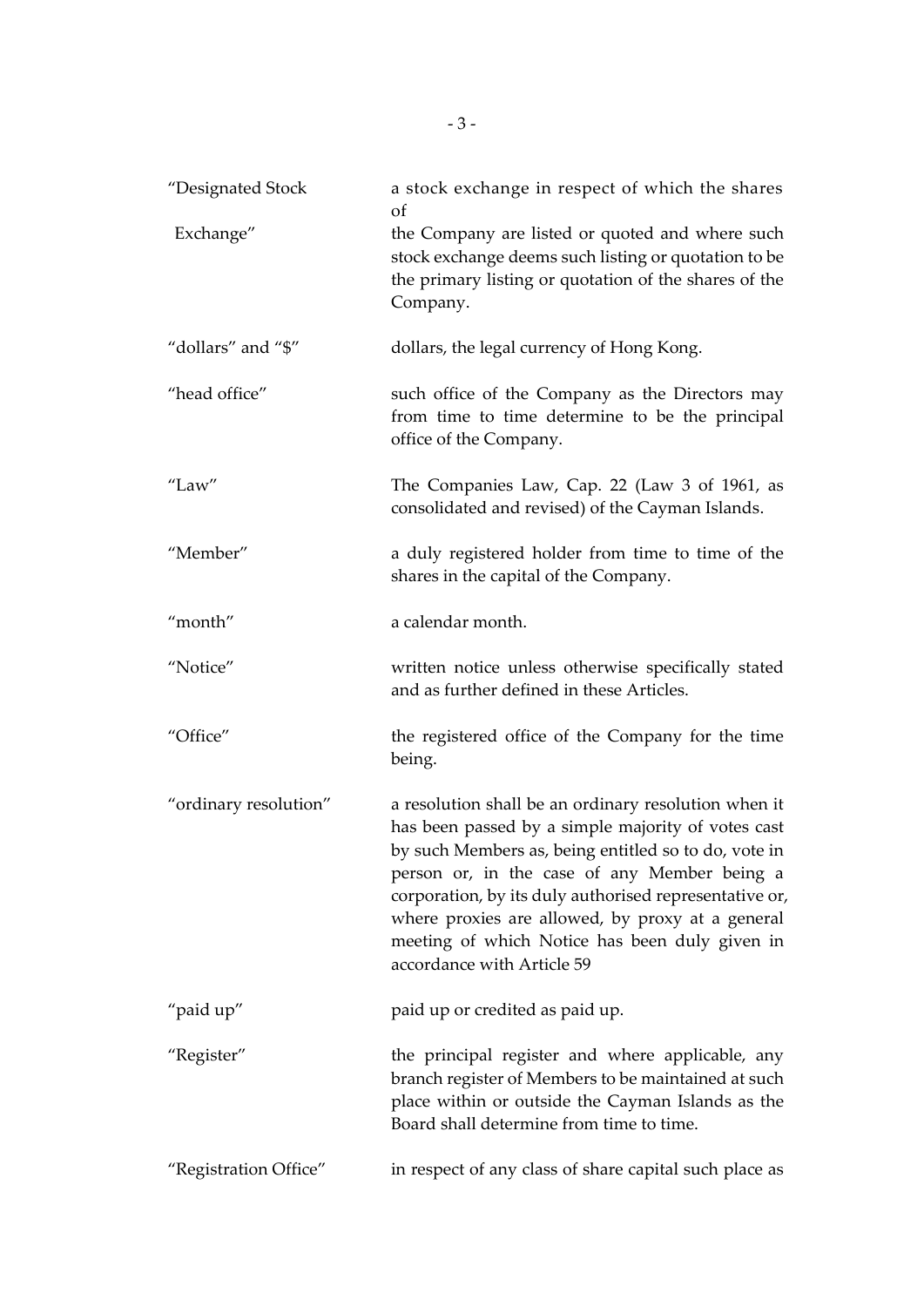|                           | the Board may from time to time determine to keep<br>a branch register of Members in respect of that class<br>of share capital and where (except in cases where<br>the Board otherwise directs) the transfers or other<br>documents of title for such class of share capital are<br>to be lodged for registration and are to be registered.                                                                                                               |
|---------------------------|-----------------------------------------------------------------------------------------------------------------------------------------------------------------------------------------------------------------------------------------------------------------------------------------------------------------------------------------------------------------------------------------------------------------------------------------------------------|
| "Seal"                    | common seal or any one or more duplicate seals of<br>the Company (including a securities seal) for use in<br>the Cayman Islands or in any place outside the<br>Cayman Islands.                                                                                                                                                                                                                                                                            |
| "Secretary"               | any person, firm or corporation appointed by the<br>Board to perform any of the duties of secretary of<br>the Company and includes any assistant, deputy,<br>temporary or acting secretary.                                                                                                                                                                                                                                                               |
| "special resolution"      | a resolution shall be a special resolution when it has<br>been passed by a majority of not less than<br>three-fourths of votes cast by such Members as,<br>being entitled so to do, vote in person or, in the case<br>of such Members as are corporations, by their<br>respective duly authorised representative or, where<br>proxies are allowed, by proxy at a general meeting<br>of which Notice has been duly given in accordance<br>with Article 59. |
|                           | a special resolution shall be effective for any<br>purpose for which an ordinary resolution is<br>expressed to be required under any provision of<br>these Articles or the Statutes.                                                                                                                                                                                                                                                                      |
| "Statutes"                | the Law and every other law of the Legislature of<br>the Cayman Islands for the time being in force<br>applying to or affecting the Company, its<br>memorandum of association and/or these Articles.                                                                                                                                                                                                                                                      |
| "substantial shareholder" | a person who is entitled to exercise, or to control the<br>exercise of, 10% or more (or such other percentage<br>as may be prescribed by the rules of the Designated<br>Stock Exchange from time to time) of the voting<br>power at any general meeting of the Company.                                                                                                                                                                                   |
| "year"                    | a calendar year.                                                                                                                                                                                                                                                                                                                                                                                                                                          |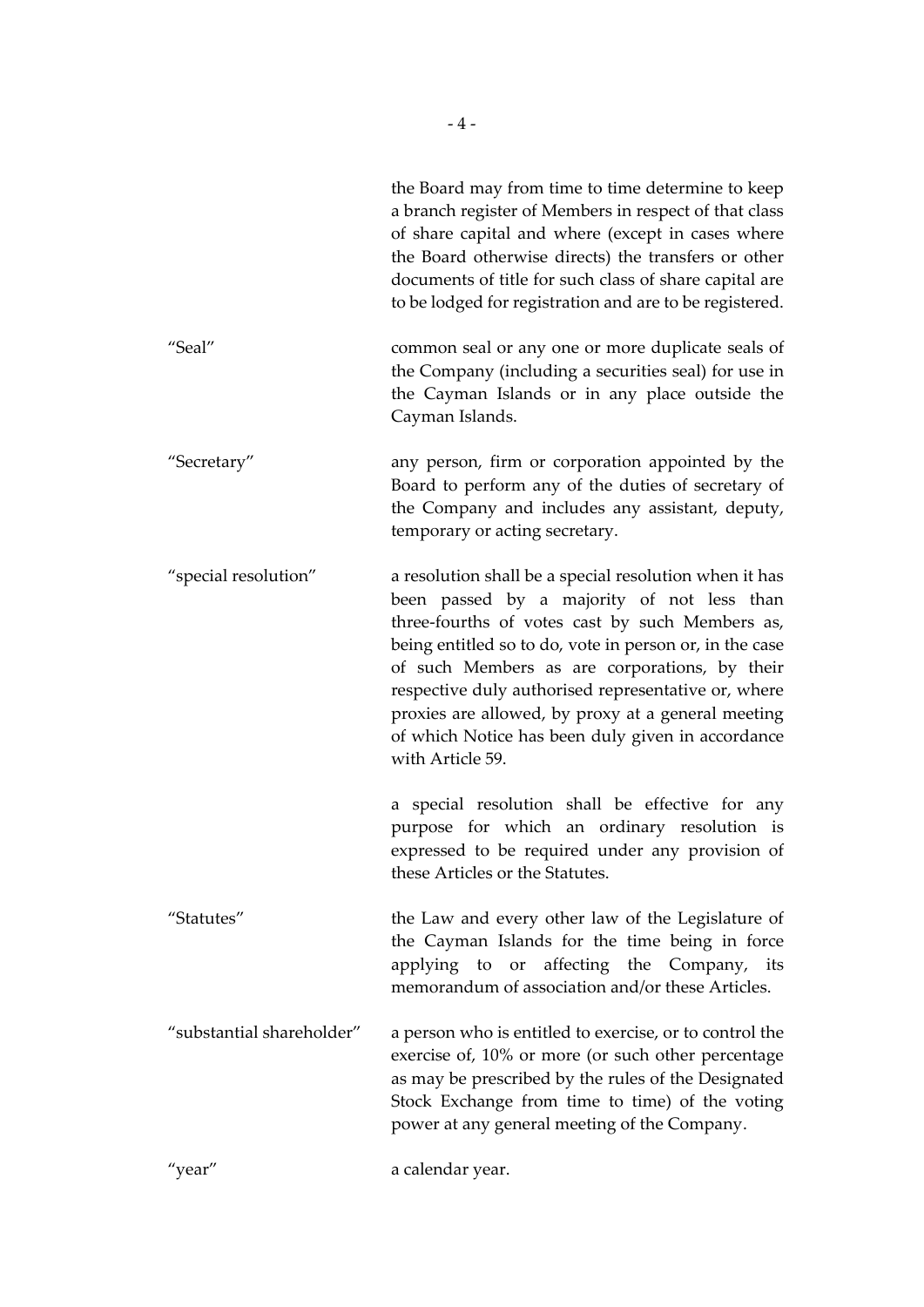(2) In these Articles, unless there be something within the subject or context inconsistent with such construction:

- (a) words importing the singular include the plural and vice versa;
- (b) words importing a gender include both gender and the neuter;
- (c) words importing persons include companies, associations and bodies of persons whether corporate or not;
- (d) the words:
	- (i) "may" shall be construed as permissive;
	- (ii) "shall" or "will" shall be construed as imperative;
- (e) expressions referring to writing shall, unless the contrary intention appears, be construed as including printing, lithography, photography and other modes of representing words or figures in a visible form, and including where the representation takes the form of electronic display, provided that both the mode of service of the relevant document or notice and the Member's election comply with all applicable Statutes, rules and regulations;
- (f) references to any law, ordinance, statute or statutory provision shall be interpreted as relating to any statutory modification or re-enactment thereof for the time being in force;
- (g) save as aforesaid words and expressions defined in the Statutes shall bear the same meanings in these Articles if not inconsistent with the subject in the context;
- (h) references to a document being executed include references to it being executed under hand or under seal or by electronic signature or by any other method and references to a notice or document include a notice or document recorded or stored in any digital, electronic, electrical, magnetic or other retrievable form or medium and information in visible form whether having physical substance or not;
- (i) Section 8 and Section 19 of the Electronic Transactions Law (2003) of the Cayman Islands, as amended from time to time, shall not apply to these Articles to the extent it imposes obligations or requirements in addition to those set out in these Articles.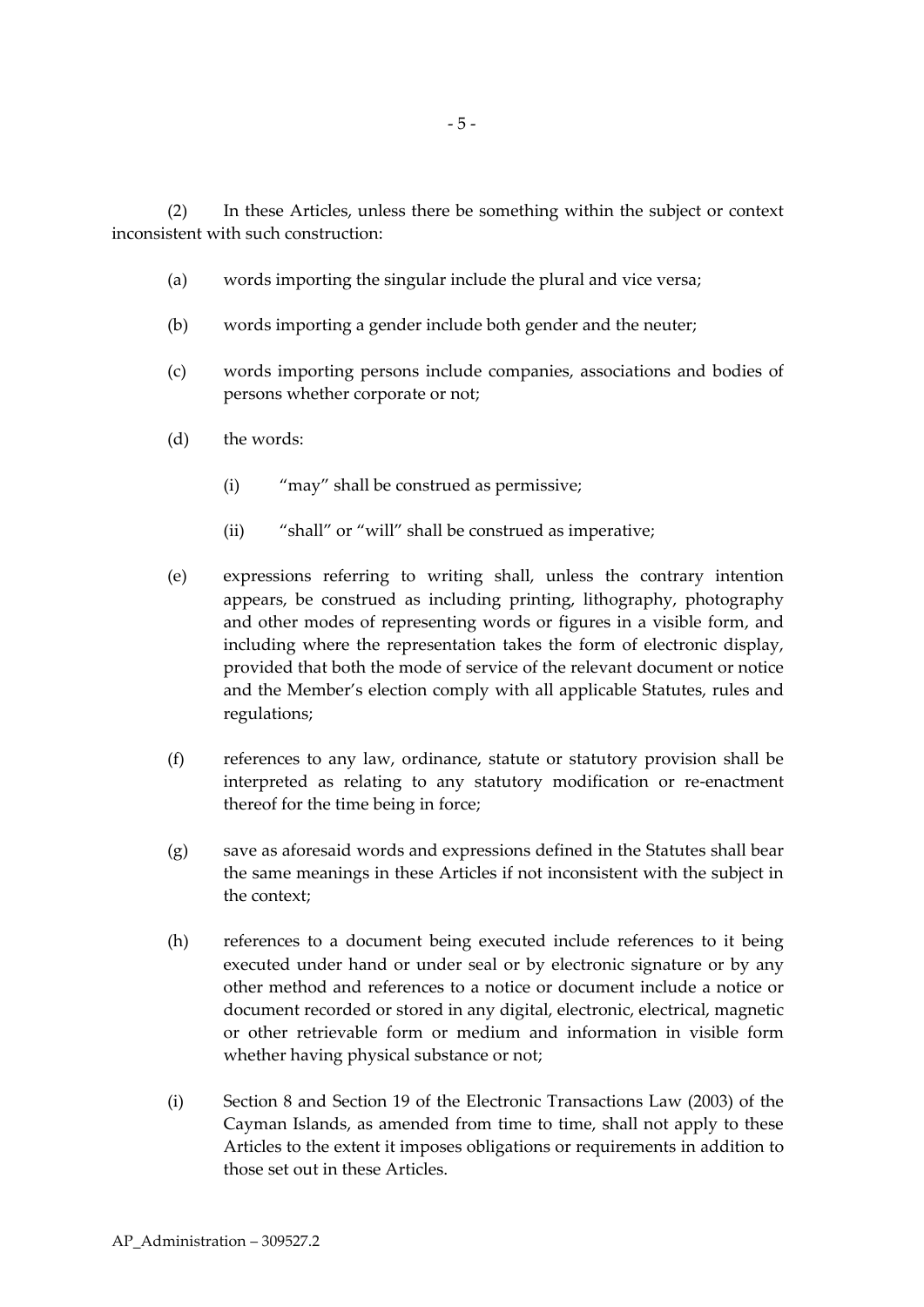# SHARE CAPITAL

3. (1) The share capital of the Company at the date on which these Articles come into effect shall be divided into shares of a par value of \$0.01 each. App. 3 9

(2) Subject to the Law, the Company's Memorandum and Articles of Association and, where applicable, the rules of any Designated Stock Exchange and/or any competent regulatory authority, the Company shall have the power to purchase or otherwise acquire its own shares and such power shall be exercisable by the Board in such manner, upon such terms and subject to such conditions as it in its absolute discretion thinks fit and any determination by the Board of the manner of purchase shall be deemed authorised by these Articles for purposes of the Law. The Company is hereby authorised to make payments in respect of the purchase of its shares out of capital or out of any other account or fund which can be authorised for this purpose in accordance with the Law.

(3) Subject to compliance with the rules and regulations of the Designated Stock Exchange and any other competent regulatory authority, the Company may give financial assistance for the purpose of or in connection with a purchase made or to be made by any person of any shares in the Company.

(4) The Board may accept the surrender for no consideration of any fully paid share.

(5) No share shall be issued to bearer.

# ALTERATION OF CAPITAL

4. The Company may from time to time by ordinary resolution in accordance with the Law alter the conditions of its Memorandum of Association to:

- (a) increase its capital by such sum, to be divided into shares of such amounts, as the resolution shall prescribe;
- (b) consolidate and divide all or any of its capital into shares of larger amount than its existing shares;
- (c) divide its shares into several classes and without prejudice to any special  $\frac{\text{App. 3}}{4000}$ rights previously conferred on the holders of existing shares attach thereto  $\frac{10(1)}{10(2)}$ respectively any preferential, deferred, qualified or special rights, privileges, conditions or such restrictions which in the absence of any such determination by the Company in general meeting, as the Directors may determine provided 10(2)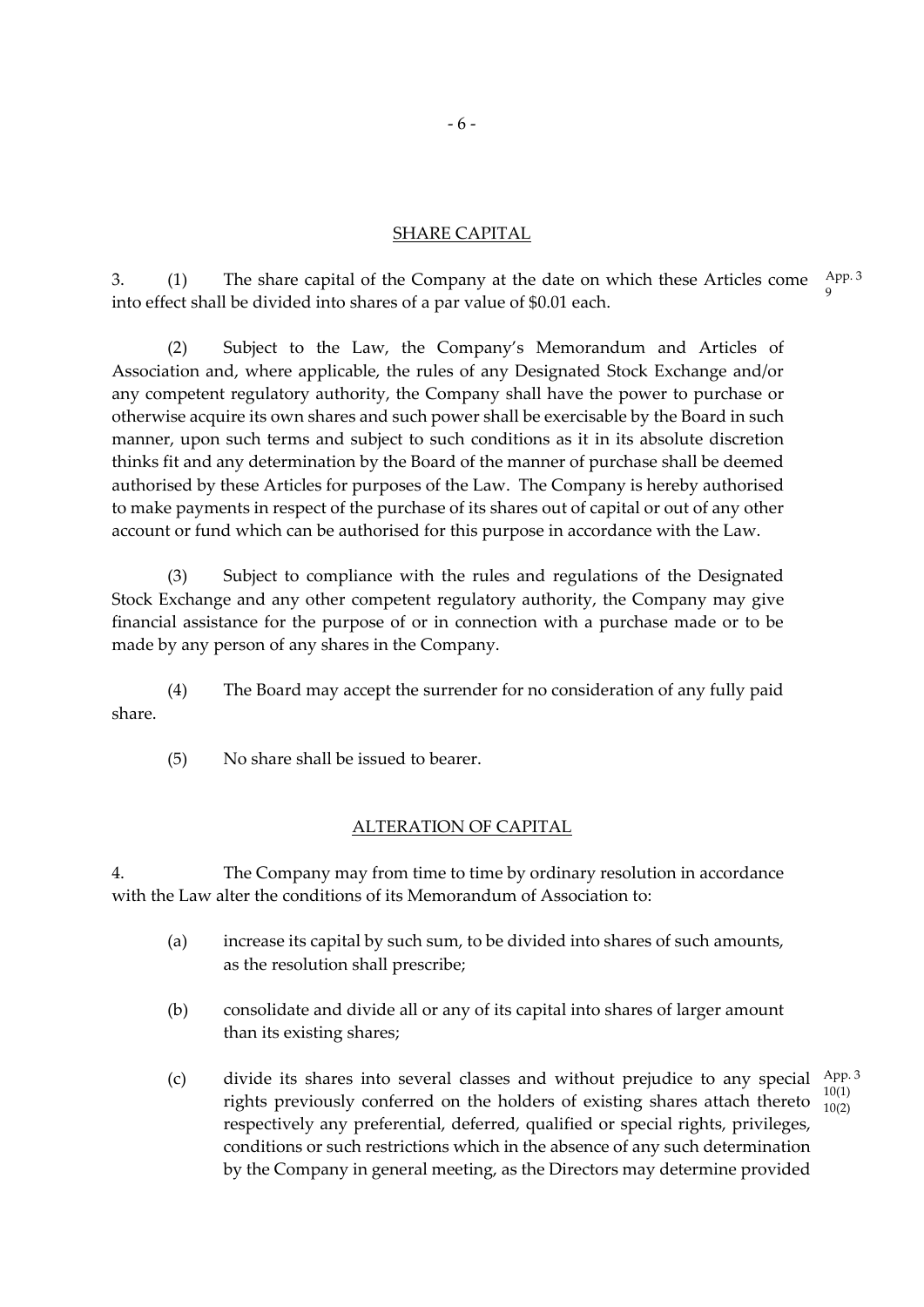always that where the Company issues shares which do not carry voting rights, the words "non-voting" shall appear in the designation of such shares and where the equity capital includes shares with different voting rights, the designation of each class of shares, other than those with the most favourable voting rights, must include the words "restricted voting" or "limited voting";

- (d) sub-divide its shares, or any of them, into shares of smaller amount than is fixed by the Company's Memorandum of Association (subject, nevertheless, to the Law), and may by such resolution determine that, as between the holders of the shares resulting from such sub-division, one or more of the shares may have any such preferred, deferred or other rights or be subject to any such restrictions as compared with the other or others as the Company has power to attach to unissued or new shares;
- (e) cancel any shares which, at the date of the passing of the resolution, have not been taken, or agreed to be taken, by any person, and diminish the amount of its capital by the amount of the shares so cancelled or, in the case of shares, without par value, diminish the number of shares into which its capital is divided.

5. The Board may settle as it considers expedient any difficulty which arises in relation to any consolidation and division under the last preceding Article and in particular but without prejudice to the generality of the foregoing may issue certificates in respect of fractions of shares or arrange for the sale of the shares representing fractions and the distribution of the net proceeds of sale (after deduction of the expenses of such sale) in due proportion amongst the Members who would have been entitled to the fractions, and for this purpose the Board may authorise some person to transfer the shares representing fractions to their purchaser or resolve that such net proceeds be paid to the Company for the Company's benefit. Such purchaser will not be bound to see to the application of the purchase money nor will his title to the shares be affected by any irregularity or invalidity in the proceedings relating to the sale.

6. The Company may from time to time by special resolution, subject to any confirmation or consent required by the Law, reduce its share capital or any capital redemption reserve or other undistributable reserve in any manner permitted by law.

7. Except so far as otherwise provided by the conditions of issue, or by these Articles, any capital raised by the creation of new shares shall be treated as if it formed part of the original capital of the Company, and such shares shall be subject to the provisions contained in these Articles with reference to the payment of calls and instalments, transfer and transmission, forfeiture, lien, cancellation, surrender, voting and otherwise.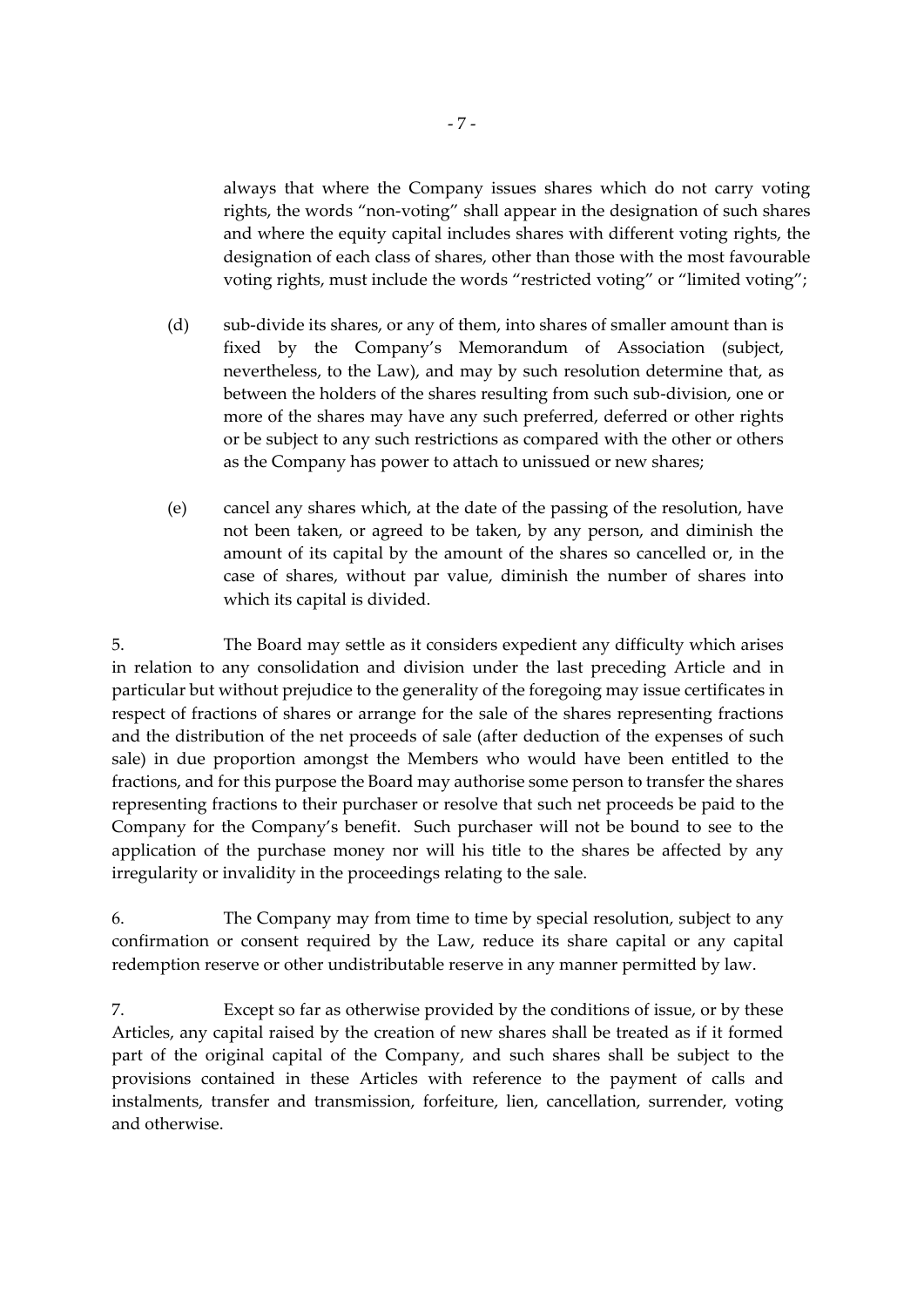#### SHARE RIGHTS

8. (1) Subject to the provisions of the Law and the Company's Memorandum and  $\frac{\text{App. 3}}{\text{app. 3}}$ Articles of Association and to any special rights conferred on the holders of any shares or class of shares, any share in the Company (whether forming part of the present capital or not) may be issued with or have attached thereto such rights or restrictions whether in regard to dividend, voting, return of capital or otherwise as the Board may determine. 6(1)

(2) Subject to the provisions of the Law, the rules of any Designated Stock Exchange and the Memorandum and Articles of Association of the Company, and to any special rights conferred on the holders of any shares or attaching to any class of shares, shares may be issued on the terms that they may be, or at the option of the Company or the holder are, liable to be redeemed on such terms and in such manner, including out of capital, as the Board may deem fit.

9. Where the Company purchases for redemption a redeemable share, purchases not made through the market or by tender shall be limited to a maximum price as may from time to time be determined by the Company in general meeting, either generally or with regard to specific purchases. If purchases are by tender, tenders shall be available to all Members alike. App. 3 8(1) 8(2)

# VARIATION OF RIGHTS

10. Subject to the Law and without prejudice to Article 8, all or any of the special rights for the time being attached to the shares or any class of shares may, unless otherwise provided by the terms of issue of the shares of that class, from time to time (whether or not the Company is being wound up) be varied, modified or abrogated either with the consent in writing of the holders of not less than three-fourths in nominal value of the issued shares of that class or with the sanction of a special resolution passed at a separate general meeting of the holders of the shares of that class. To every such separate general meeting all the provisions of these Articles relating to general meetings of the Company shall, *mutatis mutandis*, apply, but so that: App. 3 6(1) App. 13B 2(1)

- (a) the necessary quorum (other than at an adjourned meeting) shall be two persons (or in the case of a Member being a corporation, its duly authorized representative) holding or representing by proxy not less than one-third in nominal value of the issued shares of that class and at any adjourned meeting of such holders, two holders present in person or (in the case of a Member being a corporation) its duly authorized representative or by proxy (whatever the number of shares held by them) shall be a quorum; and App. 3 6(2)
- (b) every holder of shares of the class shall be entitled to one vote for every such share held by him.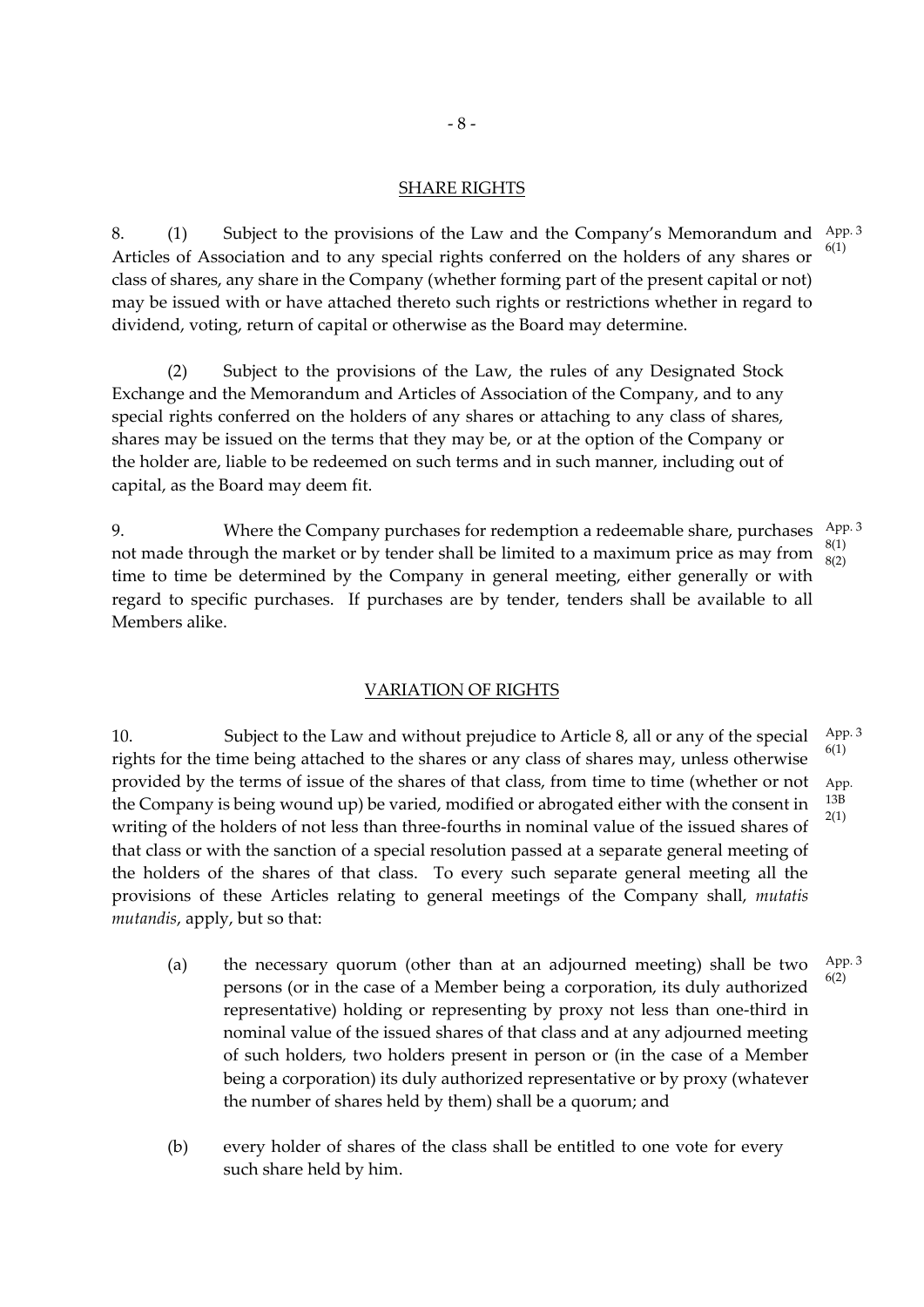11. The special rights conferred upon the holders of any shares or class of shares shall not, unless otherwise expressly provided in the rights attaching to or the terms of issue of such shares, be deemed to be varied, modified or abrogated by the creation or issue of further shares ranking *pari passu* therewith.

### SHARES

12. (1) Subject to the Law, these Articles, any direction that may be given by the Company in general meeting and, where applicable, the rules of any Designated Stock Exchange and without prejudice to any special rights or restrictions for the time being attached to any shares or any class of shares, the unissued shares of the Company (whether forming part of the original or any increased capital) shall be at the disposal of the Board, which may offer, allot, grant options over or otherwise dispose of them to such persons, at such times and for such consideration and upon such terms and conditions as the Board may in its absolute discretion determine but so that no shares shall be issued at a discount to their nominal value. Neither the Company nor the Board shall be obliged, when making or granting any allotment of, offer of, option over or disposal of shares, to make, or make available, any such allotment, offer, option or shares to Members or others with registered addresses in any particular territory or territories being a territory or territories where, in the absence of a registration statement or other special formalities, this would or might, in the opinion of the Board, be unlawful or impracticable. Members affected as a result of the foregoing sentence shall not be, or be deemed to be, a separate class of members for any purpose whatsoever.

(2) The Board may issue warrants or convertible securities or securities of similar nature conferring the right upon the holders thereof to subscribe for any class of shares or securities in the capital of the Company on such terms as it may from time to time determine.

13. The Company may in connection with the issue of any shares exercise all powers of paying commission and brokerage conferred or permitted by the Law. Subject to the Law, the commission may be satisfied by the payment of cash or by the allotment of fully or partly paid shares or partly in one and partly in the other.

14. Except as required by law, no person shall be recognised by the Company as holding any share upon any trust and the Company shall not be bound by or required in any way to recognise (even when having notice thereof) any equitable, contingent, future or partial interest in any share or any fractional part of a share or (except only as otherwise provided by these Articles or by law) any other rights in respect of any share except an absolute right to the entirety thereof in the registered holder.

15. Subject to the Law and these Articles, the Board may at any time after the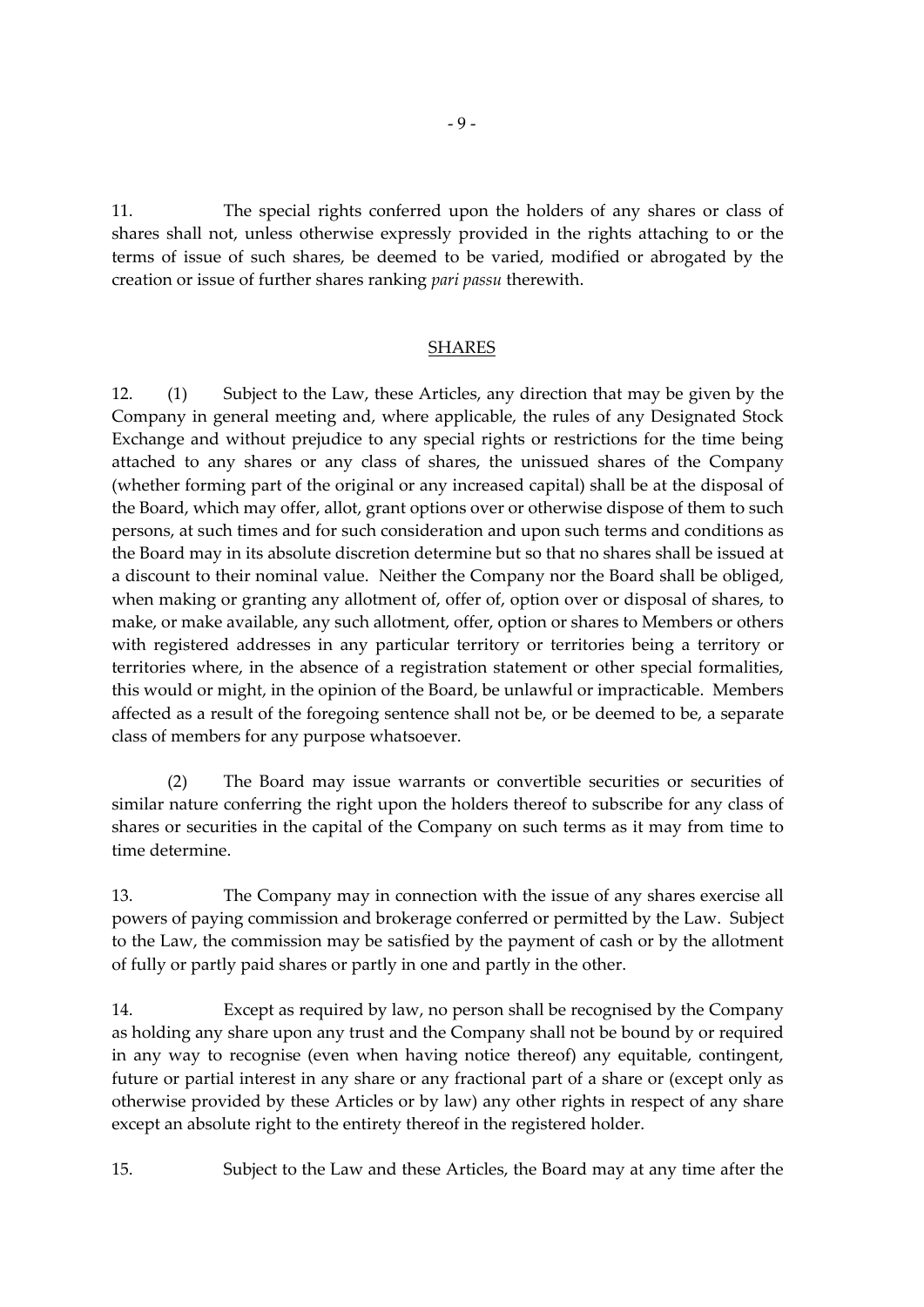allotment of shares but before any person has been entered in the Register as the holder, recognise a renunciation thereof by the allottee in favour of some other person and may accord to any allottee of a share a right to effect such renunciation upon and subject to such terms and conditions as the Board considers fit to impose.

### SHARE CERTIFICATES

16. Every share certificate shall be issued under the Seal or a facsimile thereof or with the Seal printed thereon and shall specify the number and class and distinguishing numbers (if any) of the shares to which it relates, and the amount paid up thereon and may otherwise be in such form as the Directors may from time to time determine. The seal of the Company may only be affixed to a share certificate with the authority of the Directors, or be executed under the signature of appropriate officials with statutory authority, unless otherwise determined by the Directors. No certificate shall be issued representing shares of more than one class. The Board may by resolution determine, either generally or in any particular case or cases, that any signatures on any such certificates (or certificates in respect of other securities) need not be autographic but may be affixed to such certificates by some mechanical means or may be printed thereon.

17. (1) In the case of a share held jointly by several persons, the Company shall not be bound to issue more than one certificate therefor and delivery of a certificate to one of several joint holders shall be sufficient delivery to all such holders.

(2) Where a share stands in the names of two or more persons, the person first named in the Register shall as regards service of notices and, subject to the provisions of these Articles, all or any other matters connected with the Company, except the transfer of the shares, be deemed the sole holder thereof.

18. Every person whose name is entered, upon an allotment of shares, as a Member in the Register shall be entitled, without payment, to receive one certificate for all such shares of any one class or several certificates each for one or more of such shares of such class upon payment for every certificate after the first of such reasonable out-of-pocket expenses as the Board from time to time determines.

19. Share certificates shall be issued within the relevant time limit as prescribed by the Law or as the Designated Stock Exchange may from time to time determine, whichever is the shorter, after allotment or, except in the case of a transfer which the Company is for the time being entitled to refuse to register and does not register, after lodgment of a transfer with the Company.

20. (1) Upon every transfer of shares the certificate held by the transferor shall be given up to be cancelled, and shall forthwith be cancelled accordingly, and a new certificate shall be issued to the transferee in respect of the shares transferred to him at App. 3 2(1)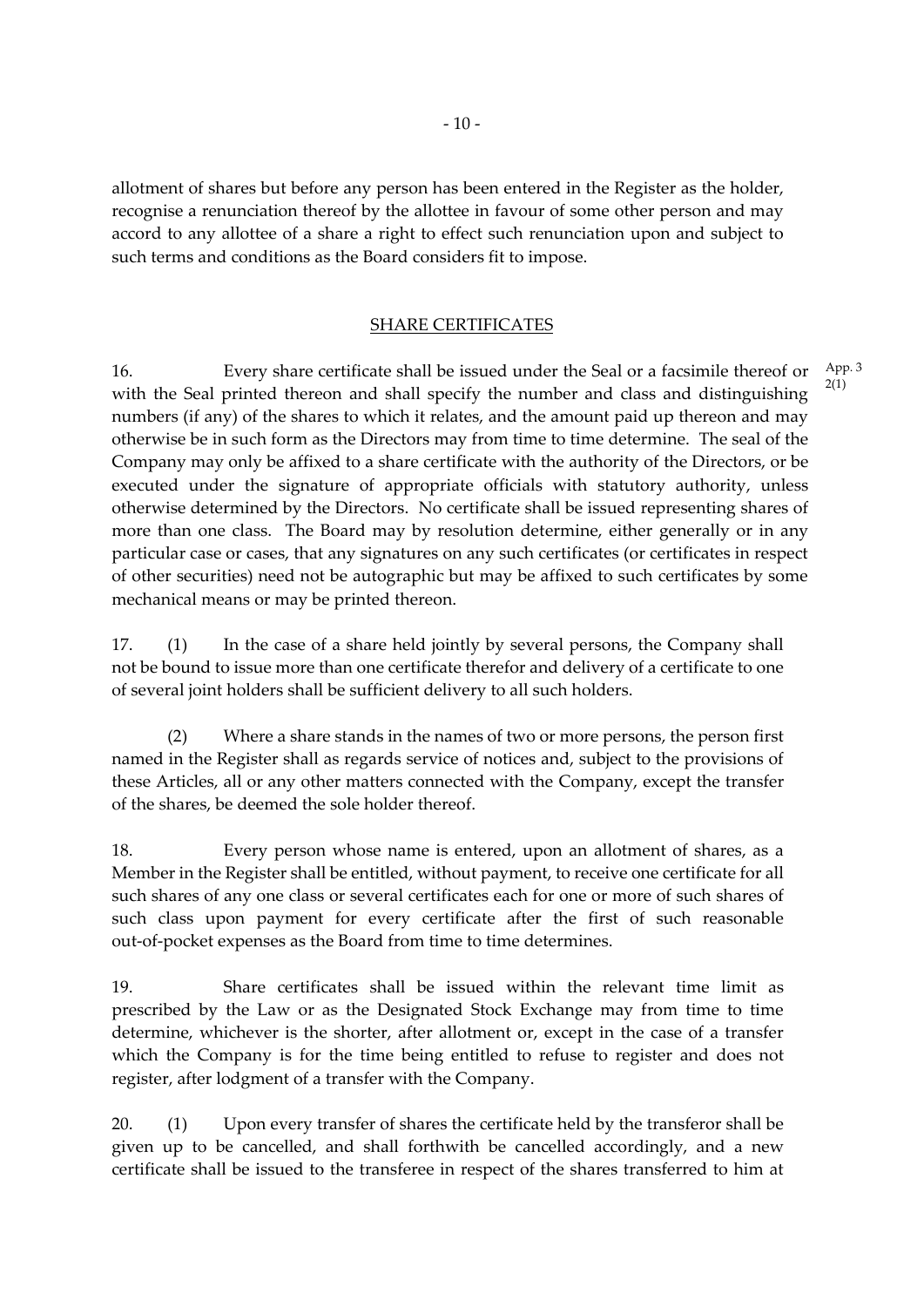such fee as is provided in paragraph (2) of this Article. If any of the shares included in the certificate so given up shall be retained by the transferor a new certificate for the balance shall be issued to him at the aforesaid fee payable by the transferor to the Company in respect thereof.

(2) The fee referred to in paragraph (1) above shall be an amount not exceeding the relevant maximum amount as the Designated Stock Exchange may from time to time determine provided that the Board may at any time determine a lower amount for such fee.

21. If a share certificate shall be damaged or defaced or alleged to have been lost, stolen or destroyed a new certificate representing the same shares may be issued to the relevant Member upon request and on payment of such fee as the Designated Stock Exchange may determine to be the maximum fee payable or such lesser sum as the Board may determine and, subject to compliance with such terms (if any) as to evidence and indemnity and to payment of the costs and reasonable out-of-pocket expenses of the Company in investigating such evidence and preparing such indemnity as the Board may think fit and, in case of damage or defacement, on delivery of the old certificate to the Company provided always that where share warrants have been issued, no new share warrant shall be issued to replace one that has been lost unless the Directors are satisfied beyond reasonable doubt that the original has been destroyed.

#### LIEN

22. The Company shall have a first and paramount lien on every share (not being a fully paid share) for all moneys (whether presently payable or not) called or payable at a fixed time in respect of that share. The Company shall also have a first and paramount lien on every share (not being a fully paid share) registered in the name of a Member (whether or not jointly with other Members) for all amounts of money presently payable by such Member or his estate to the Company whether the same shall have been incurred before or after notice to the Company of any equitable or other interest of any person other than such member, and whether the period for the payment or discharge of the same shall have actually arrived or not, and notwithstanding that the same are joint debts or liabilities of such Member or his estate and any other person, whether a Member or not. The Company's lien on a share shall extend to all dividends or other moneys payable thereon or in respect thereof. The Board may at any time, generally or in any particular case, waive any lien that has arisen or declare any share exempt in whole or in part, from the provisions of this Article. App. 3 1(2)

23. Subject to these Articles, the Company may sell in such manner as the Board determines any share on which the Company has a lien, but no sale shall be made unless some sum in respect of which the lien exists is presently payable, or the liability or engagement in respect of which such lien exists is liable to be presently fulfilled or discharged nor until the expiration of fourteen (14) clear days after a notice in writing,

App. 3 2(2)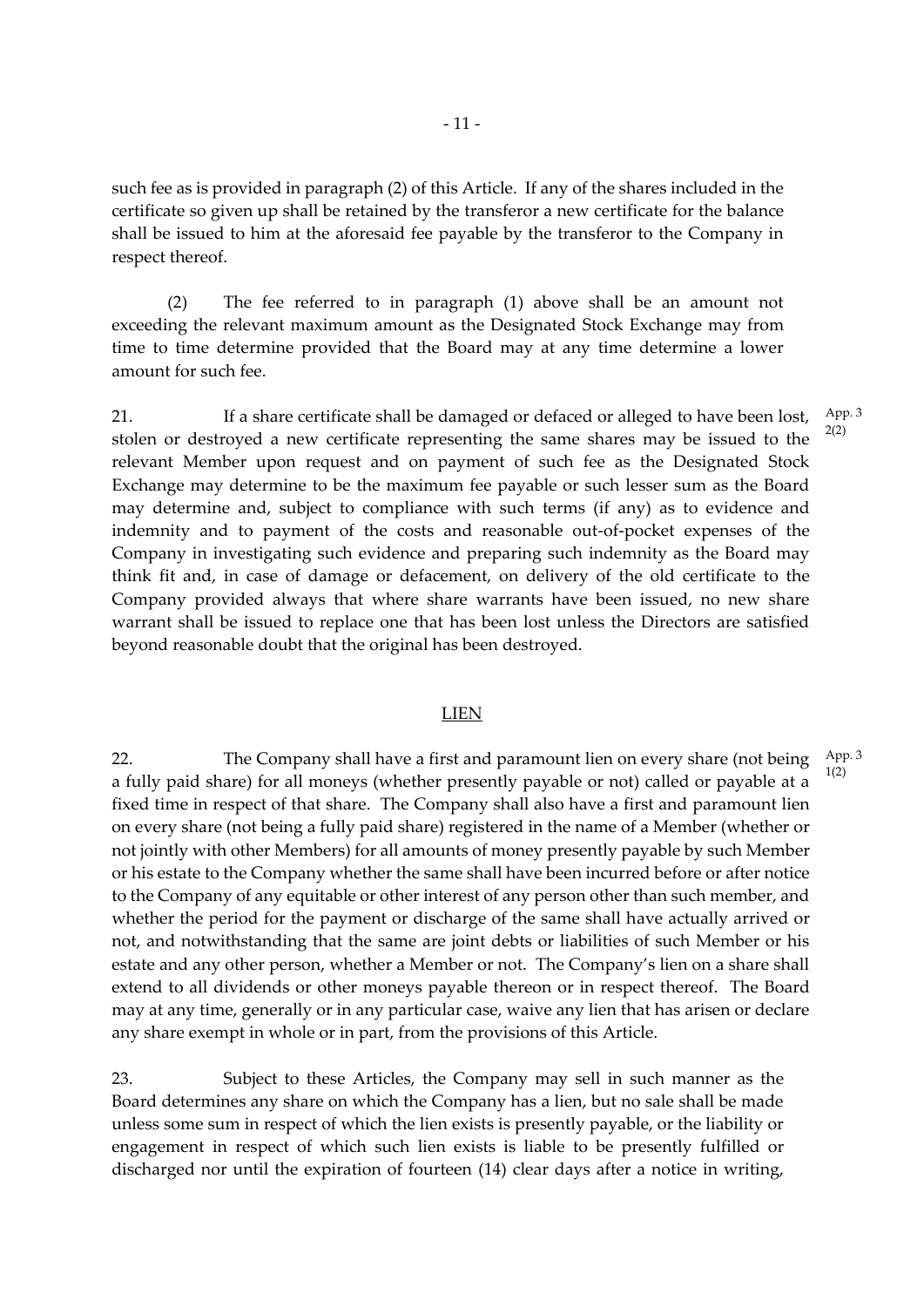stating and demanding payment of the sum presently payable, or specifying the liability or engagement and demanding fulfilment or discharge thereof and giving notice of the intention to sell in default, has been served on the registered holder for the time being of the share or the person entitled thereto by reason of his death or bankruptcy.

24. The net proceeds of the sale shall be received by the Company and applied in or towards payment or discharge of the debt or liability in respect of which the lien exists, so far as the same is presently payable, and any residue shall (subject to a like lien for debts or liabilities not presently payable as existed upon the share prior to the sale) be paid to the person entitled to the share at the time of the sale. To give effect to any such sale the Board may authorise some person to transfer the shares sold to the purchaser thereof. The purchaser shall be registered as the holder of the shares so transferred and he shall not be bound to see to the application of the purchase money, nor shall his title to the shares be affected by any irregularity or invalidity in the proceedings relating to the sale.

# CALLS ON SHARES

25. Subject to these Articles and to the terms of allotment, the Board may from time to time make calls upon the Members in respect of any moneys unpaid on their shares (whether on account of the nominal value of the shares or by way of premium), and each Member shall (subject to being given at least fourteen (14) clear days' Notice specifying the time and place of payment) pay to the Company as required by such notice the amount called on his shares. A call may be extended, postponed or revoked in whole or in part as the Board determines but no Member shall be entitled to any such extension, postponement or revocation except as a matter of grace and favour.

26. A call shall be deemed to have been made at the time when the resolution of the Board authorising the call was passed and may be made payable either in one lump sum or by instalments.

27. A person upon whom a call is made shall remain liable for calls made upon him notwithstanding the subsequent transfer of the shares in respect of which the call was made. The joint holders of a share shall be jointly and severally liable to pay all calls and instalments due in respect thereof or other moneys due in respect thereof.

28. If a sum called in respect of a share is not paid before or on the day appointed for payment thereof, the person from whom the sum is due shall pay interest on the amount unpaid from the day appointed for payment thereof to the time of actual payment at such rate (not exceeding twenty per cent. (20%) per annum) as the Board may determine, but the Board may in its absolute discretion waive payment of such interest wholly or in part.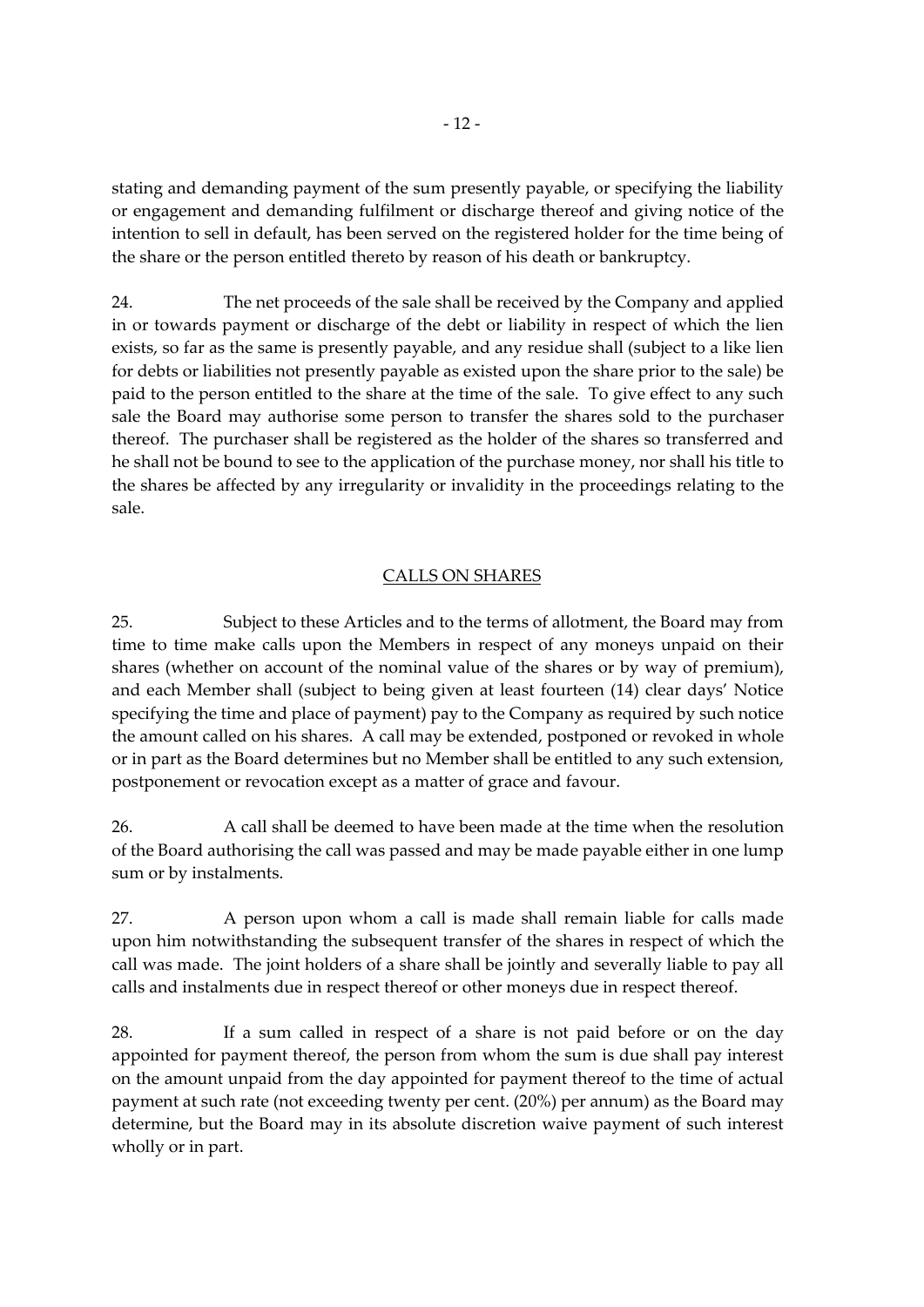29. No Member shall be entitled to receive any dividend or bonus or to be present and vote (save as proxy for another Member) at any general meeting either personally or by proxy, or be reckoned in a quorum, or exercise any other privilege as a Member until all calls or instalments due by him to the Company, whether alone or jointly with any other person, together with interest and expenses (if any) shall have been paid.

30. On the trial or hearing of any action or other proceedings for the recovery of any money due for any call, it shall be sufficient to prove that the name of the Member sued is entered in the Register as the holder, or one of the holders, of the shares in respect of which such debt accrued, that the resolution making the call is duly recorded in the minute book, and that notice of such call was duly given to the Member sued, in pursuance of these Articles; and it shall not be necessary to prove the appointment of the Directors who made such call, nor any other matters whatsoever, but the proof of the matters aforesaid shall be conclusive evidence of the debt.

31. Any amount payable in respect of a share upon allotment or at any fixed date, whether in respect of nominal value or premium or as an instalment of a call, shall be deemed to be a call duly made and payable on the date fixed for payment and if it is not paid the provisions of these Articles shall apply as if that amount had become due and payable by virtue of a call duly made and notified.

32. On the issue of shares the Board may differentiate between the allottees or holders as to the amount of calls to be paid and the times of payment.

33. The Board may, if it thinks fit, receive from any Member willing to advance the same, and either in money or money's worth, all or any part of the moneys uncalled and unpaid or instalments payable upon any shares held by him and upon all or any of the moneys so advanced (until the same would, but for such advance, become presently payable) pay interest at such rate (if any) as the Board may decide. The Board may at any time repay the amount so advanced upon giving to such Member not less than one (1) month's Notice of its intention in that behalf, unless before the expiration of such notice the amount so advanced shall have been called up on the shares in respect of which it was advanced. Such payment in advance shall not entitle the holder of such share or shares to participate in respect thereof in a dividend subsequently declared. App. 3 3(1)

# FORFEITURE OF SHARES

34. (1) If a call remains unpaid after it has become due and payable the Board may give to the person from whom it is due not less than fourteen (14) clear days' Notice:

(a) requiring payment of the amount unpaid together with any interest which may have accrued and which may still accrue up to the date of actual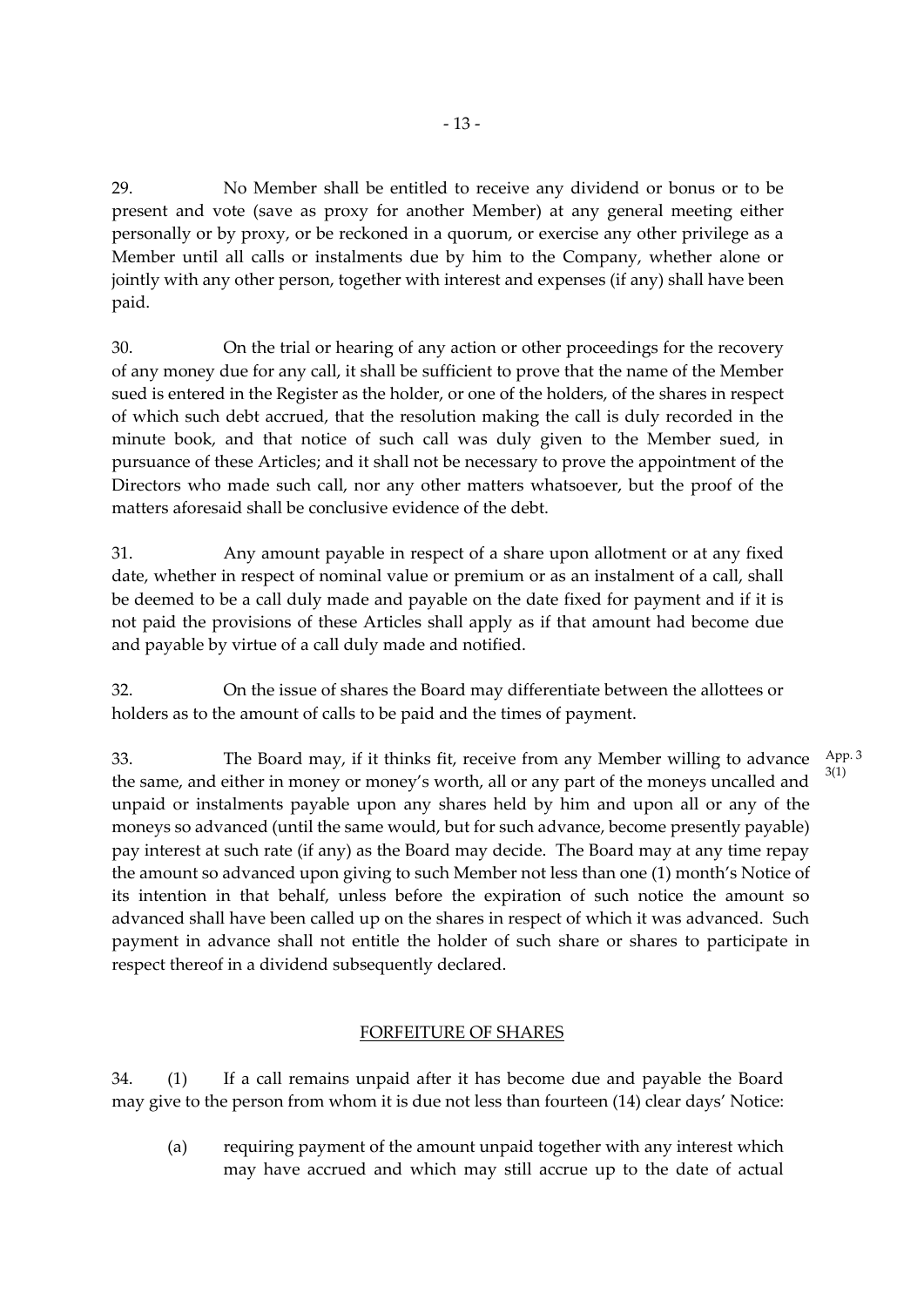payment; and

(b) stating that if the Notice is not complied with the shares on which the call was made will be liable to be forfeited.

(2) If the requirements of any such Notice are not complied with, any share in respect of which such Notice has been given may at any time thereafter, before payment of all calls and interest due in respect thereof has been made, be forfeited by a resolution of the Board to that effect, and such forfeiture shall include all dividends and bonuses declared in respect of the forfeited share but not actually paid before the forfeiture.

35. When any share has been forfeited, notice of the forfeiture shall be served upon the person who was before forfeiture the holder of the share. No forfeiture shall be invalidated by any omission or neglect to give such Notice.

36. The Board may accept the surrender of any share liable to be forfeited hereunder and, in such case, references in these Articles to forfeiture will include surrender.

37. Any share so forfeited shall be deemed the property of the Company and may be sold, re-allotted or otherwise disposed of to such person, upon such terms and in such manner as the Board determines, and at any time before a sale, re-allotment or disposition the forfeiture may be annulled by the Board on such terms as the Board determines.

38. A person whose shares have been forfeited shall cease to be a Member in respect of the forfeited shares but nevertheless shall remain liable to pay the Company all moneys which at the date of forfeiture were presently payable by him to the Company in respect of the shares, with (if the Directors shall in their discretion so require) interest thereon from the date of forfeiture until payment at such rate (not exceeding twenty per cent. (20%) per annum) as the Board determines. The Board may enforce payment thereof if it thinks fit, and without any deduction or allowance for the value of the forfeited shares, at the date of forfeiture, but his liability shall cease if and when the Company shall have received payment in full of all such moneys in respect of the shares. For the purposes of this Article any sum which, by the terms of issue of a share, is payable thereon at a fixed time which is subsequent to the date of forfeiture, whether on account of the nominal value of the share or by way of premium, shall notwithstanding that time has not yet arrived be deemed to be payable at the date of forfeiture, and the same shall become due and payable immediately upon the forfeiture, but interest thereon shall only be payable in respect of any period between the said fixed time and the date of actual payment.

39. A declaration by a Director or the Secretary that a share has been forfeited on a specified date shall be conclusive evidence of the facts therein stated as against all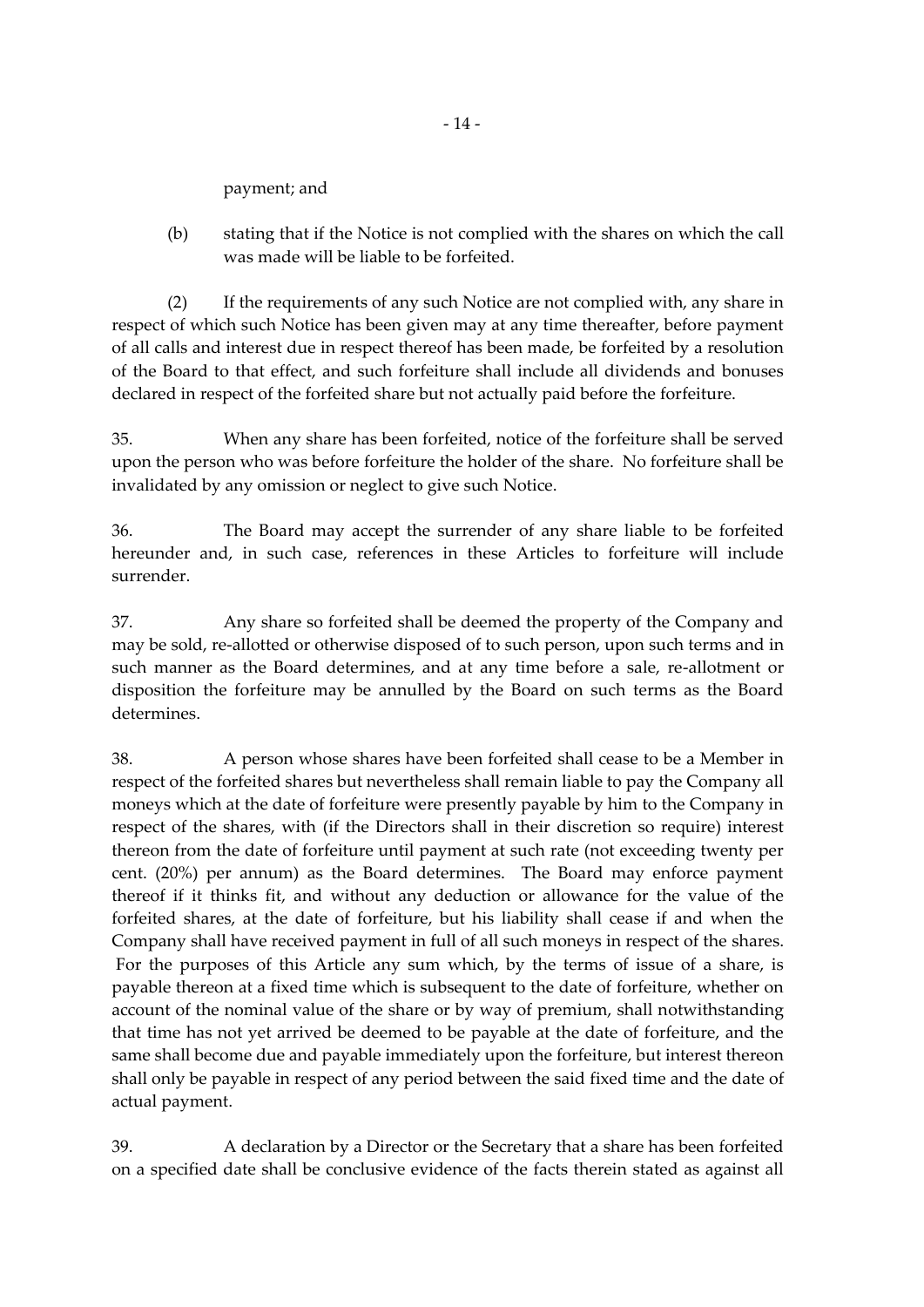persons claiming to be entitled to the share, and such declaration shall (subject to the execution of an instrument of transfer by the Company if necessary) constitute a good title to the share, and the person to whom the share is disposed of shall be registered as the holder of the share and shall not be bound to see to the application of the consideration (if any), nor shall his title to the share be affected by any irregularity in or invalidity of the proceedings in reference to the forfeiture, sale or disposal of the share. When any share shall have been forfeited, notice of the declaration shall be given to the Member in whose name it stood immediately prior to the forfeiture, and an entry of the forfeiture, with the date thereof, shall forthwith be made in the register, but no forfeiture shall be in any manner invalidated by any omission or neglect to give such notice or make any such entry.

40. Notwithstanding any such forfeiture as aforesaid the Board may at any time, before any shares so forfeited shall have been sold, re-allotted or otherwise disposed of, permit the shares forfeited to be bought back upon the terms of payment of all calls and interest due upon and expenses incurred in respect of the share, and upon such further terms (if any) as it thinks fit.

41. The forfeiture of a share shall not prejudice the right of the Company to any call already made or instalment payable thereon.

42. The provisions of these Articles as to forfeiture shall apply in the case of non-payment of any sum which, by the terms of issue of a share, becomes payable at a fixed time, whether on account of the nominal value of the share or by way of premium, as if the same had been payable by virtue of a call duly made and notified.

# REGISTER OF MEMBERS

43. (1) The Company shall keep in one or more books a Register of its Members and shall enter therein the following particulars, that is to say:

- (a) the name and address of each Member, the number and class of shares held by him and the amount paid or agreed to be considered as paid on such shares;
- (b) the date on which each person was entered in the Register; and
- (c) the date on which any person ceased to be a Member.

(2) The Company may keep an overseas or local or other branch register of Members resident in any place, and the Board may make and vary such regulations as it determines in respect of the keeping of any such register and maintaining a Registration Office in connection therewith.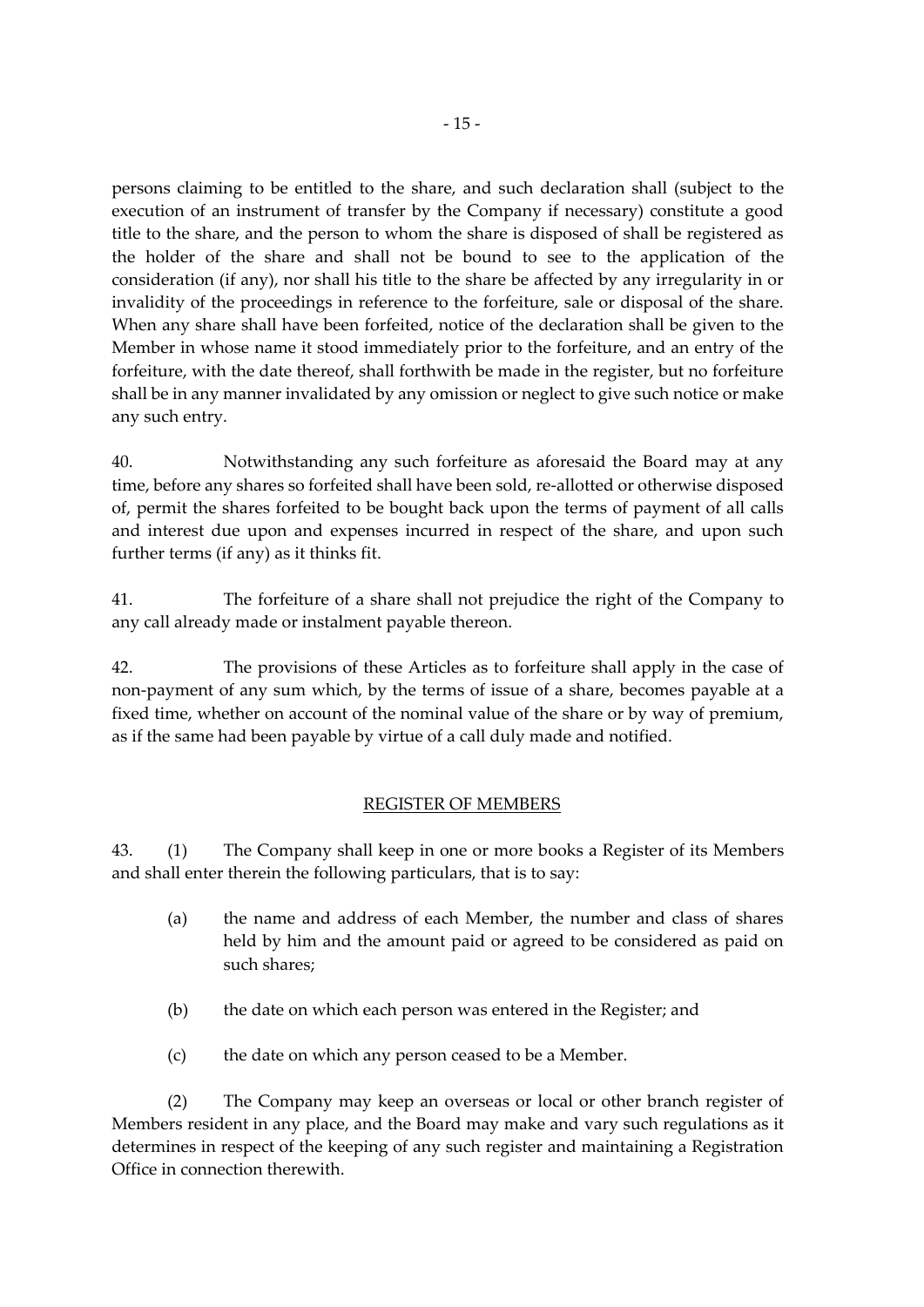44. The Register and branch register of Members, as the case may be, shall be open to inspection for at least two (2) hours during business hours by Members without charge or by any other person, upon a maximum payment of \$2.50 or such lesser sum specified by the Board, at the Office or such other place at which the Register is kept in accordance with the Law or, if appropriate, upon a maximum payment of \$1.00 or such lesser sum specified by the Board at the Registration Office. The Register including any overseas or local or other branch register of Members may, after notice has been given by advertisement in an appointed newspaper or any other newspapers in accordance with the requirements of any Designated Stock Exchange or by any electronic means in such manner as may be accepted by the Designated Stock Exchange to that effect, be closed at such times or for such periods not exceeding in the whole thirty (30) days in each year as the Board may determine and either generally or in respect of any class of shares.

#### RECORD DATES

45. Subject to the rules of any Designated Stock Exchange, notwithstanding any other provision of these Articles the Company or the Directors may fix any date as the record date for:

- (a) determining the Members entitled to receive any dividend, distribution, allotment or issue;
- (b) determining the Members entitled to receive notice of and to vote at any general meeting of the Company.

#### TRANSFER OF SHARES

46. (1) Subject to these Articles, any Member may transfer all or any of his shares by an instrument of transfer in the usual or common form or in a form prescribed by the Designated Stock Exchange or in any other form approved by the Board and may be under hand or, if the transferor or transferee is a clearing house or its nominee(s), by hand or by machine imprinted signature or by such other manner of execution as the Board may approve from time to time.

(2) Notwithstanding the provisions of subparagraph (1) above, for so long as any shares are listed on the Designated Stock Exchange, titles to such listed shares may be evidenced and transferred in accordance with the laws applicable to and the rules and regulations of the Designated Stock Exchange that are or shall be applicable to such listed shares. The register of members of the Company in respect of its listed shares (whether the Register or a branch register) may be kept by recording the particulars required by Section 40 of the Law in a form otherwise than legible if such recording otherwise

App. 13B 3(2)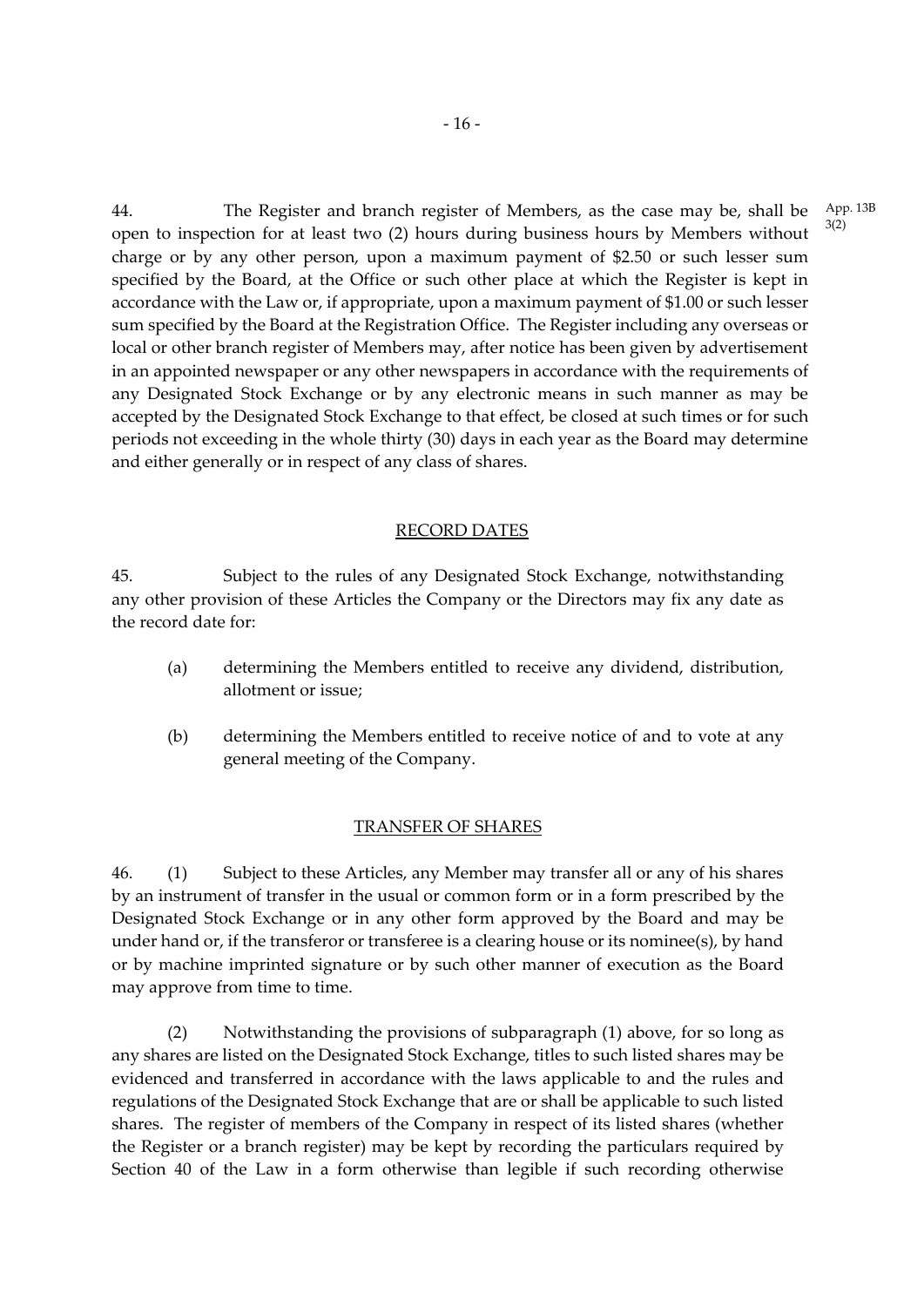complies with the laws applicable to and the rules and regulations of the Designated Stock Exchange that are or shall be applicable to such listed shares.

47. The instrument of transfer shall be executed by or on behalf of the transferor and the transferee provided that the Board may dispense with the execution of the instrument of transfer by the transferee in any case which it thinks fit in its discretion to do so. Without prejudice to the last preceding Article, the Board may also resolve, either generally or in any particular case, upon request by either the transferor or transferee, to accept mechanically executed transfers. The transferor shall be deemed to remain the holder of the share until the name of the transferee is entered in the Register in respect thereof. Nothing in these Articles shall preclude the Board from recognising a renunciation of the allotment or provisional allotment of any share by the allottee in favour of some other person.

48. (1) The Board may, in its absolute discretion, and without giving any reason therefor, refuse to register a transfer of any share (not being a fully paid up share) to a person of whom it does not approve, or any share issued under any share incentive scheme for employees upon which a restriction on transfer imposed thereby still subsists, and it may also, without prejudice to the foregoing generality, refuse to register a transfer of any share to more than four (4) joint holders or a transfer of any share (not being a fully paid up share) on which the Company has a lien. App. 3 1(2) 1(3)

(2) No transfer shall be made to an infant or to a person of unsound mind or under other legal disability.

(3) The Board in so far as permitted by any applicable law may, in its absolute discretion, at any time and from time to time transfer any share upon the Register to any branch register or any share on any branch register to the Register or any other branch register. In the event of any such transfer, the shareholder requesting such transfer shall bear the cost of effecting the transfer unless the Board otherwise determines.

(4) Unless the Board otherwise agrees (which agreement may be on such terms and subject to such conditions as the Board in its absolute discretion may from time to time determine, and which agreement the Board shall, without giving any reason therefor, be entitled in its absolute discretion to give or withhold), no shares upon the Register shall be transferred to any branch register nor shall shares on any branch register be transferred to the Register or any other branch register and all transfers and other documents of title shall be lodged for registration, and registered, in the case of any shares on a branch register, at the relevant Registration Office, and, in the case of any shares on the Register, at the Office or such other place at which the Register is kept in accordance with the Law. App. 3

49. Without limiting the generality of the last preceding Article, the Board may decline to recognise any instrument of transfer unless:-

1(1)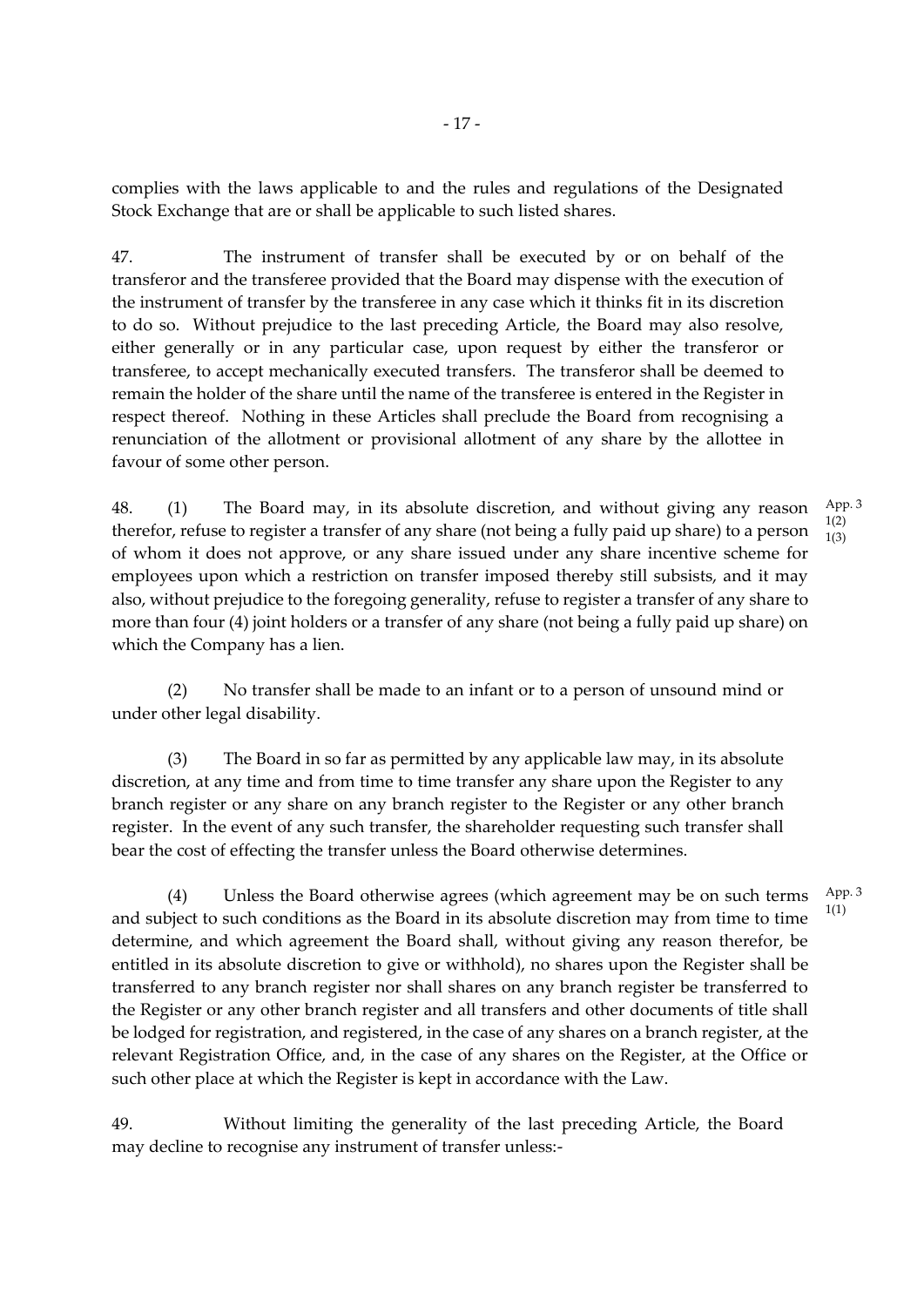- (a) a fee of such maximum sum as the Designated Stock Exchange may determine to be payable or such lesser sum as the Board may from time to time require is paid to the Company in respect thereof; App. 3 1(1)
- (b) the instrument of transfer is in respect of only one class of share;
- (c) the instrument of transfer is lodged at the Office or such other place at which the Register is kept in accordance with the Law or the Registration Office (as the case may be) accompanied by the relevant share certificate(s) and such other evidence as the Board may reasonably require to show the right of the transferor to make the transfer (and, if the instrument of transfer is executed by some other person on his behalf, the authority of that person so to do); and
- (d) if applicable, the instrument of transfer is duly and properly stamped.

50. If the Board refuses to register a transfer of any share, it shall, within two (2) months after the date on which the transfer was lodged with the Company, send to each of the transferor and transferee notice of the refusal.

51. The registration of transfers of shares or of any class of shares may, after notice has been given by advertisement in any newspapers or by any other means in accordance with the requirements of any Designated Stock Exchange to that effect be suspended at such times and for such periods (not exceeding in the whole thirty (30) days in any year) as the Board may determine.

# TRANSMISSION OF SHARES

52. If a Member dies, the survivor or survivors where the deceased was a joint holder, and his legal personal representatives where he was a sole or only surviving holder, will be the only persons recognised by the Company as having any title to his interest in the shares; but nothing in this Article will release the estate of a deceased Member (whether sole or joint) from any liability in respect of any share which had been solely or jointly held by him.

53. Any person becoming entitled to a share in consequence of the death or bankruptcy or winding-up of a Member may, upon such evidence as to his title being produced as may be required by the Board, elect either to become the holder of the share or to have some person nominated by him registered as the transferee thereof. If he elects to become the holder he shall notify the Company in writing either at the Registration Office or Office, as the case may be, to that effect. If he elects to have another person registered he shall execute a transfer of the share in favour of that person. The provisions of these Articles relating to the transfer and registration of transfers of shares shall apply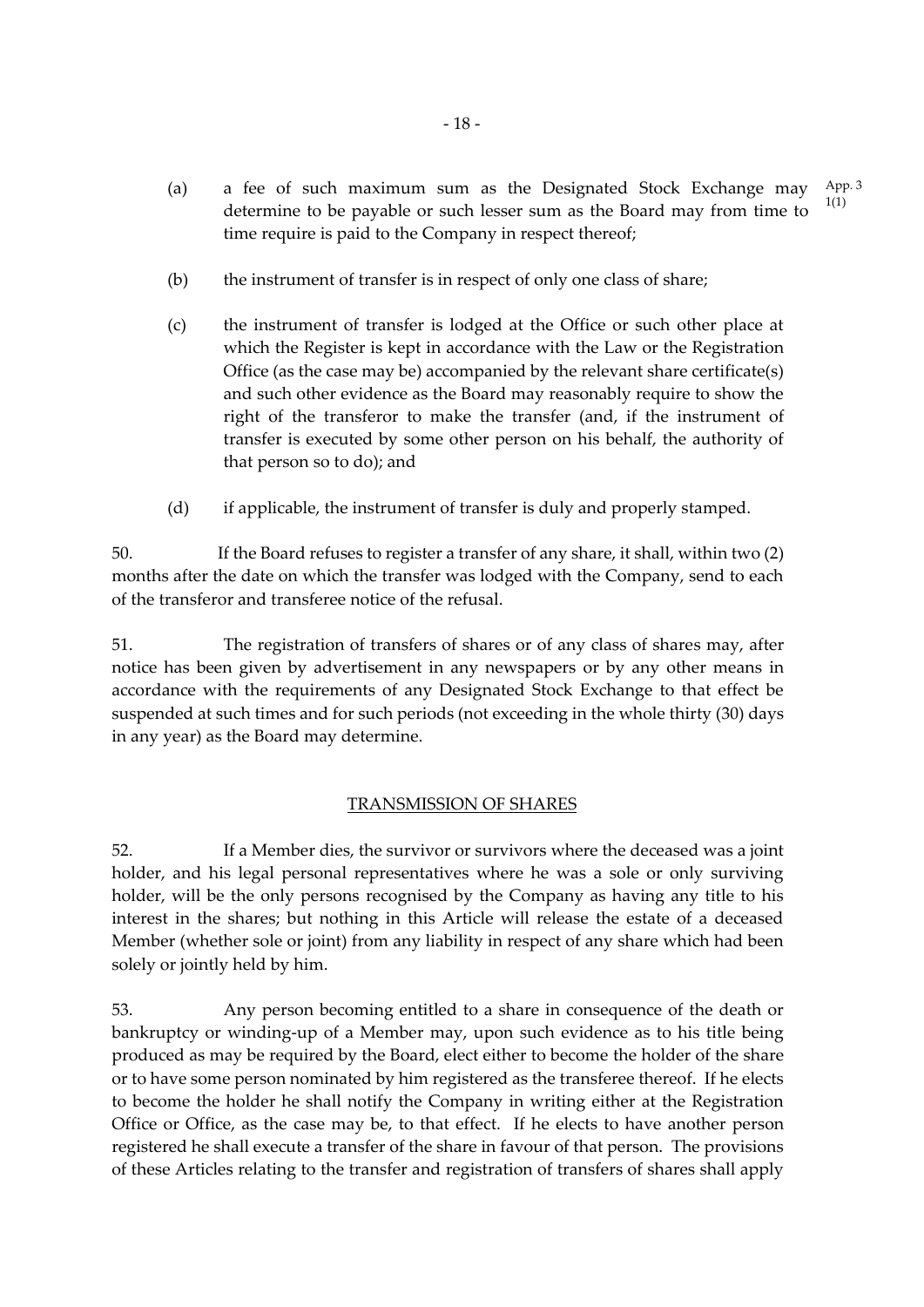to such notice or transfer as aforesaid as if the death or bankruptcy of the Member had not occurred and the notice or transfer were a transfer signed by such Member.

54. A person becoming entitled to a share by reason of the death or bankruptcy or winding-up of a Member shall be entitled to the same dividends and other advantages to which he would be entitled if he were the registered holder of the share. However, the Board may, if it thinks fit, withhold the payment of any dividend payable or other advantages in respect of such share until such person shall become the registered holder of the share or shall have effectually transferred such share, but, subject to the requirements of Article 72(2) being met, such a person may vote at meetings.

#### UNTRACEABLE MEMBERS

55. (1) Without prejudice to the rights of the Company under paragraph (2) of this Article, the Company may cease sending cheques for dividend entitlements or dividend warrants by post if such cheques or warrants have been left uncashed on two consecutive occasions. However, the Company may exercise the power to cease sending cheques for dividend entitlements or dividend warrants after the first occasion on which such a cheque or warrant is returned undelivered. App. 3 13(1)

(2) The Company shall have the power to sell, in such manner as the Board thinks fit, any shares of a Member who is untraceable, but no such sale shall be made unless: App. 3 13(2)(a)  $13(2)(b)$ 

- (a) all cheques or warrants in respect of dividends of the shares in question, being not less than three in total number, for any sum payable in cash to the holder of such shares in respect of them sent during the relevant period in the manner authorised by the Articles have remained uncashed;
- (b) so far as it is aware at the end of the relevant period, the Company has not at any time during the relevant period received any indication of the existence of the Member who is the holder of such shares or of a person entitled to such shares by death, bankruptcy or operation of law; and
- (c) the Company, if so required by the rules governing the listing of shares on the Designated Stock Exchange, has given notice to, and caused advertisement in newspapers in accordance with the requirements of, the Designated Stock Exchange to be made of its intention to sell such shares in the manner required by the Designated Stock Exchange, and a period of three (3) months or such shorter period as may be allowed by the Designated Stock Exchange has elapsed since the date of such advertisement.

For the purpose of the foregoing, the "relevant period" means the period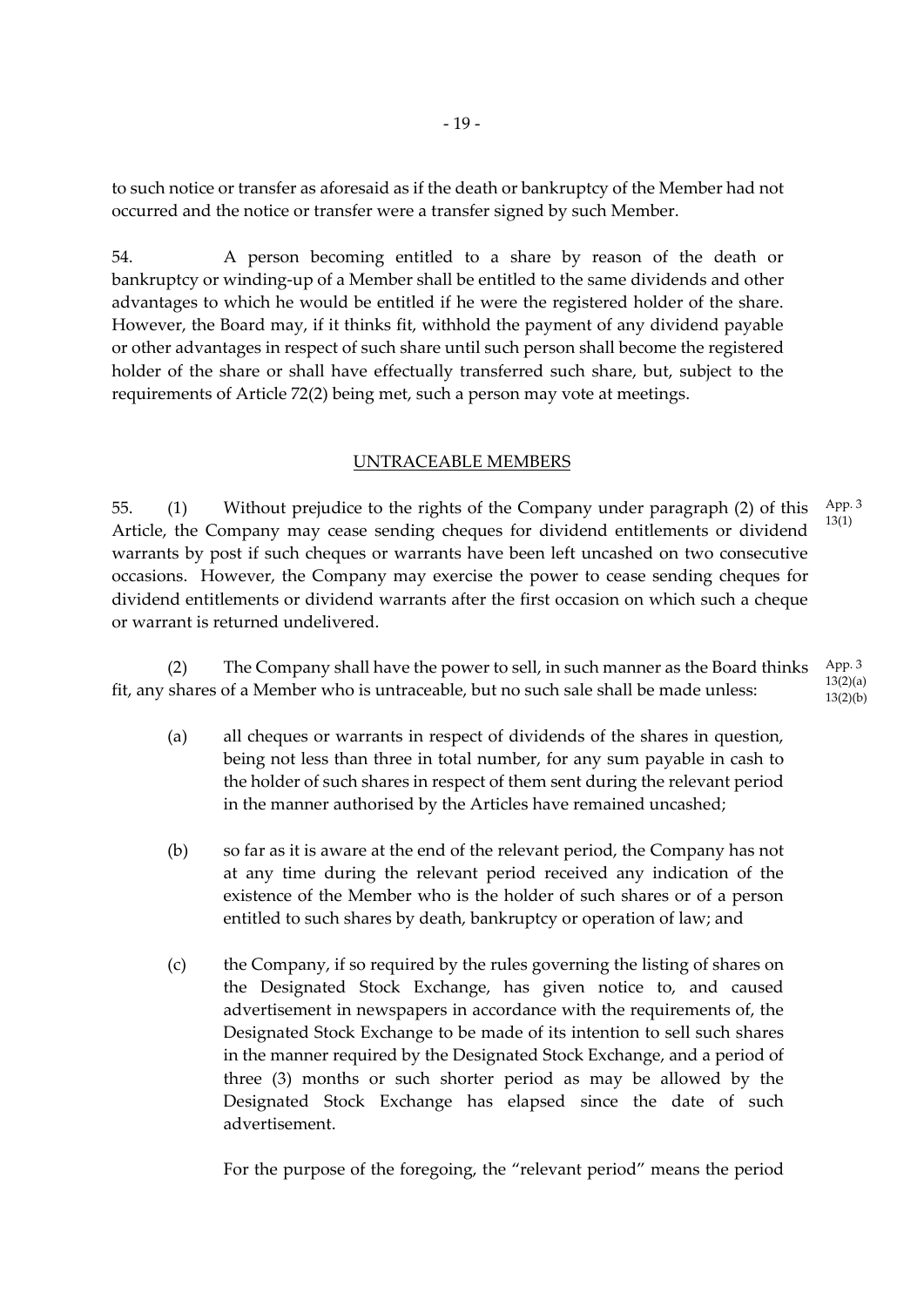commencing twelve (12) years before the date of publication of the advertisement referred to in paragraph (c) of this Article and ending at the expiry of the period referred to in that paragraph.

(3) To give effect to any such sale the Board may authorise some person to transfer the said shares and an instrument of transfer signed or otherwise executed by or on behalf of such person shall be as effective as if it had been executed by the registered holder or the person entitled by transmission to such shares, and the purchaser shall not be bound to see to the application of the purchase money nor shall his title to the shares be affected by any irregularity or invalidity in the proceedings relating to the sale. The net proceeds of the sale will belong to the Company and upon receipt by the Company of such net proceeds it shall become indebted to the former Member for an amount equal to such net proceeds. No trust shall be created in respect of such debt and no interest shall be payable in respect of it and the Company shall not be required to account for any money earned from the net proceeds which may be employed in the business of the Company or as it thinks fit. Any sale under this Article shall be valid and effective notwithstanding that the Member holding the shares sold is dead, bankrupt or otherwise under any legal disability or incapacity.

#### GENERAL MEETINGS

56. An annual general meeting of the Company shall be held in each year other than the year of the Company's adoption of these Articles (within a period of not more than fifteen (15) months after the holding of the last preceding annual general meeting or not more than eighteen (18) months after the date of adoption of these Articles, unless a longer period would not infringe the rules of the Designated Stock Exchange, if any) at such time and place as may be determined by the Board.

57. Each general meeting, other than an annual general meeting, shall be called an extraordinary general meeting. General meetings may be held in any part of the world as may be determined by the Board.

58. The Board may whenever it thinks fit call extraordinary general meetings. Any one or more Members holding at the date of deposit of the requisition not less than one-tenth of the paid up capital of the Company carrying the right of voting at general meetings of the Company shall at all times have the right, by written requisition to the Board or the Secretary of the Company, to require an extraordinary general meeting to be called by the Board for the transaction of any business specified in such requisition; and such meeting shall be held within two (2) months after the deposit of such requisition. If within twenty-one (21) days of such deposit the Board fails to proceed to convene such meeting the requisitionist(s) himself (themselves) may do so in the same manner, and all reasonable expenses incurred by the requisitionist(s) as a result of the failure of the Board shall be reimbursed to the requisitionist(s) by the Company.

App. 13B 3(3) 4(2)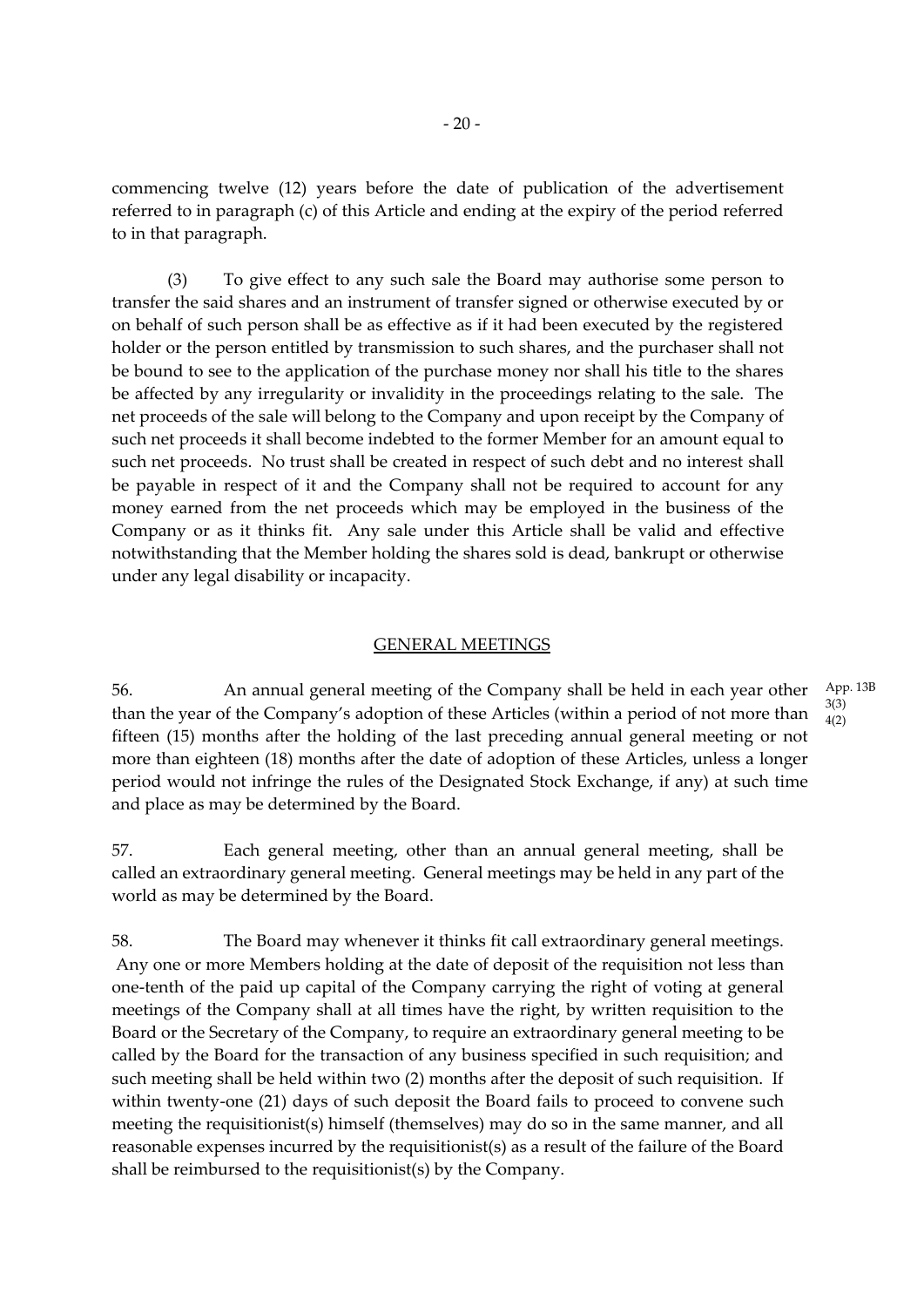# NOTICE OF GENERAL MEETINGS

59. (1) An annual general meeting must be called by Notice of not less than twenty-one (21) clear days and not less than twenty (20) clear business days. All other general meetings (including an extraordinary general meeting) must be called by Notice of not less than fourteen (14) clear days and not less than ten (10) clear business days but if permitted by the rules of the Designated Stock Exchange, a general meeting may be called by shorter notice, subject to the Law, if it is so agreed:

- (a) in the case of a meeting called as an annual general meeting, by all the Members entitled to attend and vote thereat; and
- (b) in the case of any other meeting, by a majority in number of the Members having the right to attend and vote at the meeting, being a majority together representing not less than ninety-five per cent. (95%) of the total voting rights at the meeting of all the Members.

(2) The notice shall specify the time and place of the meeting and particulars of resolutions to be considered at the meeting and, in case of special business, the general nature of the business. The notice convening an annual general meeting shall specify the meeting as such. Notice of every general meeting shall be given to all Members other than to such Members as, under the provisions of these Articles or the terms of issue of the shares they hold, are not entitled to receive such notices from the Company, to all persons entitled to a share in consequence of the death or bankruptcy or winding-up of a Member and to each of the Directors and the Auditors.

60. The accidental omission to give Notice of a meeting or (in cases where instruments of proxy are sent out with the Notice) to send such instrument of proxy to, or the non-receipt of such Notice or such instrument of proxy by, any person entitled to receive such Notice shall not invalidate any resolution passed or the proceedings at that meeting.

# PROCEEDINGS AT GENERAL MEETINGS

61. (1) All business shall be deemed special that is transacted at an extraordinary general meeting, and also all business that is transacted at an annual general meeting, with the exception of:

- (a) the declaration and sanctioning of dividends;
- (b) consideration and adoption of the accounts and balance sheet and

App. 13B 3(1)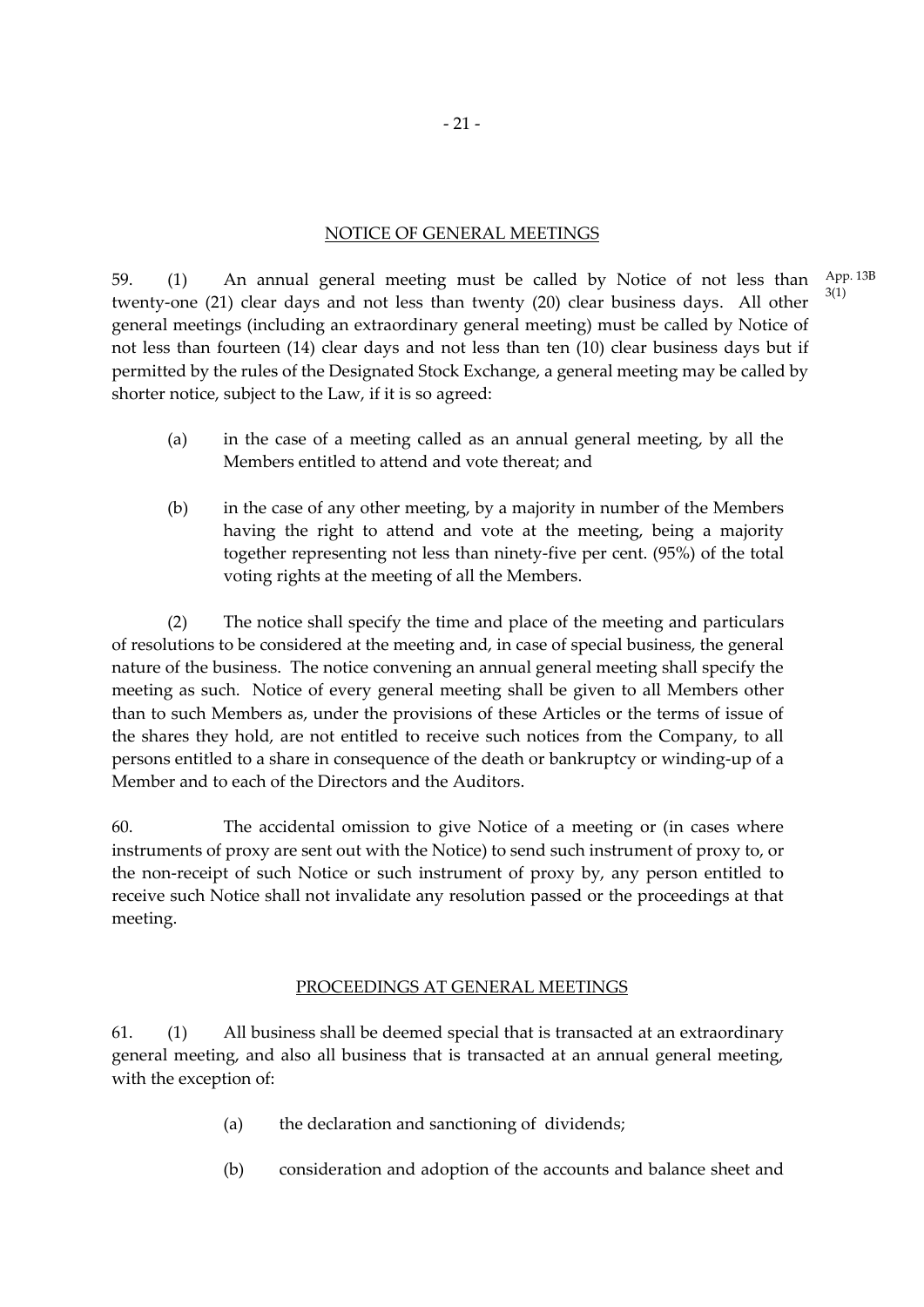the reports of the Directors and Auditors and other documents required to be annexed to the balance sheet;

- (c) the election of Directors whether by rotation or otherwise in the place of those retiring;
- (d) appointment of Auditors (where special notice of the intention for such appointment is not required by the Law) and other officers; and
- (e) the fixing of the remuneration of the Auditors, and the voting of remuneration or extra remuneration to the Directors.

(2) No business other than the appointment of a chairman of a meeting shall be transacted at any general meeting unless a quorum is present at the commencement of the business. Two (2) Members entitled to vote and present in person (in the case of a Member being a corporation) by its duly authorised representative or by proxy shall form a quorum for all purposes.

62. If within thirty (30) minutes (or such longer time not exceeding one hour as the chairman of the meeting may determine to wait) after the time appointed for the meeting a quorum is not present, the meeting, if convened on the requisition of Members, shall be dissolved. In any other case it shall stand adjourned to the same day in the next week at the same time and place or to such time and place as the Board may determine. If at such adjourned meeting a quorum is not present within half an hour from the time appointed for holding the meeting, the meeting shall be dissolved.

63. The chairman of the Company or if there is more than one chairman, any one of them as may be agreed amongst themselves or failing such agreement, any one of them elected by all the Directors present shall preside as chairman at a general meeting. If at any meeting no chairman, is present within fifteen (15) minutes after the time appointed for holding the meeting, or is willing to act as chairman, the deputy chairman of the Company or if there is more than one deputy chairman, any one of them as may be agreed amongst themselves or failing such agreement, any one of them elected by all the Directors present shall preside as chairman. If no chairman or deputy chairman is present or is willing to act as chairman of the meeting, the Directors present shall choose one of their number to act, or if one Director only is present he shall preside as chairman if willing to act. If no Director is present, or if each of the Directors present declines to take the chair, or if the chairman chosen shall retire from the chair, the Members present in person or (in the case of a Member being a corporation) by its duly authorised representative or by proxy and entitled to vote shall elect one of their number to be chairman of the meeting.

64. The chairman may, with the consent of any meeting at which a quorum is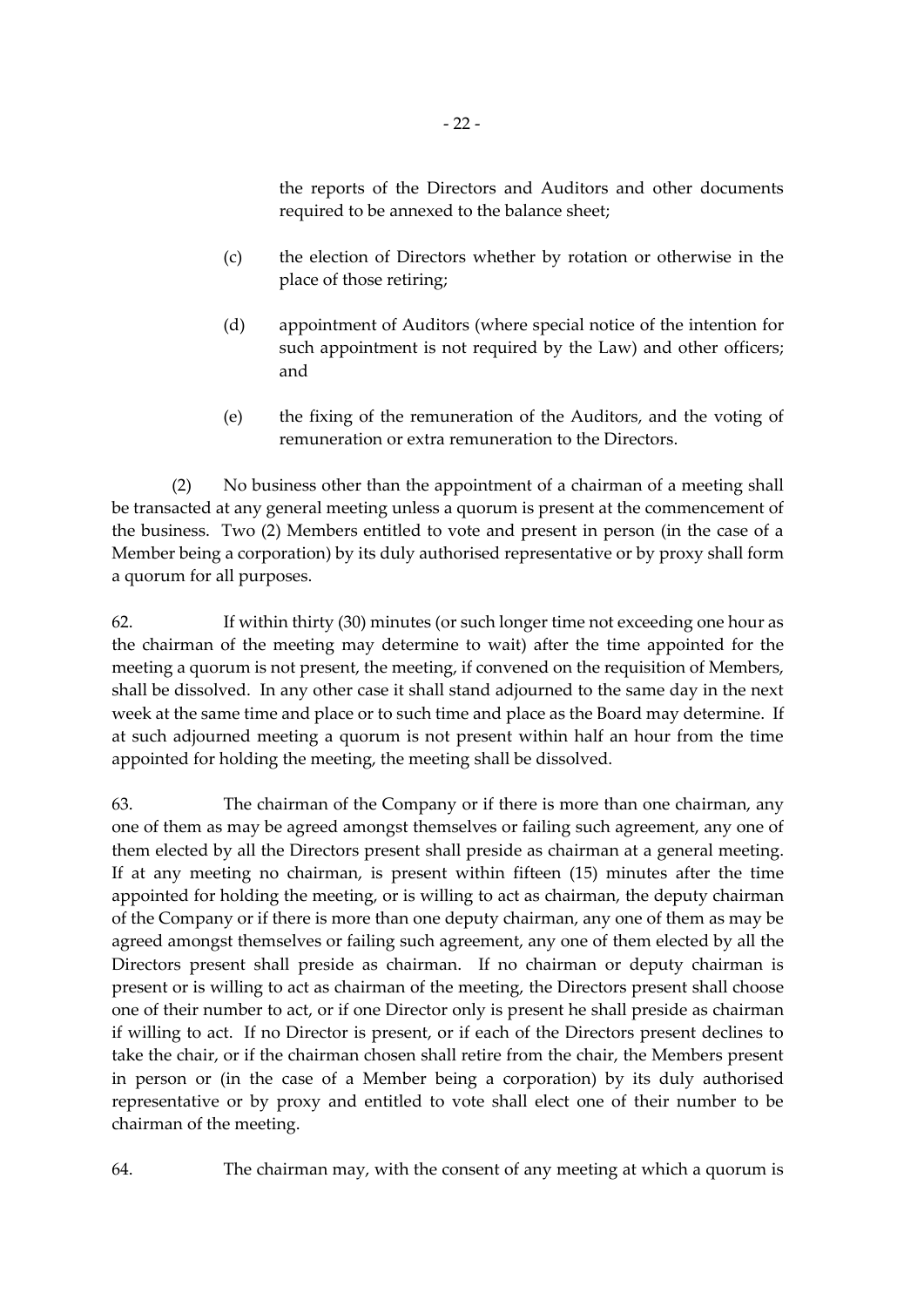present (and shall if so directed by the meeting), adjourn the meeting from time to time and from place to place as the meeting shall determine, but no business shall be transacted at any adjourned meeting other than the business which might lawfully have been transacted at the meeting had the adjournment not taken place. When a meeting is adjourned for fourteen (14) days or more, at least seven (7) clear days' notice of the adjourned meeting shall be given specifying the time and place of the adjourned meeting but it shall not be necessary to specify in such notice the nature of the business to be transacted at the adjourned meeting and the general nature of the business to be transacted. Save as aforesaid, it shall be unnecessary to give notice of an adjournment.

65. If an amendment is proposed to any resolution under consideration but is in good faith ruled out of order by the chairman of the meeting, the proceedings on the substantive resolution shall not be invalidated by any error in such ruling. In the case of a resolution duly proposed as a special resolution, no amendment thereto (other than a mere clerical amendment to correct a patent error) may in any event be considered or voted upon.

#### **VOTING**

66. (1) Subject to any special rights or restrictions as to voting for the time being attached to any shares by or in accordance with these Articles, at any general meeting on a poll every Member present in person or by proxy or, in the case of a Member being a corporation, by its duly authorised representative shall have one vote for every fully paid share of which he is the holder but so that no amount paid up or credited as paid up on a share in advance of calls or instalments is treated for the foregoing purposes as paid up on the share. A resolution put to the vote of a meeting shall be decided by way of a poll save that the chairman of the meeting may in good faith, allow a resolution which relates purely to a procedural or administrative matter to be voted on by a show of hands in which case every Member present in person (or being a corporation, is present by a duly authorized representative), or by proxy(ies) shall have one vote provided that where more than one proxy is appointed by a Member which is a clearing house (or its nominee(s)), each such proxy shall have one vote on a show of hands. For purposes of this Article, procedural and administrative matters are those that (i) are not on the agenda of the general meeting or in any supplementary circular that may be issued by the Company to its Members; and (ii) relate to the chairman's duties to maintain the orderly conduct of the meeting and/or allow the business of the meeting to be properly and effectively dealt with, whilst allowing all Members a reasonable opportunity to express their views.

(2) Where a show of hands is allowed, before or on the declaration of the result of the show of hands, a poll may be demanded:

(a) by at least three Members present in person or in the case of a Member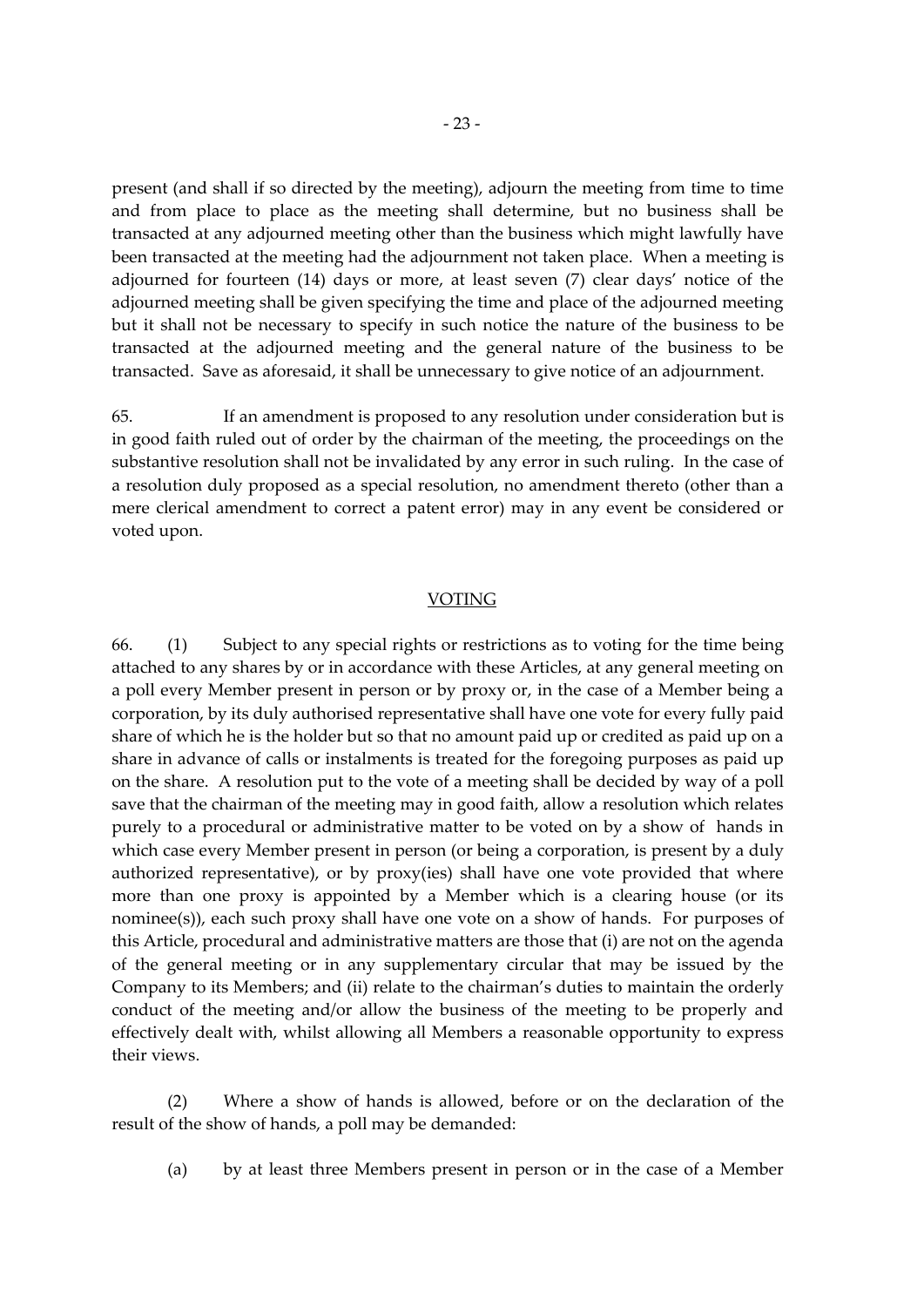being a corporation by its duly authorised representative or by proxy for the time being entitled to vote at the meeting; or

- (b) by a Member or Members present in person or in the case of a Member being a corporation by its duly authorised representative or by proxy and representing not less than one-tenth of the total voting rights of all Members having the right to vote at the meeting; or
- (c) by a Member or Members present in person or in the case of a Member being a corporation by its duly authorised representative or by proxy and holding shares in the Company conferring a right to vote at the meeting being shares on which an aggregate sum has been paid up equal to not less than one-tenth of the total sum paid up on all shares conferring that right.

A demand by a person as proxy for a Member or in the case of a Member being a corporation by its duly authorised representative shall be deemed to be the same as a demand by the Member.

67. Where a resolution is voted on by a show of hands, a declaration by the chairman that a resolution has been carried, or carried unanimously, or by a particular majority, or not carried by a particular majority, or lost, and an entry to that effect made in the minute book of the Company, shall be conclusive evidence of the facts without proof of the number or proportion of the votes recorded for or against the resolution. The result of the poll shall be deemed to be the resolution of the meeting. The Company shall only be required to disclose the voting figures on a poll if such disclosure is required by the rules of the Designated Stock Exchange.

68. On a poll votes may be given either personally or by proxy.

69. A person entitled to more than one vote on a poll need not use all his votes or cast all the votes he uses in the same way.

70. All questions submitted to a meeting shall be decided by a simple majority of votes except where a greater majority is required by these Articles or by the Law. In the case of an equality of votes, the chairman of such meeting shall be entitled to a second or casting vote in addition to any other vote he may have.

71. Where there are joint holders of any share any one of such joint holders may vote, either in person or by proxy, in respect of such share as if he were solely entitled thereto, but if more than one of such joint holders be present at any meeting the vote of the senior holder who tenders a vote, whether in person or by proxy, shall be accepted to the exclusion of the votes of the other joint holders, and for this purpose seniority shall be determined by the order in which the names stand in the Register in respect of the joint holding. Several executors or administrators of a deceased Member in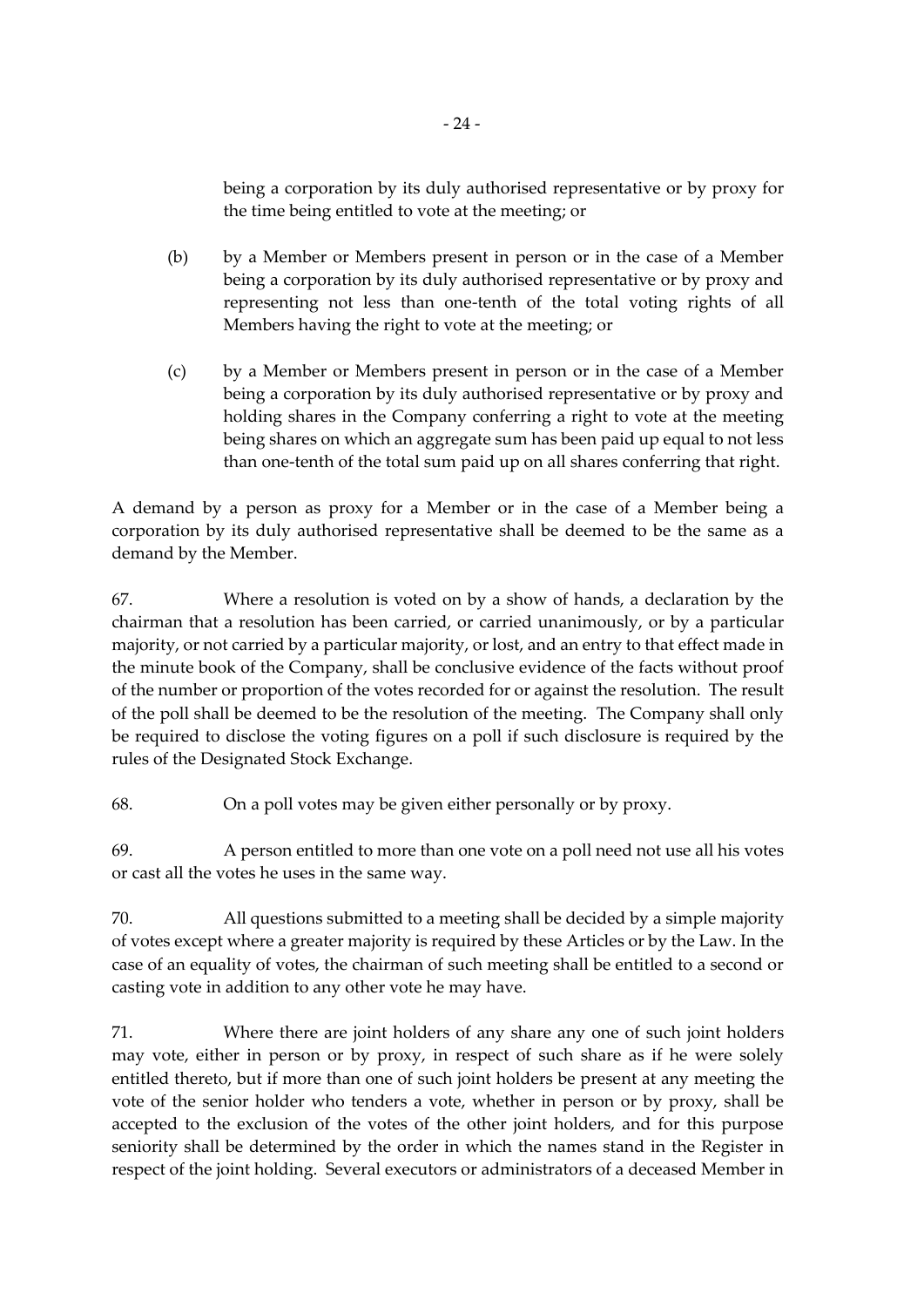whose name any share stands shall for the purposes of this Article be deemed joint holders thereof.

72. (1) A Member who is a patient for any purpose relating to mental health or in respect of whom an order has been made by any court having jurisdiction for the protection or management of the affairs of persons incapable of managing their own affairs may vote, by his receiver, committee, *curator bonis* or other person in the nature of a receiver, committee or *curator bonis* appointed by such court, and such receiver, committee, *curator bonis* or other person may vote by proxy, and may otherwise act and be treated as if he were the registered holder of such shares for the purposes of general meetings, provided that such evidence as the Board may require of the authority of the person claiming to vote shall have been deposited at the Office, head office or Registration Office, as appropriate, not less than forty-eight (48) hours before the time appointed for holding the meeting, or adjourned meeting, as the case may be.

(2) Any person entitled under Article 53 to be registered as the holder of any shares may vote at any general meeting in respect thereof in the same manner as if he were the registered holder of such shares, provided that forty-eight (48) hours at least before the time of the holding of the meeting or adjourned meeting, as the case may be, at which he proposes to vote, he shall satisfy the Board of his entitlement to such shares, or the Board shall have previously admitted his right to vote at such meeting in respect thereof.

73. (1) No Member shall, unless the Board otherwise determines, be entitled to attend and vote and to be reckoned in a quorum at any general meeting unless he is duly registered and all calls or other sums presently payable by him in respect of shares in the Company have been paid.

(2) Where the Company has knowledge that any Member is, under the rules of  $App.3$ the Designated Stock Exchange, required to abstain from voting on any particular resolution of the Company or restricted to voting only for or only against any particular resolution of the Company, any votes cast by or on behalf of such Member in contravention of such requirement or restriction shall not be counted. 14

74. If:

- (a) any objection shall be raised to the qualification of any voter; or
- (b) any votes have been counted which ought not to have been counted or which might have been rejected; or
- (c) any votes are not counted which ought to have been counted;

the objection or error shall not vitiate the decision of the meeting or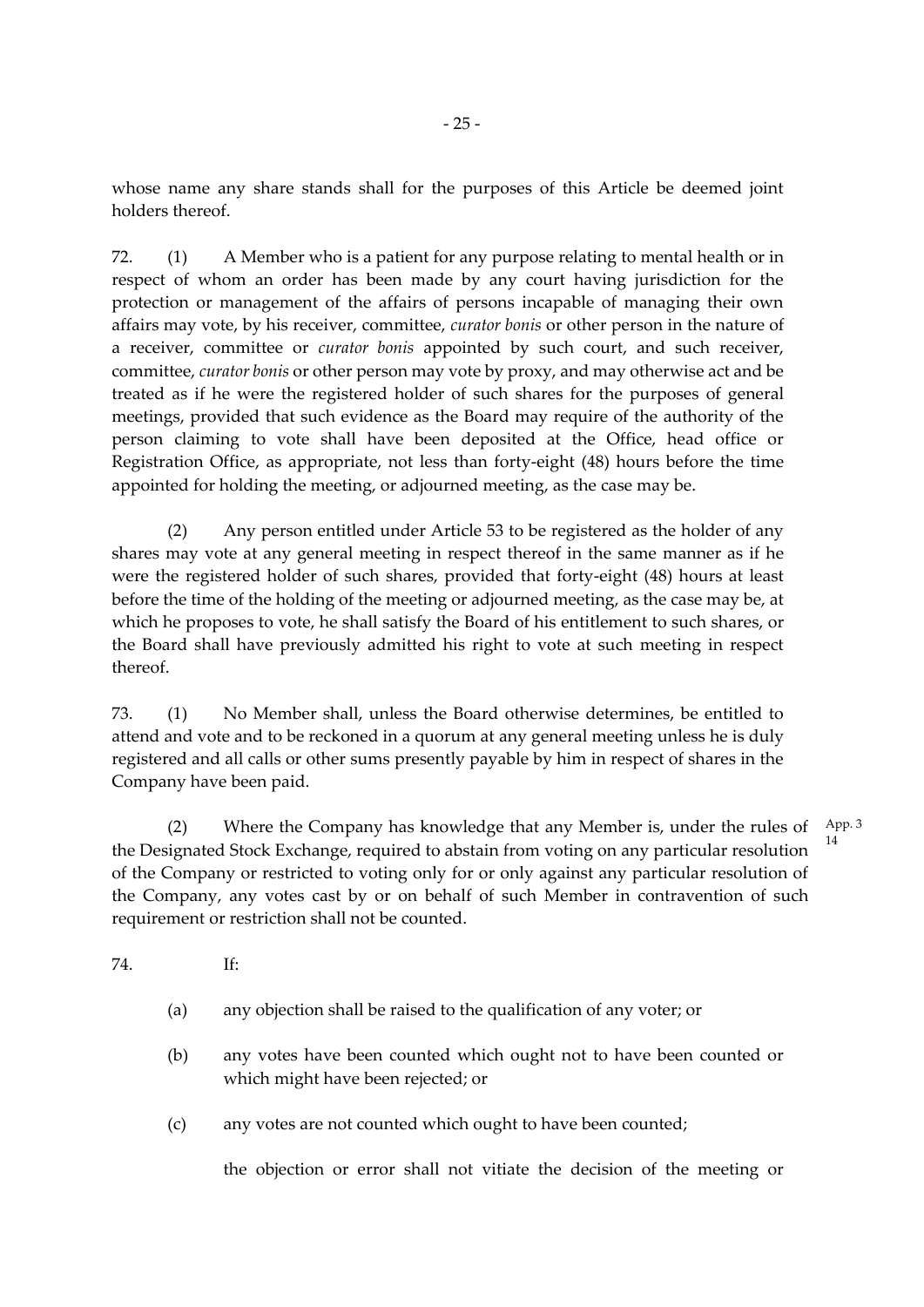adjourned meeting on any resolution unless the same is raised or pointed out at the meeting or, as the case may be, the adjourned meeting at which the vote objected to is given or tendered or at which the error occurs. Any objection or error shall be referred to the chairman of the meeting and shall only vitiate the decision of the meeting on any resolution if the chairman decides that the same may have affected the decision of the meeting. The decision of the chairman on such matters shall be final and conclusive.

#### PROXIES

75. Any Member entitled to attend and vote at a meeting of the Company shall be entitled to appoint another person as his proxy to attend and vote instead of him. A Member who is the holder of two or more shares may appoint more than one proxy to represent him and vote on his behalf at a general meeting of the Company or at a class meeting. A proxy need not be a Member. In addition, a proxy or proxies representing either a Member who is an individual or a Member which is a corporation shall be entitled to exercise the same powers on behalf of the Member which he or they represent as such Member could exercise. App. 13B 2(2)

76. The instrument appointing a proxy shall be in writing under the hand of the appointor or of his attorney duly authorised in writing or, if the appointor is a corporation, either under its seal or under the hand of an officer, attorney or other person authorised to sign the same. In the case of an instrument of proxy purporting to be signed on behalf of a corporation by an officer thereof it shall be assumed, unless the contrary appears, that such officer was duly authorised to sign such instrument of proxy on behalf of the corporation without further evidence of the facts.

77. The instrument appointing a proxy and (if required by the Board) the power of attorney or other authority (if any) under which it is signed, or a certified copy of such power or authority, shall be delivered to such place or one of such places (if any) as may be specified for that purpose in or by way of note to or in any document accompanying the notice convening the meeting (or, if no place is so specified at the Registration Office or the Office, as may be appropriate) not less than forty-eight (48) hours before the time appointed for holding the meeting or adjourned meeting at which the person named in the instrument proposes to vote. No instrument appointing a proxy shall be valid after the expiration of twelve (12) months from the date named in it as the date of its execution, except at an adjourned meeting in cases where the meeting was originally held within twelve (12) months from such date. Delivery of an instrument appointing a proxy shall not preclude a Member from attending and voting in person at the meeting convened and in such event, the instrument appointing a proxy shall be deemed to be revoked.

78. Instruments of proxy shall be in any common form or in such other form as the Board may approve (provided that this shall not preclude the use of the two-way form) and the Board may, if it thinks fit, send out with the notice of any meeting forms of App. 3 11(1)

App. 3 11(2)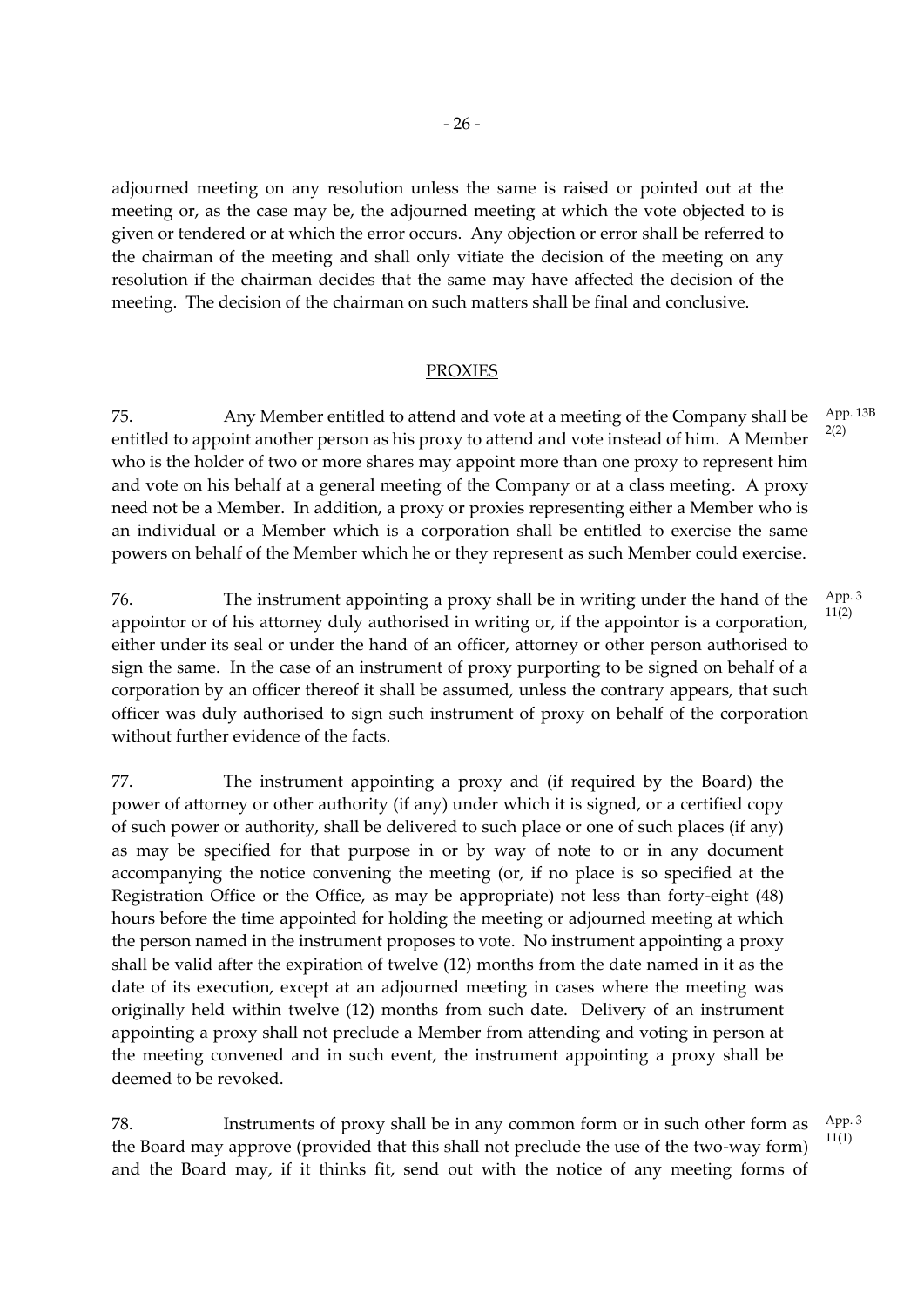instrument of proxy for use at the meeting. The instrument of proxy shall be deemed to confer authority to vote on any amendment of a resolution put to the meeting for which it is given as the proxy thinks fit. The instrument of proxy shall, unless the contrary is stated therein, be valid as well for any adjournment of the meeting as for the meeting to which it relates.

79. A vote given in accordance with the terms of an instrument of proxy shall be valid notwithstanding the previous death or insanity of the principal, or revocation of the instrument of proxy or of the authority under which it was executed, provided that no intimation in writing of such death, insanity or revocation shall have been received by the Company at the Office or the Registration Office (or such other place as may be specified for the delivery of instruments of proxy in the notice convening the meeting or other document sent therewith) two (2) hours at least before the commencement of the meeting or adjourned meeting, at which the instrument of proxy is used.

80. Anything which under these Articles a Member may do by proxy he may likewise do by his duly appointed attorney and the provisions of these Articles relating to proxies and instruments appointing proxies shall apply *mutatis mutandis* in relation to any such attorney and the instrument under which such attorney is appointed.

# CORPORATIONS ACTING BY REPRESENTATIVES

81. (1) Any corporation which is a Member may by resolution of its directors or other governing body authorise such person as it thinks fit to act as its representative at any meeting of the Company or at any meeting of any class of Members. The person so authorised shall be entitled to exercise the same powers on behalf of such corporation as the corporation could exercise if it were an individual Member and such corporation shall for the purposes of these Articles be deemed to be present in person at any such meeting if a person so authorised is present thereat. App. 13B 2(2)

6

(2) If a clearing house (or its nominee(s)), being a corporation, is a Member, it may authorise such persons as it thinks fit to act as its representatives at any meeting of the Company or at any meeting of any class of Members provided that, if more than one person is so authorised, the authorisation shall specify the number and class of shares in respect of which each such representative is so authorised. Each person so authorised under the provisions of this Article shall be deemed to have been duly authorised without further evidence of the facts and be entitled to exercise the same rights and powers on behalf of the clearing house (or its nominee(s)) as if such person was the registered holder of the shares of the Company held by the clearing house (or its nominee(s)) including, where a show of hands is allowed, the right to vote individually on a show of hands. App. 13B

(3) Any reference in these Articles to a duly authorised representative of a Member being a corporation shall mean a representative authorised under the provisions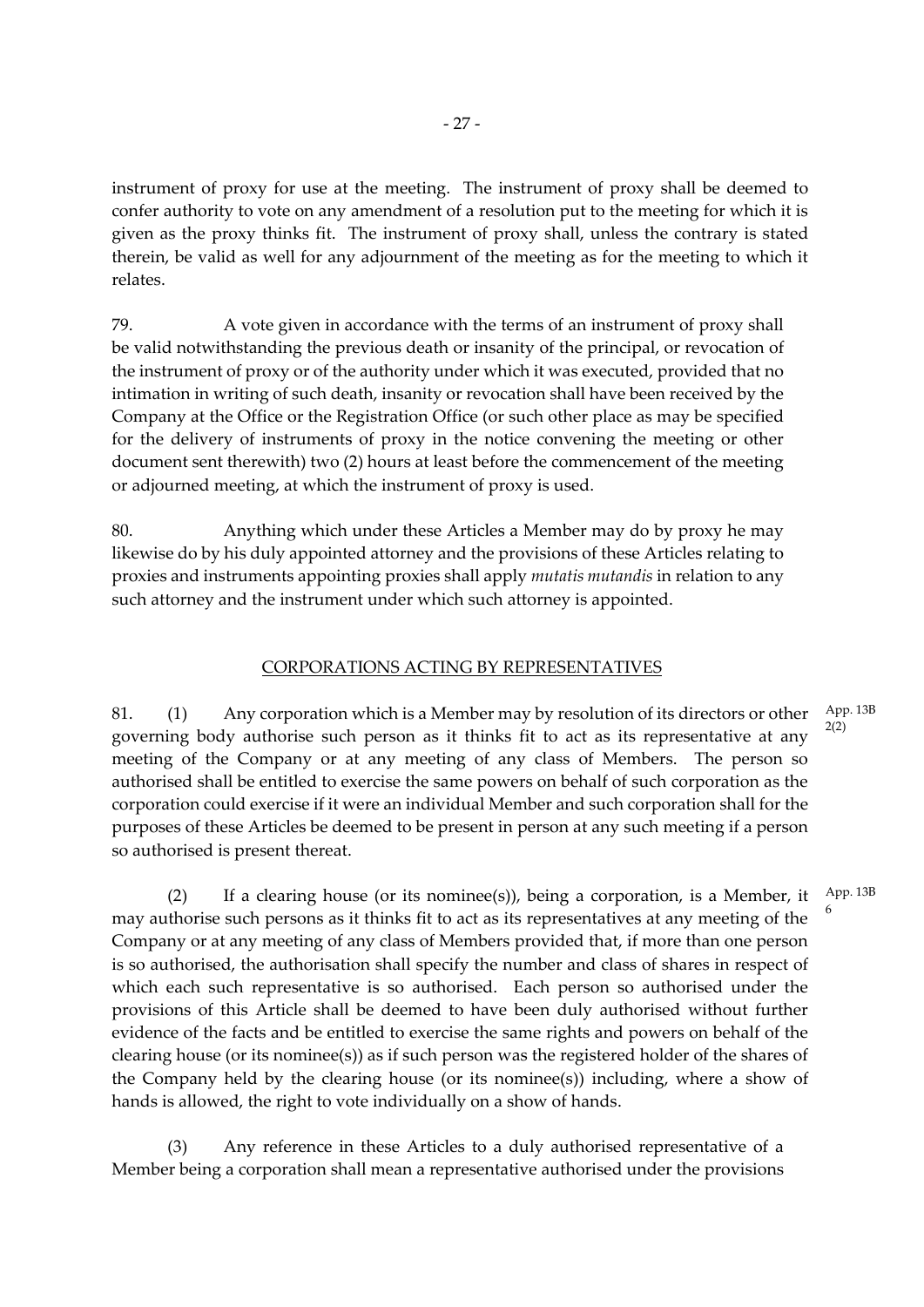of this Article.

#### WRITTEN RESOLUTIONS OF MEMBERS

82. A resolution in writing signed (in such manner as to indicate, expressly or impliedly, unconditional approval) by or on behalf of all persons for the time being entitled to receive notice of and to attend and vote at general meetings of the Company shall, for the purposes of these Articles, be treated as a resolution duly passed at a general meeting of the Company and, where relevant, as a special resolution so passed. Any such resolution shall be deemed to have been passed at a meeting held on the date on which it was signed by the last Member to sign, and where the resolution states a date as being the date of his signature thereof by any Member the statement shall be prima facie evidence that it was signed by him on that date. Such a resolution may consist of several documents in the like form, each signed by one or more relevant Members.

#### BOARD OF DIRECTORS

83. (1) Unless otherwise determined by the Company in general meeting, the number of Directors shall not be less than two (2). There shall be no maximum number of Directors unless otherwise determined from time to time by the Members in general meeting. The Directors shall be elected or appointed in the first place by the subscribers to the Memorandum of Association or by a majority of them and thereafter in accordance with Article 84 called for such purpose and who shall hold office for such term as the Members may determine or, in the absence of such determination, in accordance with Article 84 or until their successors are elected or appointed or their office is otherwise vacated.

(2) Subject to the Articles and the Law, the Company may by ordinary resolution elect any person to be a Director either to fill a casual vacancy on the Board, or as an addition to the existing Board.

(3) The Directors shall have the power from time to time and at any time to appoint any person as a Director either to fill a casual vacancy on the Board or as an addition to the existing Board. Any Director appointed by the Board to fill a casual vacancy shall hold office until the first general meeting of Members after his appointment and be subject to re-election at such meeting and any Director appointed by the Board as an addition to the existing Board shall hold office only until the next following annual general meeting of the Company and shall then be eligible for re-election. 4(2)

(4) Neither a Director nor an alternate Director shall be required to hold any shares of the Company by way of qualification and a Director or alternate Director (as the case may be) who is not a Member shall be entitled to receive notice of and to attend and App. 3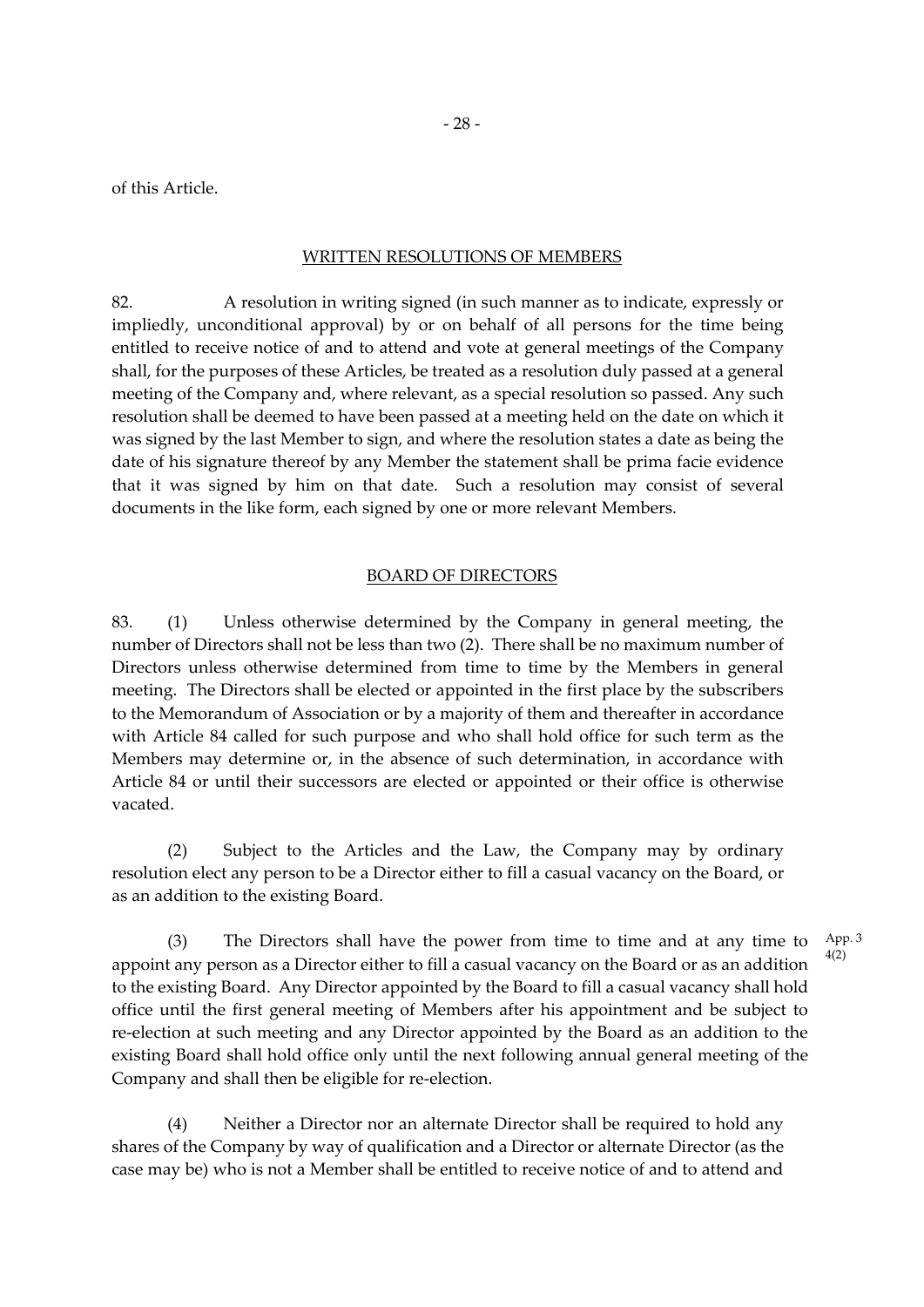speak at any general meeting of the Company and of all classes of shares of the Company.

(5) The Members may, at any general meeting convened and held in accordance with these Articles, by ordinary resolution remove a Director at any time before the expiration of his period of office notwithstanding anything to the contrary in these Articles or in any agreement between the Company and such Director (but without prejudice to any claim for damages under any such agreement). App. 3 4(3) App. 13B 5(1)

(6) A vacancy on the Board created by the removal of a Director under the provisions of subparagraph (5) above may be filled by the election or appointment by ordinary resolution the Members at the meeting at which such Director is removed.

(7) The Company may from time to time in general meeting by ordinary resolution increase or reduce the number of Directors but so that the number of Directors shall never be less than two (2).

#### RETIREMENT OF DIRECTORS

84. (1) Notwithstanding any other provisions in the Articles, at each annual general meeting one-third of the Directors for the time being (or, if their number is not a multiple of three (3), the number nearest to but not less than one-third) shall retire from office by rotation provided that every Director shall be subject to retirement at an annual general meeting at least once every three years.

(2) A retiring Director shall be eligible for re-election and shall continue to act as a Director throughout the meeting at which he retires. The Directors to retire by rotation shall include (so far as necessary to ascertain the number of directors to retire by rotation) any Director who wishes to retire and not to offer himself for re-election. Any further Directors so to retire shall be those of the other Directors subject to retirement by rotation who have been longest in office since their last re-election or appointment and so that as between persons who became or were last re-elected Directors on the same day those to retire shall (unless they otherwise agree among themselves) be determined by lot. Any Director appointed by the Board pursuant to Article 83(3) shall not be taken into account in determining which particular Directors or the number of Directors who are to retire by rotation.

85. No person other than a Director retiring at the meeting shall, unless recommended by the Directors for election, be eligible for election as a Director at any general meeting unless a Notice signed by a Member (other than the person to be proposed) duly qualified to attend and vote at the meeting for which such notice is given of his intention to propose such person for election and also a Notice signed by the person to be proposed of his willingness to be elected shall have been lodged at the head office or at the Registration Office provided that the minimum length of the period, during which such

App. 3 4(4) 4(5)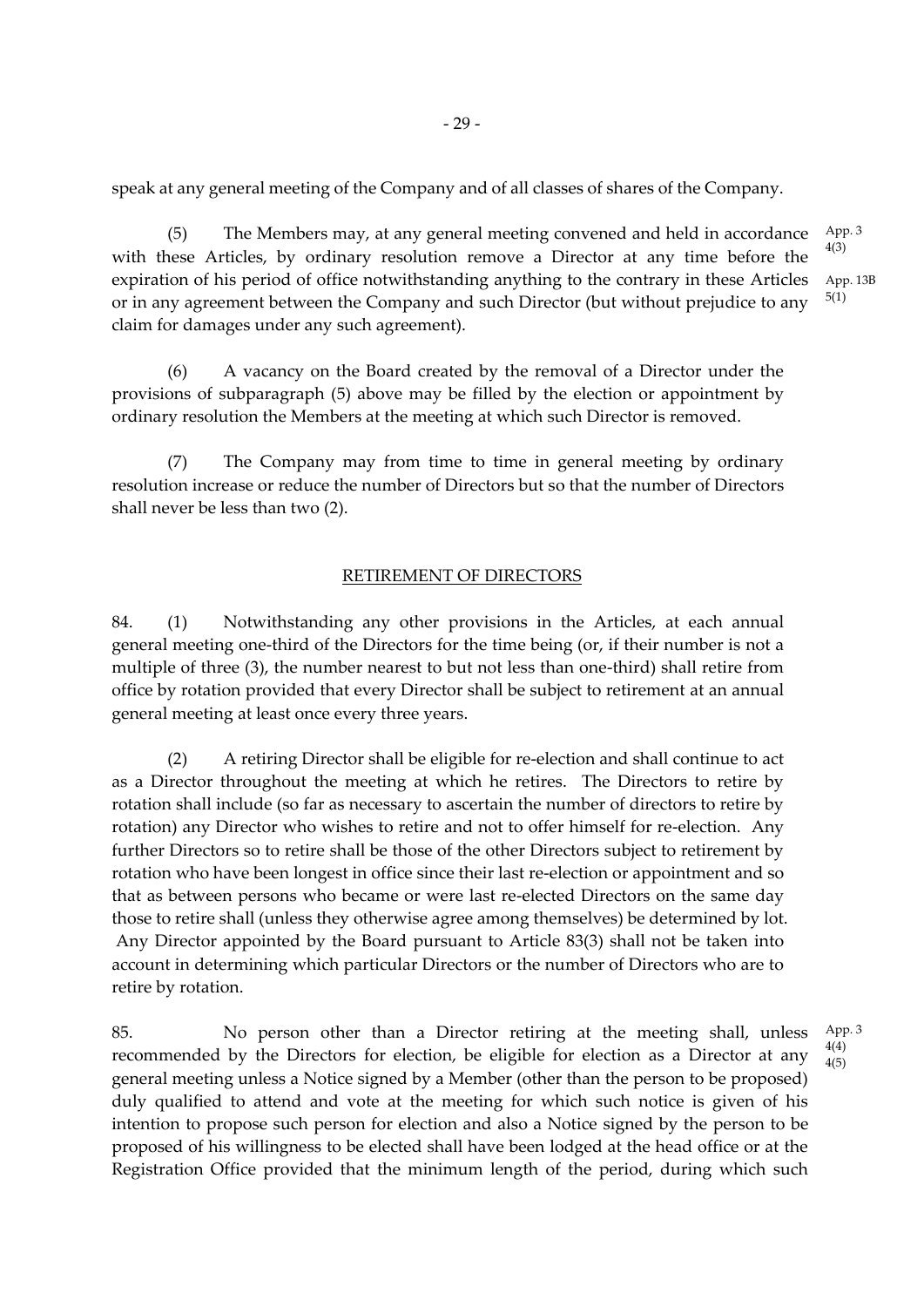Notice(s) are given, shall be at least seven (7) days and that (if the Notices are submitted after the despatch of the notice of the general meeting appointed for such election) the period for lodgment of such Notice(s) shall commence on the day after the despatch of the notice of the general meeting appointed for such election and end no later than seven (7) days prior to the date of such general meeting.

# DISQUALIFICATION OF DIRECTORS

86. The office of a Director shall be vacated if the Director:

(1) resigns his office by notice in writing delivered to the Company at the Office or tendered at a meeting of the Board;

(2) becomes of unsound mind or dies;

(3) without special leave of absence from the Board, is absent from meetings of the Board for six consecutive months, and his alternate Director, if any, shall not during such period have attended in his stead and the Board resolves that his office be vacated;

(4) becomes bankrupt or has a receiving order made against him or suspends payment or compounds with his creditors;

(5) is prohibited by law from being a Director; or

(6) ceases to be a Director by virtue of any provision of the Statutes or is removed from office pursuant to these Articles.

# EXECUTIVE DIRECTORS

87. The Board may from time to time appoint any one or more of its body to be a managing director, joint managing director or deputy managing director or to hold any other employment or executive office with the Company for such period (subject to their continuance as Directors) and upon such terms as the Board may determine and the Board may revoke or terminate any of such appointments. Any such revocation or termination as aforesaid shall be without prejudice to any claim for damages that such Director may have against the Company or the Company may have against such Director. A Director appointed to an office under this Article shall be subject to the same provisions as to removal as the other Directors of the Company, and he shall (subject to the provisions of any contract between him and the Company) ipso facto and immediately cease to hold such office if he shall cease to hold the office of Director for any cause.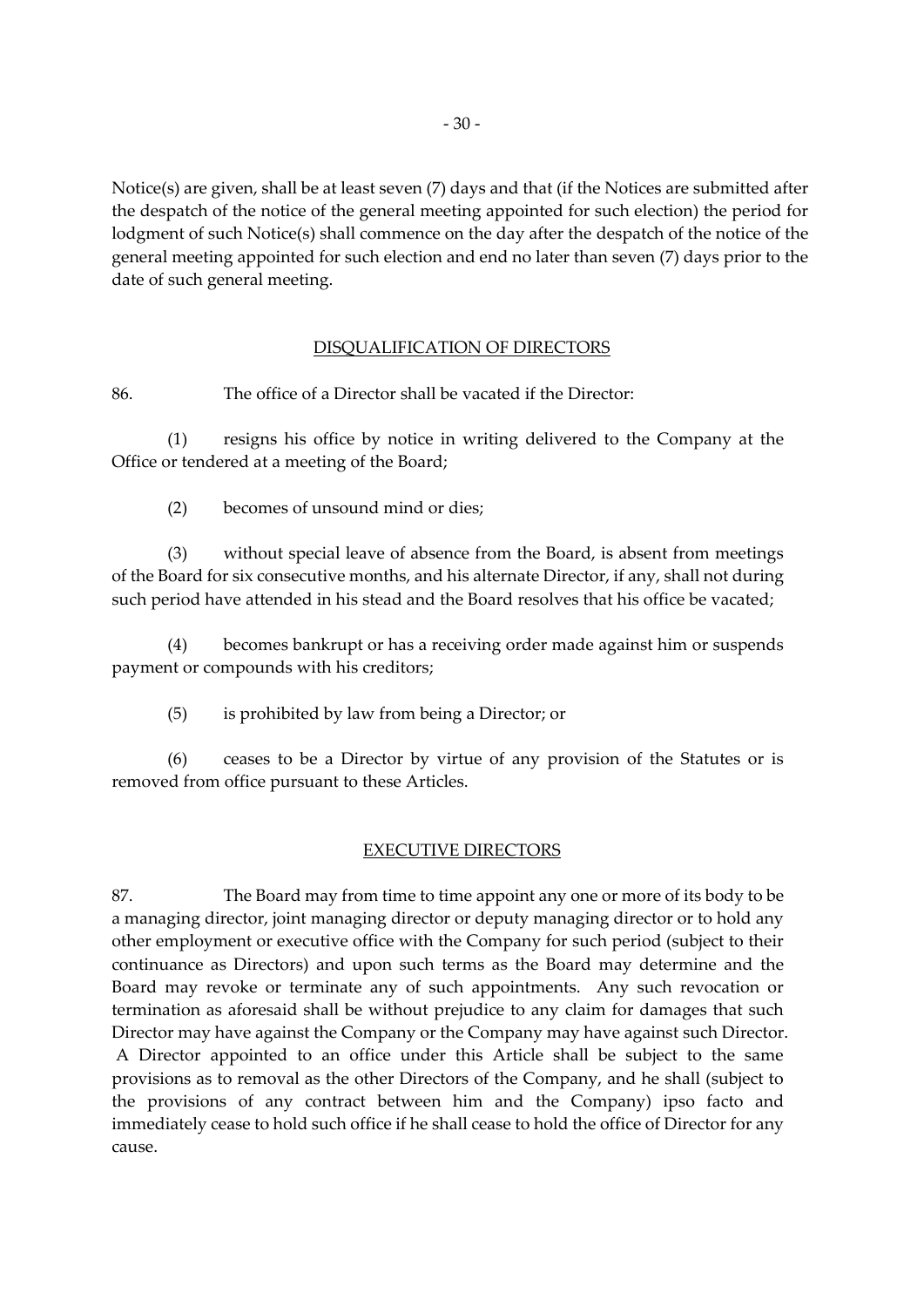88. Notwithstanding Articles 93, 94, 95 and 96, an executive director appointed to an office under Article 87 hereof shall receive such remuneration (whether by way of salary, commission, participation in profits or otherwise or by all or any of those modes) and such other benefits (including pension and/or gratuity and/or other benefits on retirement) and allowances as the Board may from time to time determine, and either in addition to or in lieu of his remuneration as a Director.

#### ALTERNATE DIRECTORS

89. Any Director may at any time by Notice delivered to the Office or head office or at a meeting of the Directors appoint any person (including another Director) to be his alternate Director. Any person so appointed shall have all the rights and powers of the Director or Directors for whom such person is appointed in the alternative provided that such person shall not be counted more than once in determining whether or not a quorum is present. An alternate Director may be removed at any time by the body which appointed him and, subject thereto, the office of alternate Director shall continue until the happening of any event which, if he were a Director, would cause him to vacate such office or if his appointer ceases for any reason to be a Director. Any appointment or removal of an alternate Director shall be effected by Notice signed by the appointor and delivered to the Office or head office or tendered at a meeting of the Board. An alternate Director may also be a Director in his own right and may act as alternate to more than one Director. An alternate Director shall, if his appointor so requests, be entitled to receive notices of meetings of the Board or of committees of the Board to the same extent as, but in lieu of, the Director appointing him and shall be entitled to such extent to attend and vote as a Director at any such meeting at which the Director appointing him is not personally present and generally at such meeting to exercise and discharge all the functions, powers and duties of his appointor as a Director and for the purposes of the proceedings at such meeting the provisions of these Articles shall apply as if he were a Director save that as an alternate for more than one Director his voting rights shall be cumulative.

90. An alternate Director shall only be a Director for the purposes of the Law and shall only be subject to the provisions of the Law insofar as they relate to the duties and obligations of a Director when performing the functions of the Director for whom he is appointed in the alternative and shall alone be responsible to the Company for his acts and defaults and shall not be deemed to be the agent of or for the Director appointing him. An alternate Director shall be entitled to contract and be interested in and benefit from contracts or arrangements or transactions and to be repaid expenses and to be indemnified by the Company to the same extent *mutatis mutandis* as if he were a Director but he shall not be entitled to receive from the Company any fee in his capacity as an alternate Director except only such part, if any, of the remuneration otherwise payable to his appointor as such appointor may by Notice to the Company from time to time direct.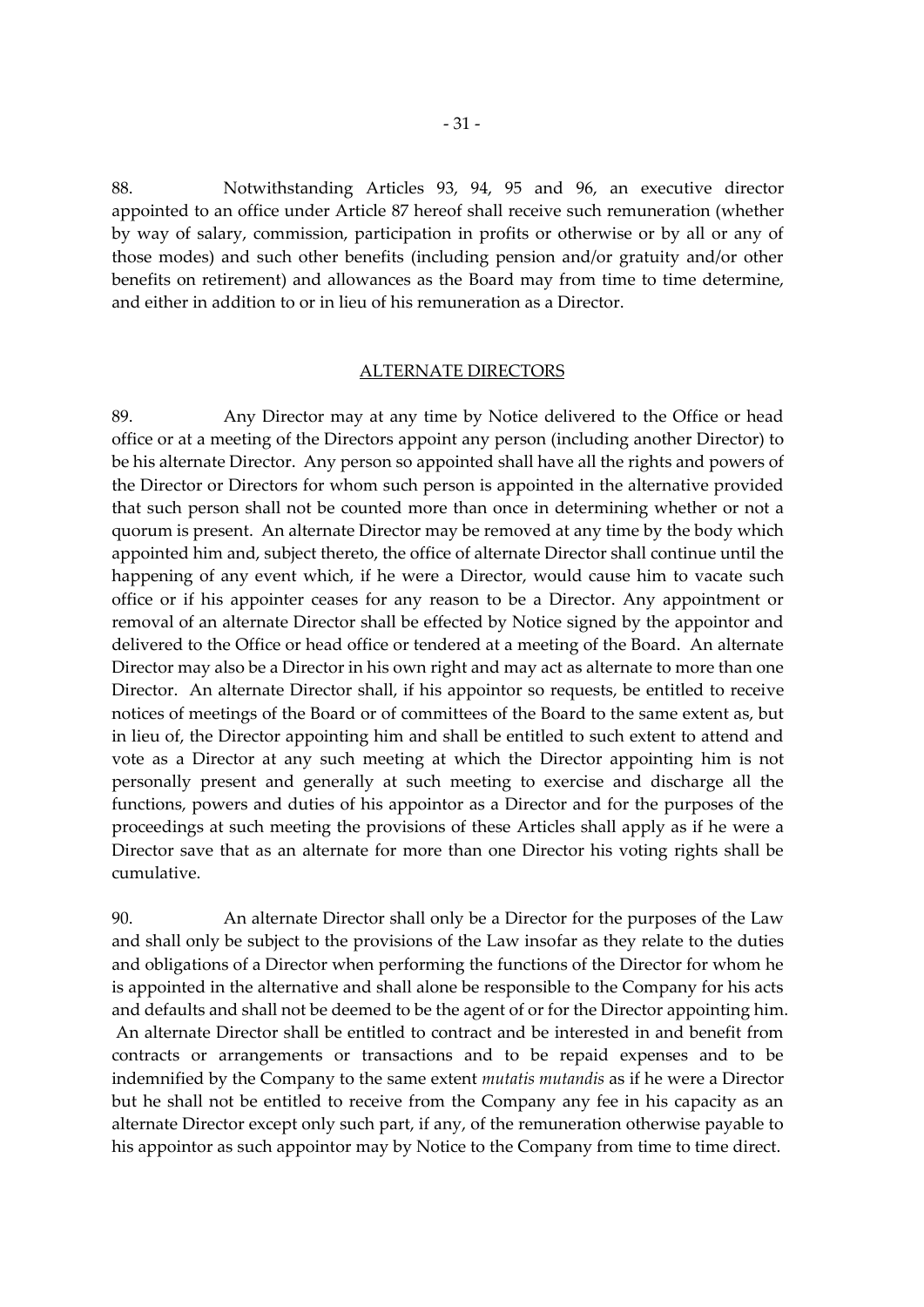91. Every person acting as an alternate Director shall have one vote for each Director for whom he acts as alternate (in addition to his own vote if he is also a Director). If his appointor is for the time being absent from Hong Kong or otherwise not available or unable to act, the signature of an alternate Director to any resolution in writing of the Board or a committee of the Board of which his appointor is a member shall, unless the notice of his appointment provides to the contrary, be as effective as the signature of his appointor.

92. An alternate Director shall ipso facto cease to be an alternate Director if his appointor ceases for any reason to be a Director, however, such alternate Director or any other person may be re-appointed by the Directors to serve as an alternate Director PROVIDED always that, if at any meeting any Director retires but is re-elected at the same meeting, any appointment of such alternate Director pursuant to these Articles which was in force immediately before his retirement shall remain in force as though he had not retired.

# DIRECTORS' FEES AND EXPENSES

93. The ordinary remuneration of the Directors shall from time to time be determined by the Company in general meeting and shall (unless otherwise directed by the resolution by which it is voted) be divided amongst the Board in such proportions and in such manner as the Board may agree or, failing agreement, equally, except that any Director who shall hold office for part only of the period in respect of which such remuneration is payable shall be entitled only to rank in such division for a proportion of remuneration related to the period during which he has held office. Such remuneration shall be deemed to accrue from day to day.

94. Each Director shall be entitled to be repaid or prepaid all travelling, hotel and incidental expenses reasonably incurred or expected to be incurred by him in attending meetings of the Board or committees of the Board or general meetings or separate meetings of any class of shares or of debentures of the Company or otherwise in connection with the discharge of his duties as a Director.

95. Any Director who, by request, goes or resides abroad for any purpose of the Company or who performs services which in the opinion of the Board go beyond the ordinary duties of a Director may be paid such extra remuneration (whether by way of salary, commission, participation in profits or otherwise) as the Board may determine and such extra remuneration shall be in addition to or in substitution for any ordinary remuneration provided for by or pursuant to any other Article.

96. The Board shall obtain the approval of the Company in general meeting before making any payment to any Director or past Director of the Company by way of compensation for loss of office, or as consideration for or in connection with his retirement App. 13B 5(4)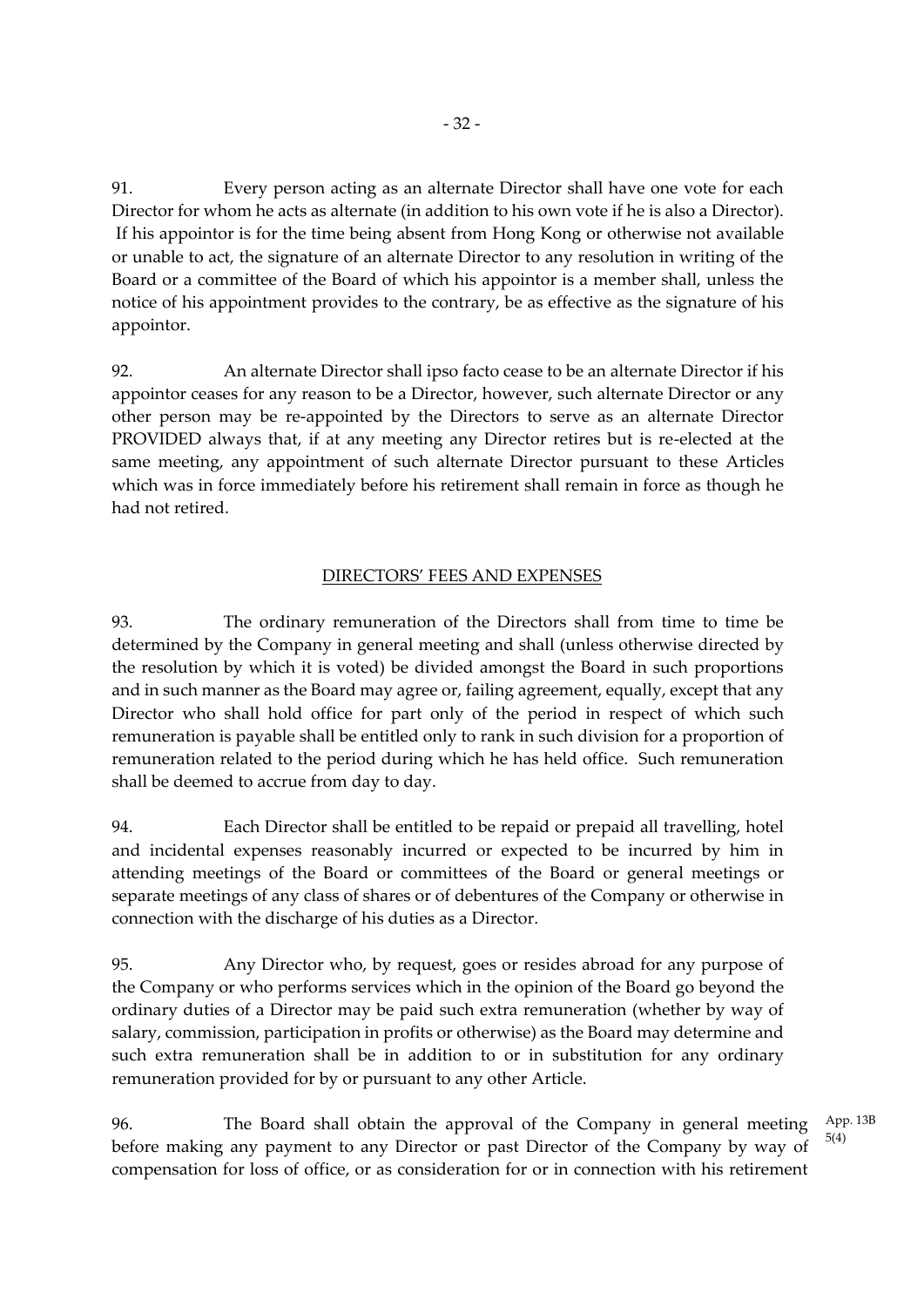from office (not being payment to which the Director is contractually entitled).

# DIRECTORS' INTERESTS

97. A Director may:

- (a) hold any other office or place of profit with the Company (except that of Auditor) in conjunction with his office of Director for such period and upon such terms as the Board may determine. Any remuneration (whether by way of salary, commission, participation in profits or otherwise) paid to any Director in respect of any such other office or place of profit shall be in addition to any remuneration provided for by or pursuant to any other Article;
- (b) act by himself or his firm in a professional capacity for the Company (otherwise than as Auditor) and he or his firm may be remunerated for professional services as if he were not a Director;
- (c) continue to be or become a director, managing director, joint managing director, deputy managing director, executive director, manager or other officer or member of any other company promoted by the Company or in which the Company may be interested as a vendor, shareholder or otherwise and (unless otherwise agreed) no such Director shall be accountable for any remuneration, profits or other benefits received by him as a director, managing director, joint managing director, deputy managing director, executive director, manager or other officer or member of or from his interests in any such other company. Subject as otherwise provided by these Articles the Directors may exercise or cause to be exercised the voting powers conferred by the shares in any other company held or owned by the Company, or exercisable by them as Directors of such other company in such manner in all respects as they think fit (including the exercise thereof in favour of any resolution appointing themselves or any of them directors, managing directors, joint managing directors, deputy managing directors, executive directors, managers or other officers of such company) or voting or providing for the payment of remuneration to the director, managing director, joint managing director, deputy managing director, executive director, manager or other officers of such other company and any Director may vote in favour of the exercise of such voting rights in manner aforesaid notwithstanding that he may be, or about to be, appointed a director, managing director, joint managing director, deputy managing director, executive director, manager or other officer of such a company, and that as such he is or may become interested in the exercise of such voting rights in manner aforesaid.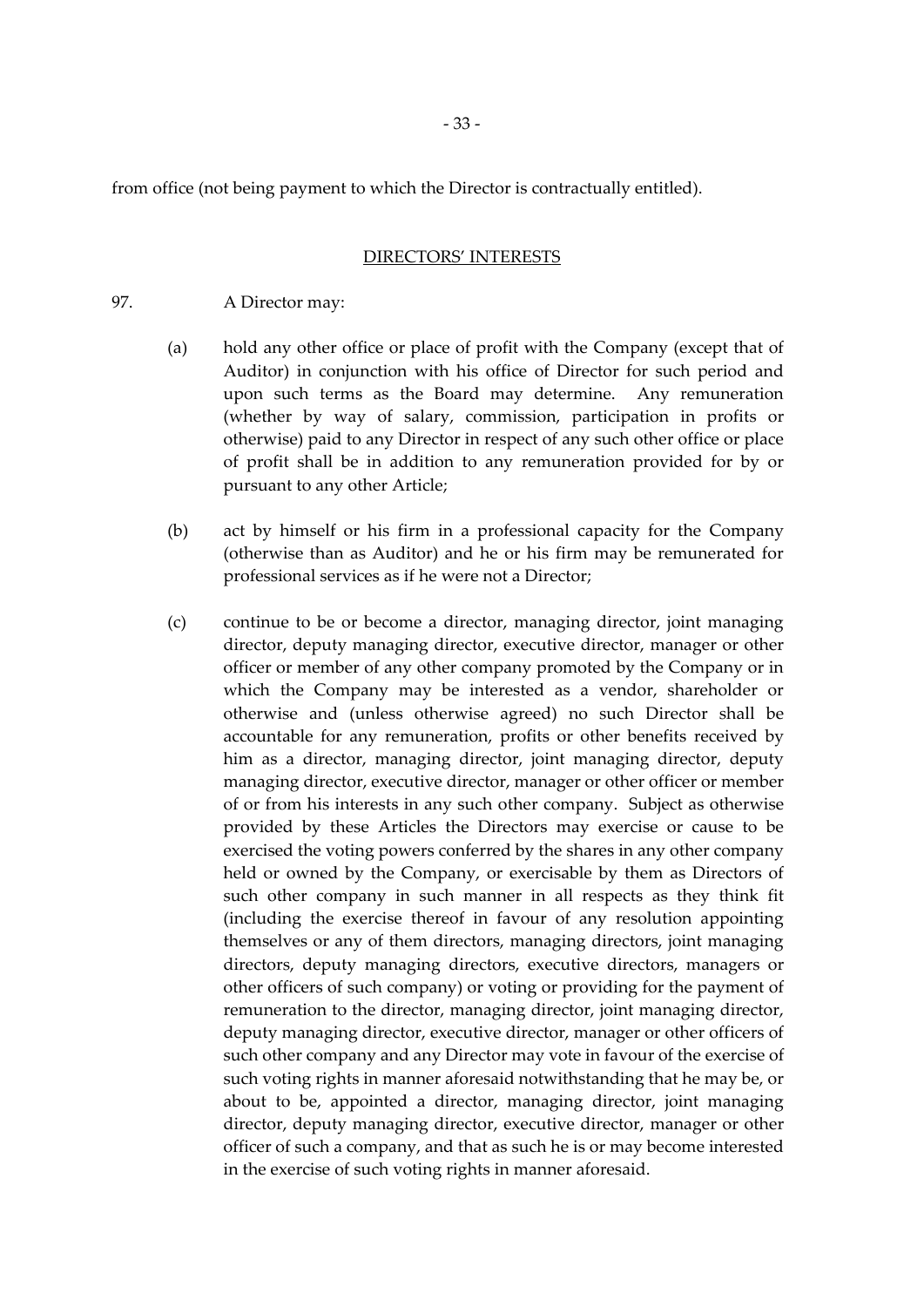98. Subject to the Law and to these Articles, no Director or proposed or intending Director shall be disqualified by his office from contracting with the Company, either with regard to his tenure of any office or place of profit or as vendor, purchaser or in any other manner whatsoever, nor shall any such contract or any other contract or arrangement in which any Director is in any way interested be liable to be avoided, nor shall any Director so contracting or being so interested be liable to account to the Company or the Members for any remuneration, profit or other benefits realised by any such contract or arrangement by reason of such Director holding that office or of the fiduciary relationship thereby established provided that such Director shall disclose the nature of his interest in any contract or arrangement in which he is interested in accordance with Article 99 herein.

99. A Director who to his knowledge is in any way, whether directly or indirectly, interested in a contract or arrangement or proposed contract or arrangement with the Company shall declare the nature of his interest at the meeting of the Board at which the question of entering into the contract or arrangement is first considered, if he knows his interest then exists, or in any other case at the first meeting of the Board after he knows that he is or has become so interested. For the purposes of this Article, a general Notice to the Board by a Director to the effect that: 5(3)

- (a) he is a member or officer of a specified company or firm and is to be regarded as interested in any contract or arrangement which may after the date of the Notice be made with that company or firm; or
- (b) he is to be regarded as interested in any contract or arrangement which may after the date of the Notice be made with a specified person who is connected with him;

shall be deemed to be a sufficient declaration of interest under this Article in relation to any such contract or arrangement, provided that no such Notice shall be effective unless either it is given at a meeting of the Board or the Director takes reasonable steps to secure that it is brought up and read at the next Board meeting after it is given.

100. (1) A Director shall not vote (nor be counted in the quorum) on any resolution of the Board approving any contract or arrangement or any other proposal in which he or any of his close associates is materially interested, but this prohibition shall not apply to any of the following matters namely: App. 3 4(1)

(i) any contract or arrangement for the giving to such Director or his close associate(s) any security or indemnity in respect of money lent by him or any of his close associate(s) or obligations incurred or undertaken by him or any of his close associate(s) at the request of or for the benefit of the Company or any of its subsidiaries;

App. 13B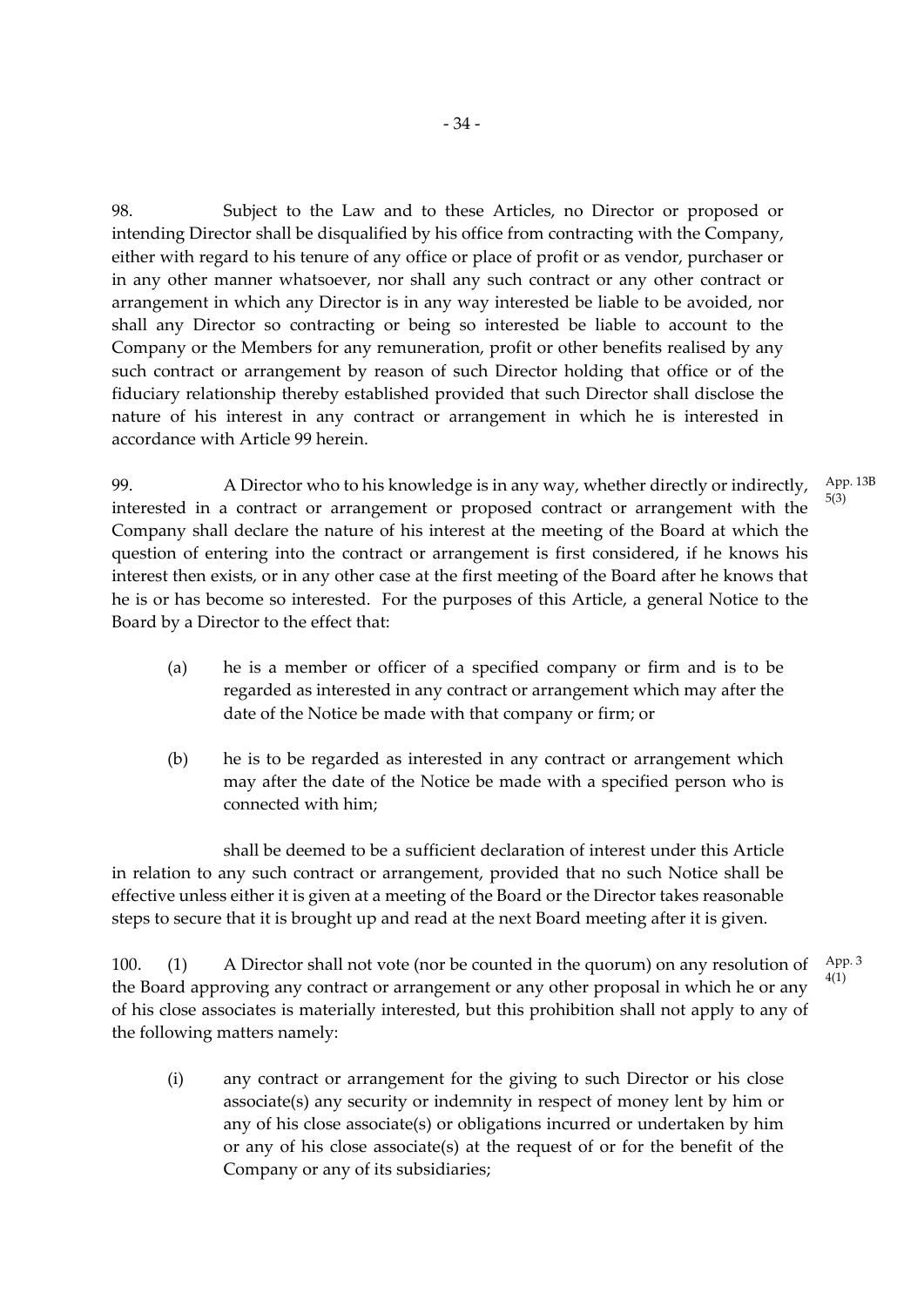- (ii) any contract or arrangement for the giving of any security or indemnity to a third party in respect of a debt or obligation of the Company or any of its subsidiaries for which the Director or his close associate(s) has himself/themselves assumed responsibility in whole or in part whether alone or jointly under a guarantee or indemnity or by the giving of security;
- (iii) any contract or arrangement concerning an offer of shares or debentures or other securities of or by the Company or any other company which the Company may promote or be interested in for subscription or purchase, where the Director or his close associate(s) is/are or is/are to be interested as a participant in the underwriting or sub-underwriting of the offer;
- (iv) any contract or arrangement in which the Director or his close associate(s) is/are interested in the same manner as other holders of shares or debentures or other securities of the Company by virtue only of his/their interest in shares or debentures or other securities of the Company; or
- (v) any proposal or arrangement concerning the adoption, modification or operation of a share option scheme, a pension fund or retirement, death or disability benefits scheme or other arrangement which relates both to Directors or his close associate(s) and to employees of the Company or of any of its subsidiaries and does not provide in respect of any Director, or his close associate(s), as such any privilege or advantage not accorded generally to the class of persons to which such scheme or fund relates.

(2) If any question shall arise at any meeting of the Board as to the materiality of the interest of a Director (other than the chairman of the meeting) or as to the entitlement of any Director (other than such chairman) to vote and such question is not resolved by his voluntarily agreeing to abstain from voting, such question shall be referred to the chairman of the meeting and his ruling in relation to such other Director shall be final and conclusive except in a case where the nature or extent of the interest of the Director concerned as known to such Director has not been fairly disclosed to the Board. If any question as aforesaid shall arise in respect of the chairman of the meeting such question shall be decided by a resolution of the Board (for which purpose such chairman shall not vote thereon) and such resolution shall be final and conclusive except in a case where the nature or extent of the interest of such chairman as known to such chairman has not been fairly disclosed to the Board.

# GENERAL POWERS OF THE DIRECTORS

101. (1) The business of the Company shall be managed and conducted by the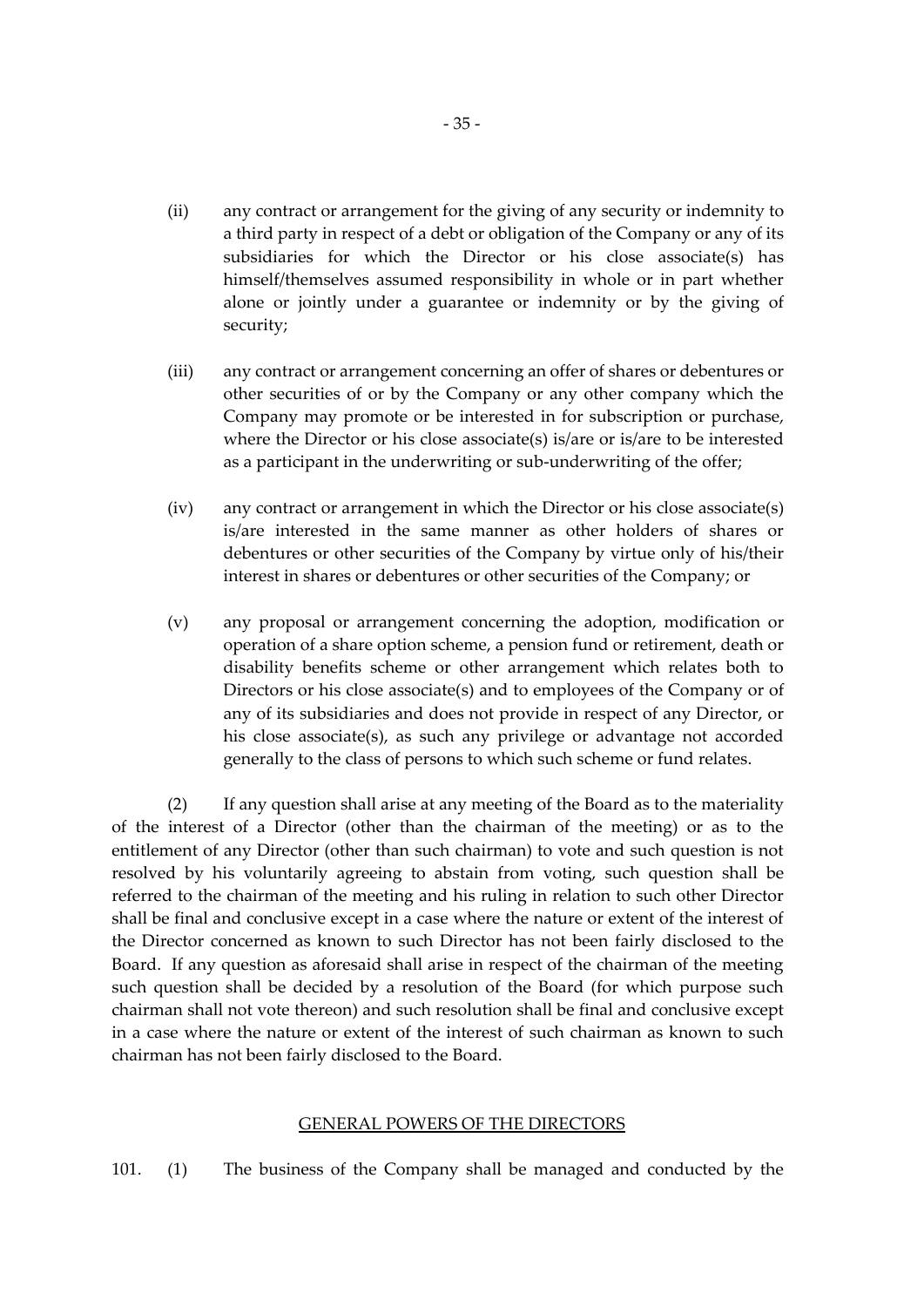Board, which may pay all expenses incurred in forming and registering the Company and may exercise all powers of the Company (whether relating to the management of the business of the Company or otherwise) which are not by the Statutes or by these Articles required to be exercised by the Company in general meeting, subject nevertheless to the provisions of the Statutes and of these Articles and to such regulations being not inconsistent with such provisions, as may be prescribed by the Company in general meeting, but no regulations made by the Company in general meeting shall invalidate any prior act of the Board which would have been valid if such regulations had not been made. The general powers given by this Article shall not be limited or restricted by any special authority or power given to the Board by any other Article.

(2) Any person contracting or dealing with the Company in the ordinary course of business shall be entitled to rely on any written or oral contract or agreement or deed, document or instrument entered into or executed as the case may be by any two of the Directors acting jointly on behalf of the Company and the same shall be deemed to be validly entered into or executed by the Company as the case may be and shall, subject to any rule of law, be binding on the Company.

(3) Without prejudice to the general powers conferred by these Articles it is hereby expressly declared that the Board shall have the following powers:

- (a) to give to any person the right or option of requiring at a future date that an allotment shall be made to him of any share at par or at such premium as may be agreed;
- (b) to give to any Directors, officers or servants of the Company an interest in any particular business or transaction or participation in the profits thereof or in the general profits of the Company either in addition to or in substitution for a salary or other remuneration; and
- (c) to resolve that the Company be deregistered in the Cayman Islands and continued in a named jurisdiction outside the Cayman Islands subject to the provisions of the Law.

(4) The Company shall not make any loan, directly or indirectly, to a Director or his close associate(s) if and to the extent it would be prohibited by the Companies Ordinance (Chapter 622 of the laws of Hong Kong) as if the Company were a company incorporated in Hong Kong. App. 13B 5(2)

Article 101(4) shall only have effect for so long as the shares of the Company are listed on The Stock Exchange of Hong Kong Limited.

102. The Board may establish any regional or local boards or agencies for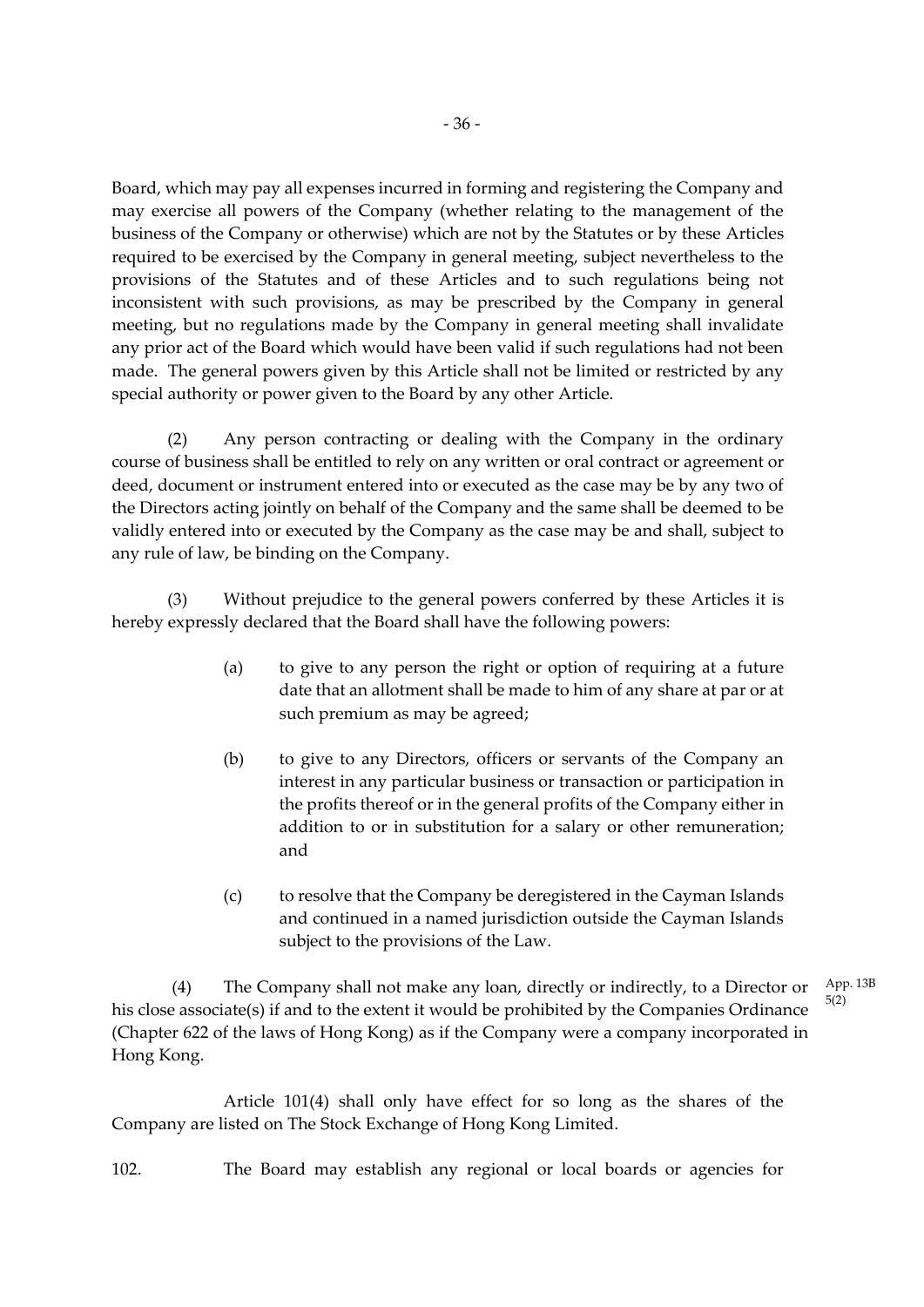managing any of the affairs of the Company in any place, and may appoint any persons to be members of such local boards, or any managers or agents, and may fix their remuneration (either by way of salary or by commission or by conferring the right to participation in the profits of the Company or by a combination of two or more of these modes) and pay the working expenses of any staff employed by them upon the business of the Company. The Board may delegate to any regional or local board, manager or agent any of the powers, authorities and discretions vested in or exercisable by the Board (other than its powers to make calls and forfeit shares), with power to sub-delegate, and may authorise the members of any of them to fill any vacancies therein and to act notwithstanding vacancies. Any such appointment or delegation may be made upon such terms and subject to such conditions as the Board may think fit, and the Board may remove any person appointed as aforesaid, and may revoke or vary such delegation, but no person dealing in good faith and without notice of any such revocation or variation shall be affected thereby.

103. The Board may by power of attorney appoint under the Seal any company, firm or person or any fluctuating body of persons, whether nominated directly or indirectly by the Board, to be the attorney or attorneys of the Company for such purposes and with such powers, authorities and discretions (not exceeding those vested in or exercisable by the Board under these Articles) and for such period and subject to such conditions as it may think fit, and any such power of attorney may contain such provisions for the protection and convenience of persons dealing with any such attorney as the Board may think fit, and may also authorise any such attorney to sub-delegate all or any of the powers, authorities and discretions vested in him. Such attorney or attorneys may, if so authorised under the Seal of the Company, execute any deed or instrument under their personal seal with the same effect as the affixation of the Company's Seal.

104. The Board may entrust to and confer upon a managing director, joint managing director, deputy managing director, an executive director or any Director any of the powers exercisable by it upon such terms and conditions and with such restrictions as it thinks fit, and either collaterally with, or to the exclusion of, its own powers, and may from time to time revoke or vary all or any of such powers but no person dealing in good faith and without notice of such revocation or variation shall be affected thereby.

105. All cheques, promissory notes, drafts, bills of exchange and other instruments, whether negotiable or transferable or not, and all receipts for moneys paid to the Company shall be signed, drawn, accepted, endorsed or otherwise executed, as the case may be, in such manner as the Board shall from time to time by resolution determine. The Company's banking accounts shall be kept with such banker or bankers as the Board shall from time to time determine.

106. (1) The Board may establish or concur or join with other companies (being subsidiary companies of the Company or companies with which it is associated in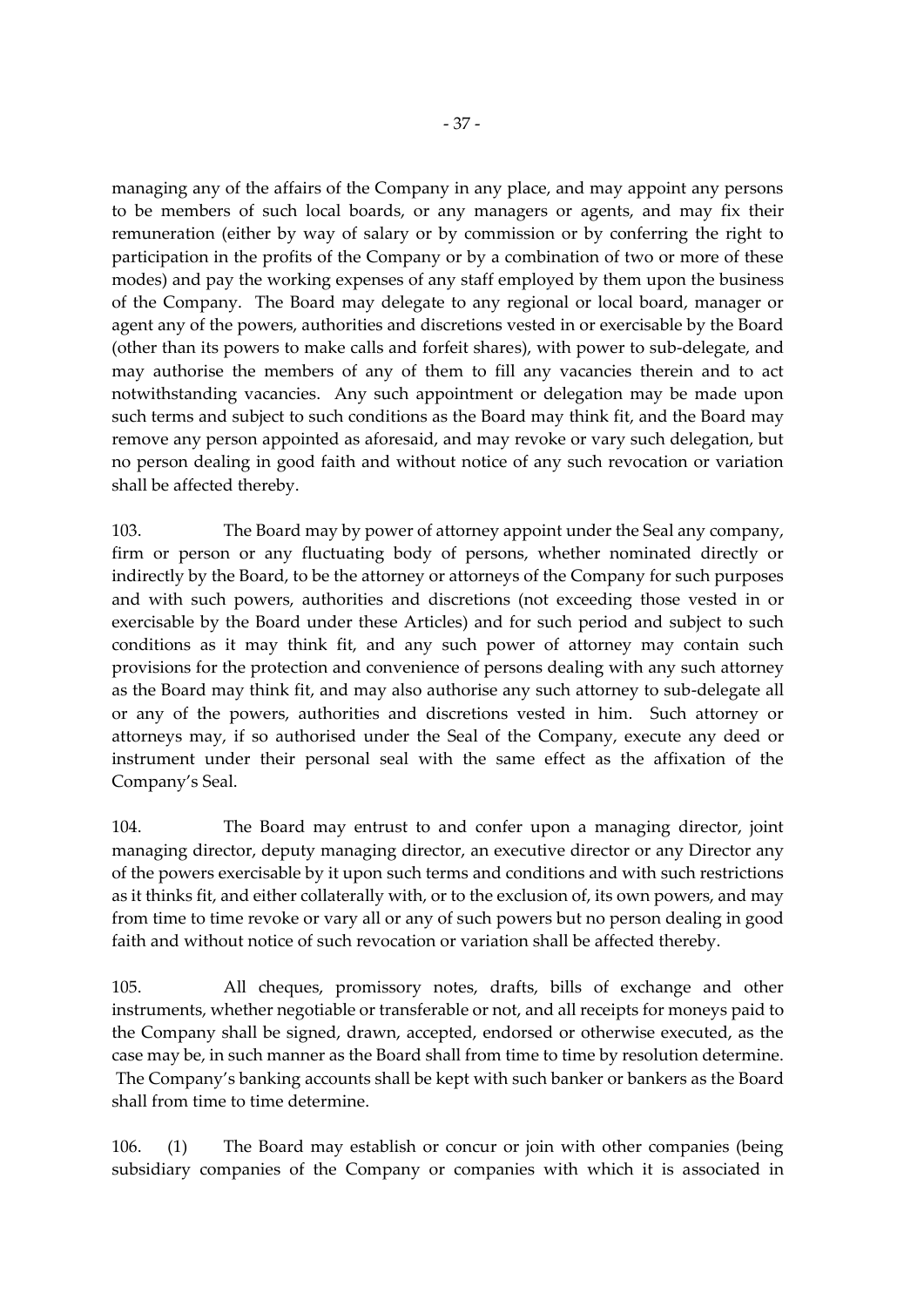business) in establishing and making contributions out of the Company's moneys to any schemes or funds for providing pensions, sickness or compassionate allowances, life assurance or other benefits for employees (which expression as used in this and the following paragraph shall include any Director or ex-Director who may hold or have held any executive office or any office of profit under the Company or any of its subsidiary companies) and ex-employees of the Company and their dependants or any class or classes of such person.

(2) The Board may pay, enter into agreements to pay or make grants of revocable or irrevocable, and either subject or not subject to any terms or conditions, pensions or other benefits to employees and ex-employees and their dependants, or to any of such persons, including pensions or benefits additional to those, if any, to which such employees or ex-employees or their dependants are or may become entitled under any such scheme or fund as mentioned in the last preceding paragraph. Any such pension or benefit may, as the Board considers desirable, be granted to an employee either before and in anticipation of or upon or at any time after his actual retirement.

# BORROWING POWERS

107. The Board may exercise all the powers of the Company to raise or borrow money and to mortgage or charge all or any part of the undertaking, property and assets (present and future) and uncalled capital of the Company and, subject to the Law, to issue debentures, bonds and other securities, whether outright or as collateral security for any debt, liability or obligation of the Company or of any third party.

108. Debentures, bonds and other securities may be made assignable free from any equities between the Company and the person to whom the same may be issued.

109. Any debentures, bonds or other securities may be issued at a discount (other than shares), premium or otherwise and with any special privileges as to redemption, surrender, drawings, allotment of shares, attending and voting at general meetings of the Company, appointment of Directors and otherwise.

110. (1) Where any uncalled capital of the Company is charged, all persons taking any subsequent charge thereon shall take the same subject to such prior charge, and shall not be entitled, by notice to the Members or otherwise, to obtain priority over such prior charge.

(2) The Board shall cause a proper register to be kept, in accordance with the provisions of the Law, of all charges specifically affecting the property of the Company and of any series of debentures issued by the Company and shall duly comply with the requirements of the Law in regard to the registration of charges and debentures therein specified and otherwise.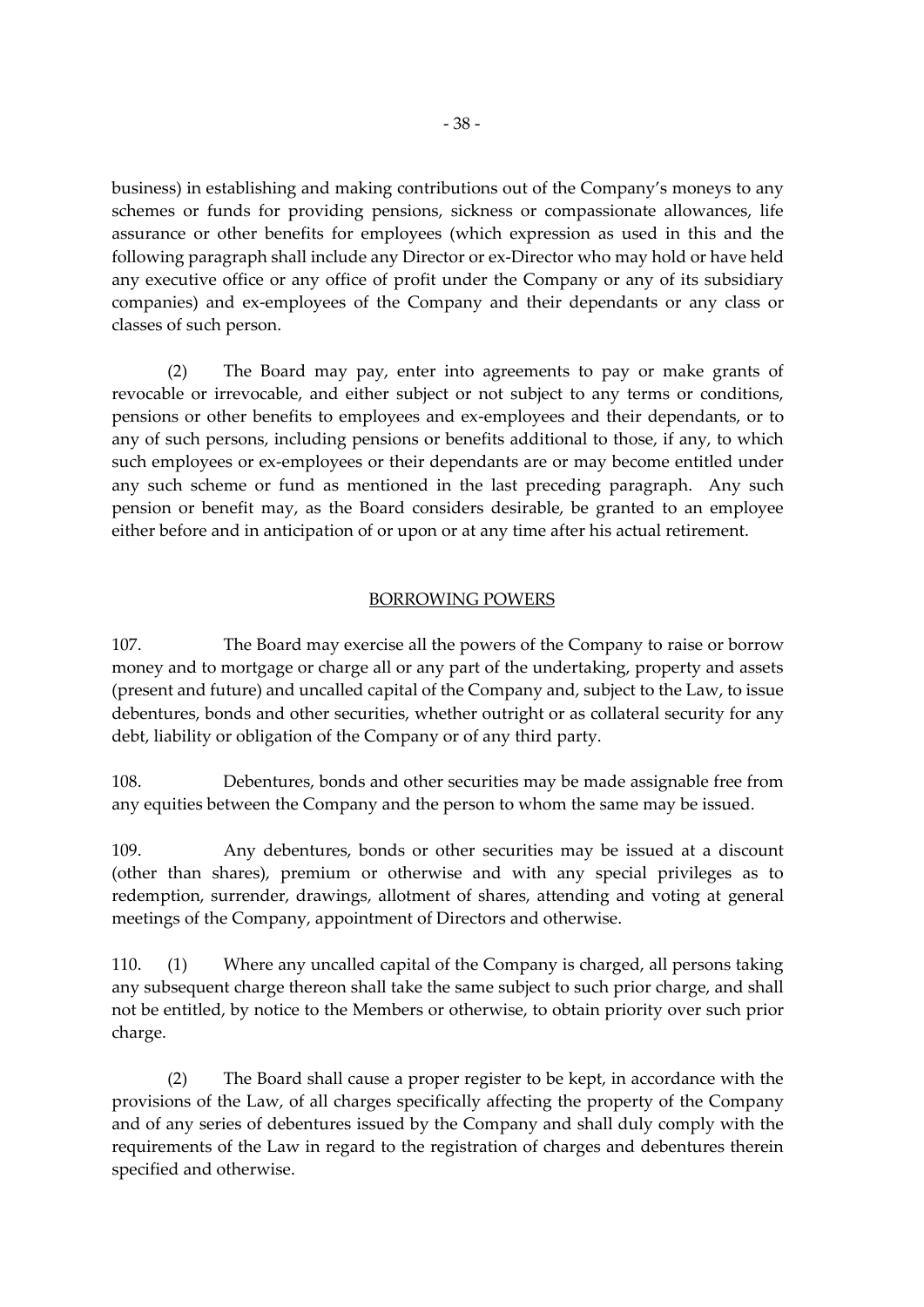# PROCEEDINGS OF THE DIRECTORS

111. The Board may meet for the despatch of business, adjourn and otherwise regulate its meetings as it considers appropriate. Questions arising at any meeting shall be determined by a majority of votes. In the case of any equality of votes the chairman of the meeting shall have an additional or casting vote.

112. A meeting of the Board may be convened by the Secretary on request of a Director or by any Director. The Secretary shall convene a meeting of the Board whenever he shall be required so to do by any Director. Notice of a meeting of the Board shall be deemed to be duly given to a Director if it is given to such Director in writing or verbally (including in person or by telephone) or via electronic mail or by telephone or in such other manner as the Board may from time to time determine.

113. (1) The quorum necessary for the transaction of the business of the Board may be fixed by the Board and, unless so fixed at any other number, shall be two (2). An alternate Director shall be counted in a quorum in the case of the absence of a Director for whom he is the alternate provided that he shall not be counted more than once for the purpose of determining whether or not a quorum is present.

(2) Directors may participate in any meeting of the Board by means of a conference telephone, electronic or other communications equipment through which all persons participating in the meeting can communicate with each other simultaneously and instantaneously and, for the purpose of counting a quorum, such participation shall constitute presence at a meeting as if those participating were present in person.

(3) Any Director who ceases to be a Director at a Board meeting may continue to be present and to act as a Director and be counted in the quorum until the termination of such Board meeting if no other Director objects and if otherwise a quorum of Directors would not be present.

114. The continuing Directors or a sole continuing Director may act notwithstanding any vacancy in the Board but, if and so long as the number of Directors is reduced below the minimum number fixed by or in accordance with these Articles, the continuing Directors or Director, notwithstanding that the number of Directors is below the number fixed by or in accordance with these Articles as the quorum or that there is only one continuing Director, may act for the purpose of filling vacancies in the Board or of summoning general meetings of the Company but not for any other purpose.

115. The Board may elect one or more chairman and one or more deputy chairman of its meetings and determine the period for which they are respectively to hold such office. If no chairman or deputy chairman is elected, or if at any meeting no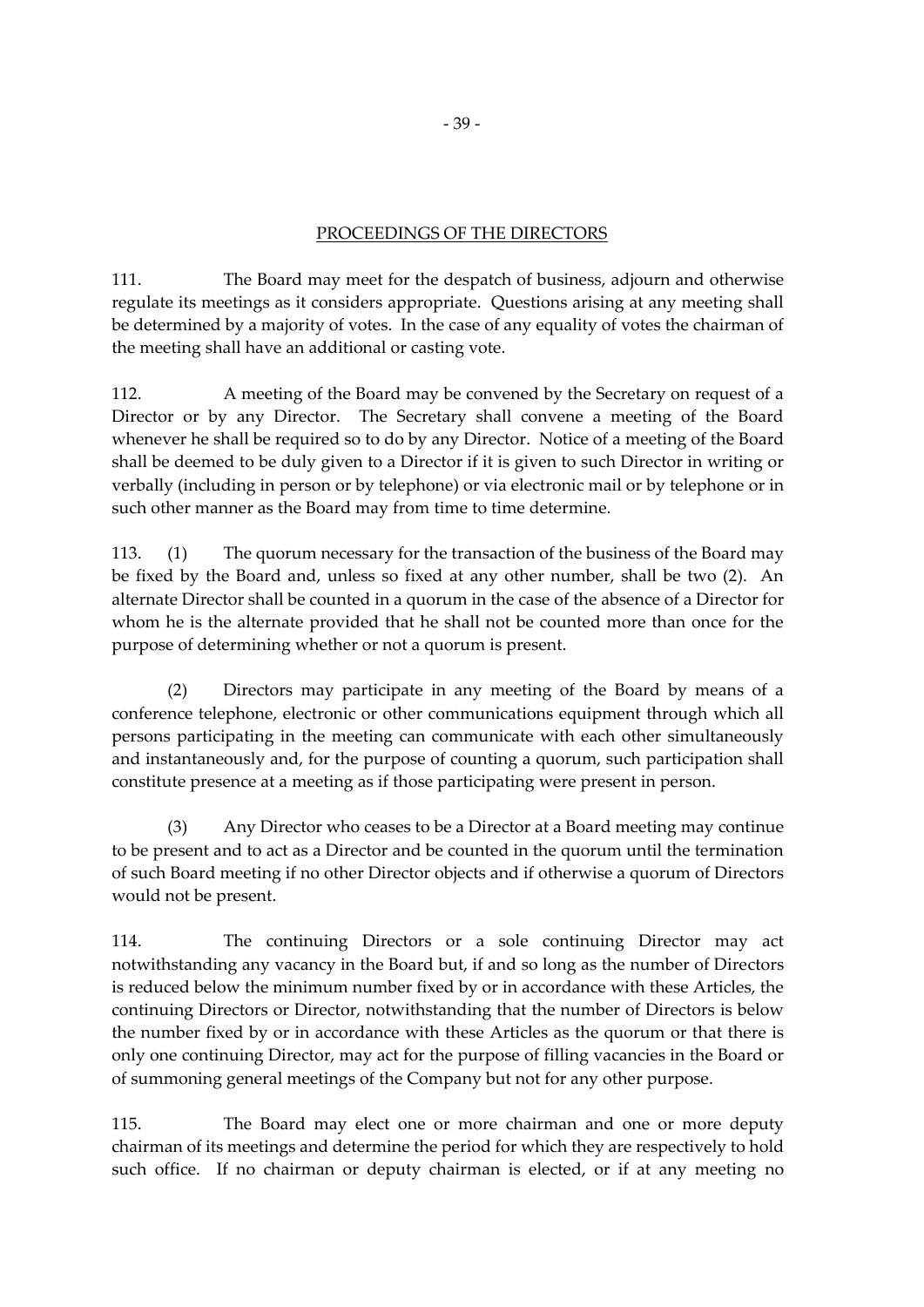chairman or deputy chairman is present within five (5) minutes after the time appointed for holding the same, the Directors present may choose one of their number to be chairman of the meeting.

116. A meeting of the Board at which a quorum is present shall be competent to exercise all the powers, authorities and discretions for the time being vested in or exercisable by the Board.

117. (1) The Board may delegate any of its powers, authorities and discretions to committees, consisting of such Director or Directors and other persons as it thinks fit, and they may, from time to time, revoke such delegation or revoke the appointment of and discharge any such committees either wholly or in part, and either as to persons or purposes. Any committee so formed shall, in the exercise of the powers, authorities and discretions so delegated, conform to any regulations which may be imposed on it by the Board.

(2) All acts done by any such committee in conformity with such regulations, and in fulfilment of the purposes for which it was appointed, but not otherwise, shall have like force and effect as if done by the Board, and the Board shall have power, with the consent of the Company in general meeting, to remunerate the members of any such committee, and charge such remuneration to the current expenses of the Company.

118. The meetings and proceedings of any committee consisting of two or more members shall be governed by the provisions contained in these Articles for regulating the meetings and proceedings of the Board so far as the same are applicable and are not superseded by any regulations imposed by the Board under the last preceding Article.

119. A resolution in writing signed by all the Directors except such as are temporarily unable to act through ill-health or disability, and all the alternate Directors, if appropriate, whose appointors are temporarily unable to act as aforesaid shall (provided that such number is sufficient to constitute a quorum and further provided that a copy of such resolution has been given or the contents thereof communicated to all the Directors for the time being entitled to receive notices of Board meetings in the same manner as notices of meetings are required to be given by these Articles) be as valid and effectual as if a resolution had been passed at a meeting of the Board duly convened and held. Such resolution may be contained in one document or in several documents in like form each signed by one or more of the Directors or alternate Directors and for this purpose a facsimile signature of a Director or an alternate Director shall be treated as valid. Notwithstanding the foregoing, a resolution in writing shall not be passed in lieu of a meeting of the Board for the purposes of considering any matter or business in which a substantial shareholder of the Company or a Director has a conflict of interest and the Board has determined that such conflict of interest to be material.

120. All acts bona fide done by the Board or by any committee or by any person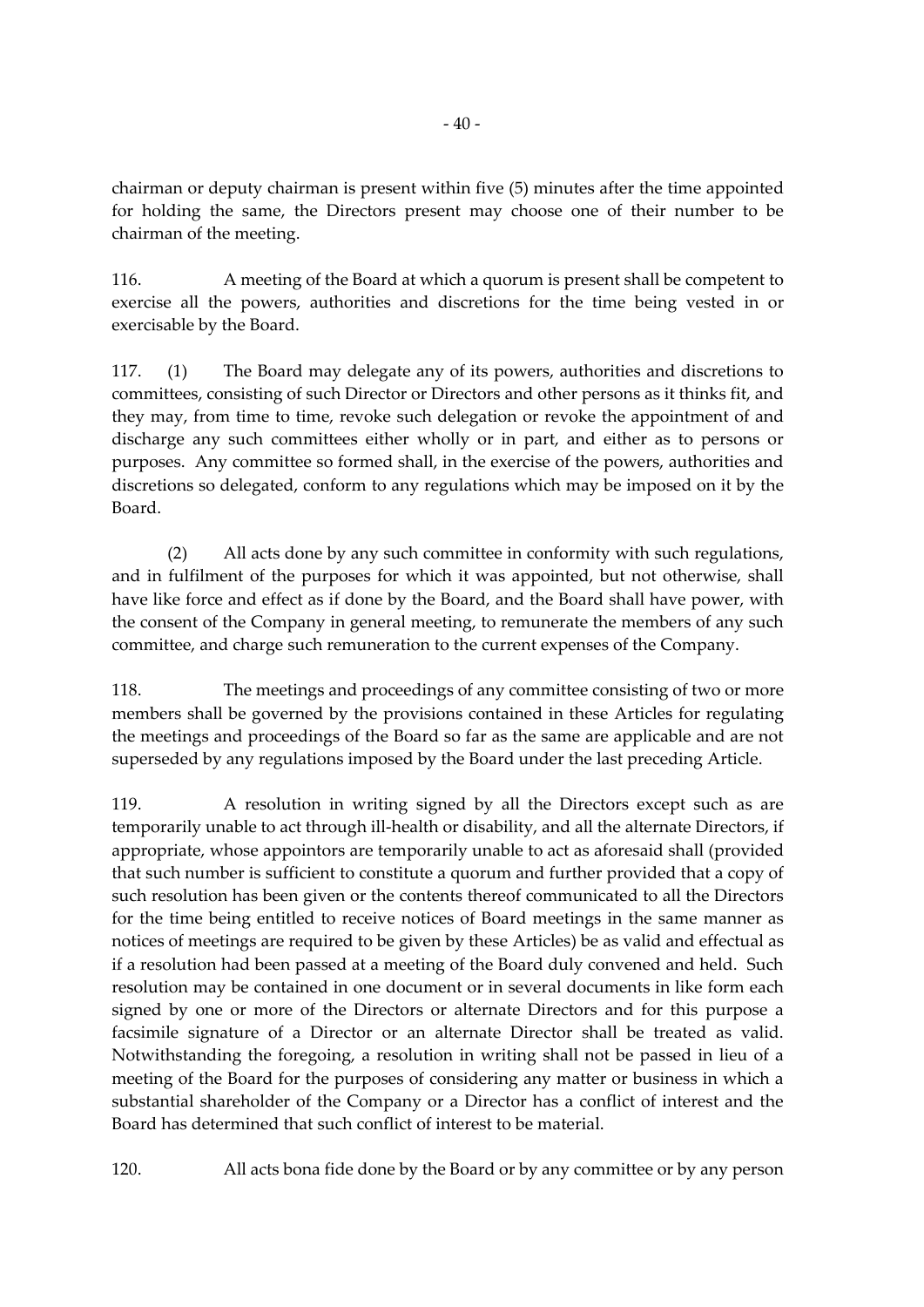acting as a Director or members of a committee, shall, notwithstanding that it is afterwards discovered that there was some defect in the appointment of any member of the Board or such committee or person acting as aforesaid or that they or any of them were disqualified or had vacated office, be as valid as if every such person had been duly appointed and was qualified and had continued to be a Director or member of such committee.

# MANAGERS

121. The Board may from time to time appoint a general manager, a manager or managers of the Company and may fix his or their remuneration either by way of salary or commission or by conferring the right to participation in the profits of the Company or by a combination of two or more of these modes and pay the working expenses of any of the staff of the general manager, manager or managers who may be employed by him or them upon the business of the Company.

122. The appointment of such general manager, manager or managers may be for such period as the Board may decide, and the Board may confer upon him or them all or any of the powers of the Board as they may think fit.

123. The Board may enter into such agreement or agreements with any such general manager, manager or managers upon such terms and conditions in all respects as the Board may in their absolute discretion think fit, including a power for such general manager, manager or managers to appoint an assistant manager or managers or other employees whatsoever under them for the purpose of carrying on the business of the Company.

# **OFFICERS**

124. (1) The officers of the Company shall consist of at least one chairman, the Directors and Secretary and such additional officers (who may or may not be Directors) as the Board may from time to time determine, all of whom shall be deemed to be officers for the purposes of the Law and these Articles.

(2) The Directors shall, as soon as may be after each appointment or election of Directors, elect amongst the Directors a chairman and if more than one (1) Director is proposed for this office, the Directors may elect more than one chairman in such manner as the Directors may determine.

(3) The officers shall receive such remuneration as the Directors may from time to time determine.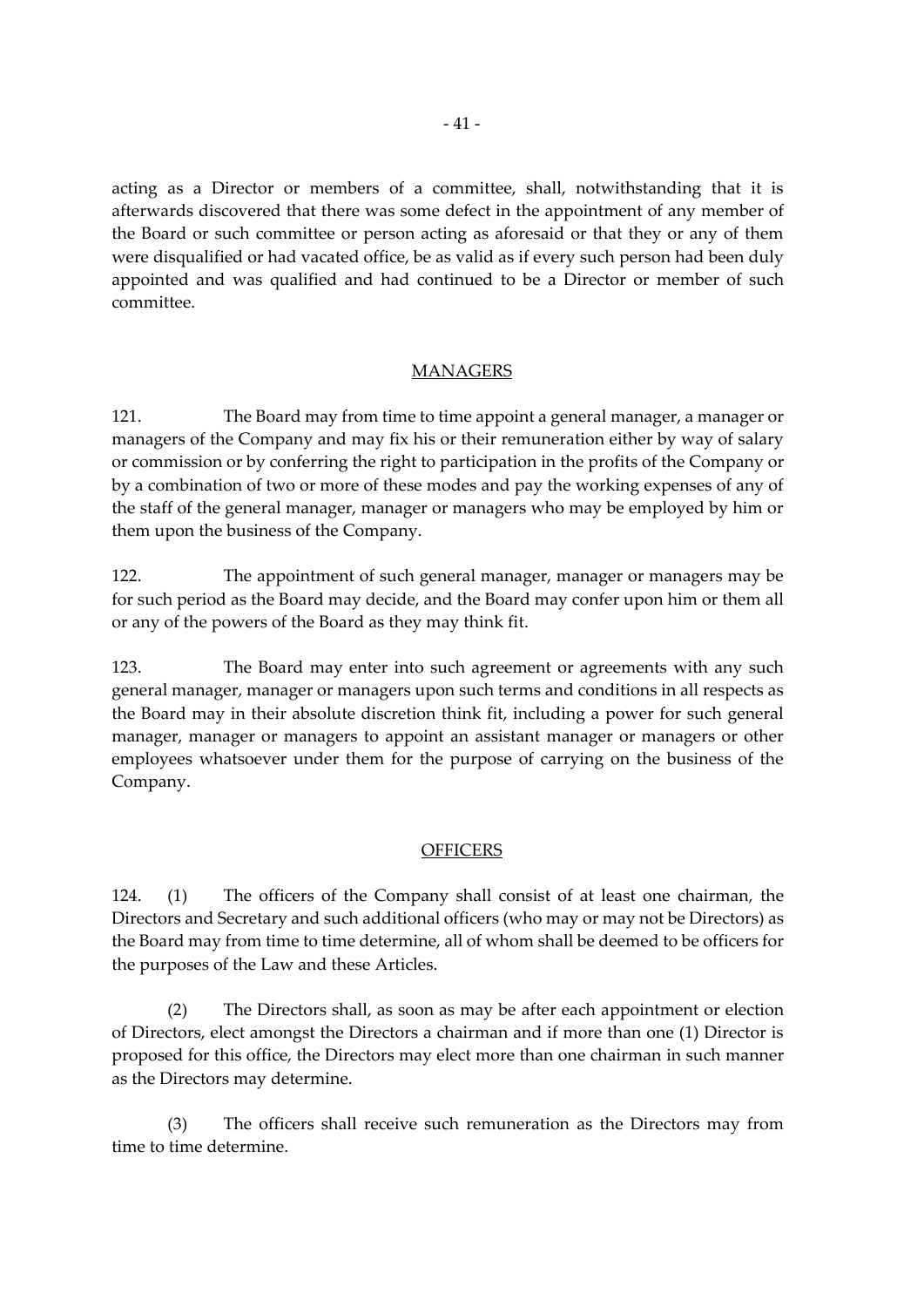125. (1) The Secretary and additional officers, if any, shall be appointed by the Board and shall hold office on such terms and for such period as the Board may determine. If thought fit, two (2) or more persons may be appointed as joint Secretaries. The Board may also appoint from time to time on such terms as it thinks fit one or more assistant or deputy Secretaries.

(2) The Secretary shall attend all meetings of the Members and shall keep correct minutes of such meetings and enter the same in the proper books provided for the purpose. He shall perform such other duties as are prescribed by the Law or these Articles or as may be prescribed by the Board.

126. The officers of the Company shall have such powers and perform such duties in the management, business and affairs of the Company as may be delegated to them by the Directors from time to time.

127. A provision of the Law or of these Articles requiring or authorising a thing to be done by or to a Director and the Secretary shall not be satisfied by its being done by or to the same person acting both as Director and as or in place of the Secretary.

#### REGISTER OF DIRECTORS AND OFFICERS

128. The Company shall cause to be kept in one or more books at its Office a Register of Directors and Officers in which there shall be entered the full names and addresses of the Directors and Officers and such other particulars as required by the Law or as the Directors may determine. The Company shall send to the Registrar of Companies in the Cayman Islands a copy of such register, and shall from time to time notify to the said Registrar of any change that takes place in relation to such Directors and Officers as required by the Law.

#### MINUTES

129. (1) The Board shall cause minutes to be duly entered in books provided for the purpose:

- (a) of all elections and appointments of officers;
- (b) of the names of the Directors present at each meeting of the Directors and of any committee of the Directors;
- (c) of all resolutions and proceedings of each general meeting of the Members, meetings of the Board and meetings of committees of the Board and where there are managers, of all proceedings of meetings of the managers.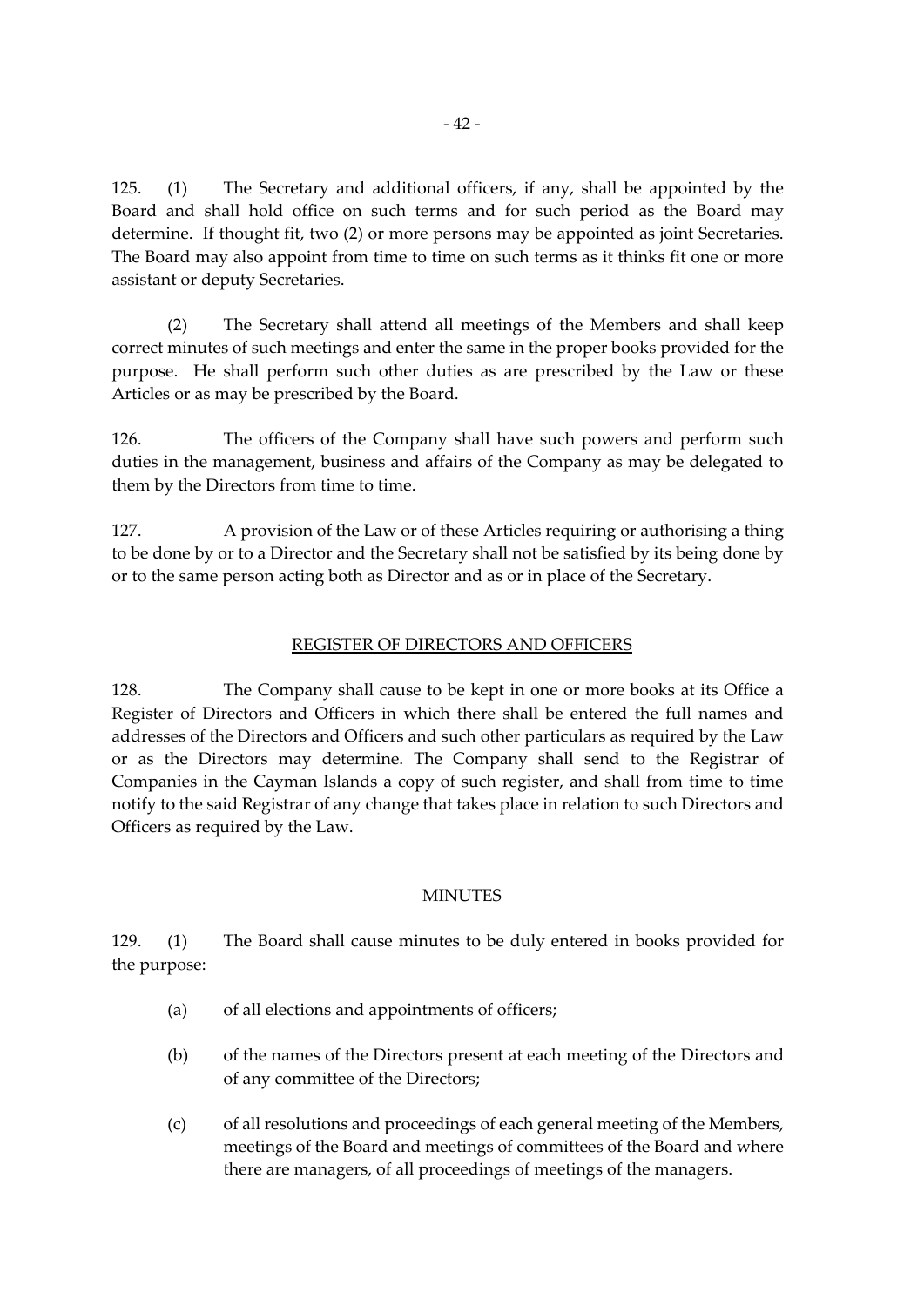(2) Minutes shall be kept by the Secretary at the head office.

#### SEAL

130. (1) The Company shall have one or more Seals, as the Board may determine. For the purpose of sealing documents creating or evidencing securities issued by the Company, the Company may have a securities seal which is a facsimile of the Seal of the Company with the addition of the word "Securities" on its face or in such other form as the Board may approve. The Board shall provide for the custody of each Seal and no Seal shall be used without the authority of the Board or of a committee of the Board authorised by the Board in that behalf. Subject as otherwise provided in these Articles, any instrument to which a Seal is affixed shall be signed autographically by one Director and the Secretary or by two Directors or by such other person (including a Director) or persons as the Board may appoint, either generally or in any particular case, save that as regards any certificates for shares or debentures or other securities of the Company the Board may by resolution determine that such signatures or either of them shall be dispensed with or affixed by some method or system of mechanical signature. Every instrument executed in manner provided by this Article shall be deemed to be sealed and executed with the authority of the Board previously given. 2(1)

(2) Where the Company has a Seal for use abroad, the Board may by writing under the Seal appoint any agent or committee abroad to be the duly authorised agent of the Company for the purpose of affixing and using such Seal and the Board may impose restrictions on the use thereof as may be thought fit. Wherever in these Articles reference is made to the Seal, the reference shall, when and so far as may be applicable, be deemed to include any such other Seal as aforesaid.

#### AUTHENTICATION OF DOCUMENTS

131. Any Director or the Secretary or any person appointed by the Board for the purpose may authenticate any documents affecting the constitution of the Company and any resolution passed by the Company or the Board or any committee, and any books, records, documents and accounts relating to the business of the Company, and to certify copies thereof or extracts therefrom as true copies or extracts, and if any books, records, documents or accounts are elsewhere than at the Office or the head office the local manager or other officer of the Company having the custody thereof shall be deemed to be a person so appointed by the Board. A document purporting to be a copy of a resolution, or an extract from the minutes of a meeting, of the Company or of the Board or any committee which is so certified shall be conclusive evidence in favour of all persons dealing with the Company upon the faith thereof that such resolution has been duly passed or, as the case may be, that such minutes or extract is a true and accurate record of App. 3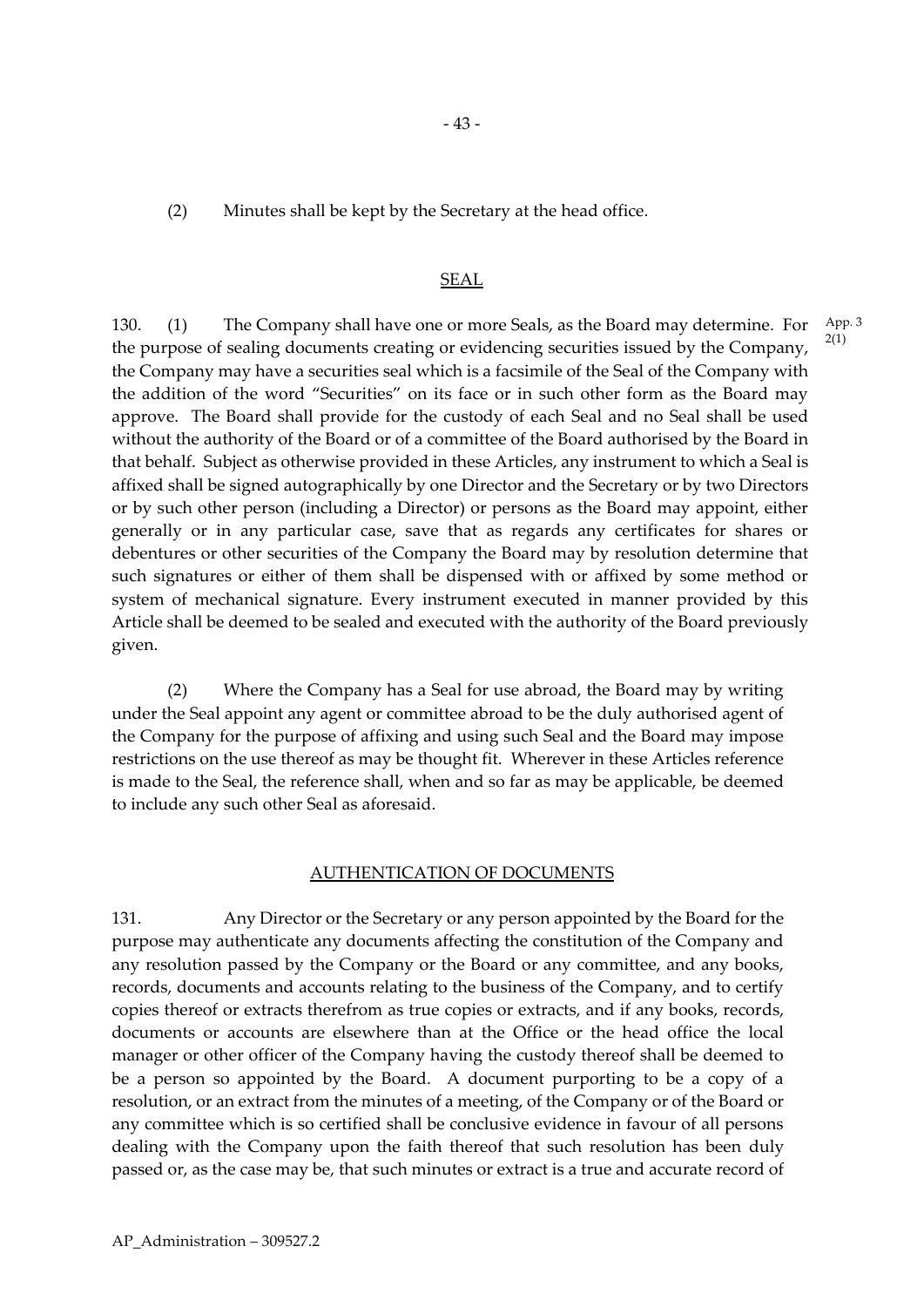proceedings at a duly constituted meeting.

#### DESTRUCTION OF DOCUMENTS

132. (1) The Company shall be entitled to destroy the following documents at the following times:

- (a) any share certificate which has been cancelled at any time after the expiry of one (1) year from the date of such cancellation;
- (b) any dividend mandate or any variation or cancellation thereof or any notification of change of name or address at any time after the expiry of two (2) years from the date such mandate variation cancellation or notification was recorded by the Company;
- (c) any instrument of transfer of shares which has been registered at any time after the expiry of seven (7) years from the date of registration;
- (d) any allotment letters after the expiry of seven (7) years from the date of issue thereof; and
- (e) copies of powers of attorney, grants of probate and letters of administration at any time after the expiry of seven (7) years after the account to which the relevant power of attorney, grant of probate or letters of administration related has been closed;

and it shall conclusively be presumed in favour of the Company that every entry in the Register purporting to be made on the basis of any such documents so destroyed was duly and properly made and every share certificate so destroyed was a valid certificate duly and properly cancelled and that every instrument of transfer so destroyed was a valid and effective instrument duly and properly registered and that every other document destroyed hereunder was a valid and effective document in accordance with the recorded particulars thereof in the books or records of the Company. Provided always that: (1) the foregoing provisions of this Article shall apply only to the destruction of a document in good faith and without express notice to the Company that the preservation of such document was relevant to a claim; (2) nothing contained in this Article shall be construed as imposing upon the Company any liability in respect of the destruction of any such document earlier than as aforesaid or in any case where the conditions of proviso (1) above are not fulfilled; and (3) references in this Article to the destruction of any document include references to its disposal in any manner.

(2) Notwithstanding any provision contained in these Articles, the Directors may, if permitted by applicable law, authorise the destruction of documents set out in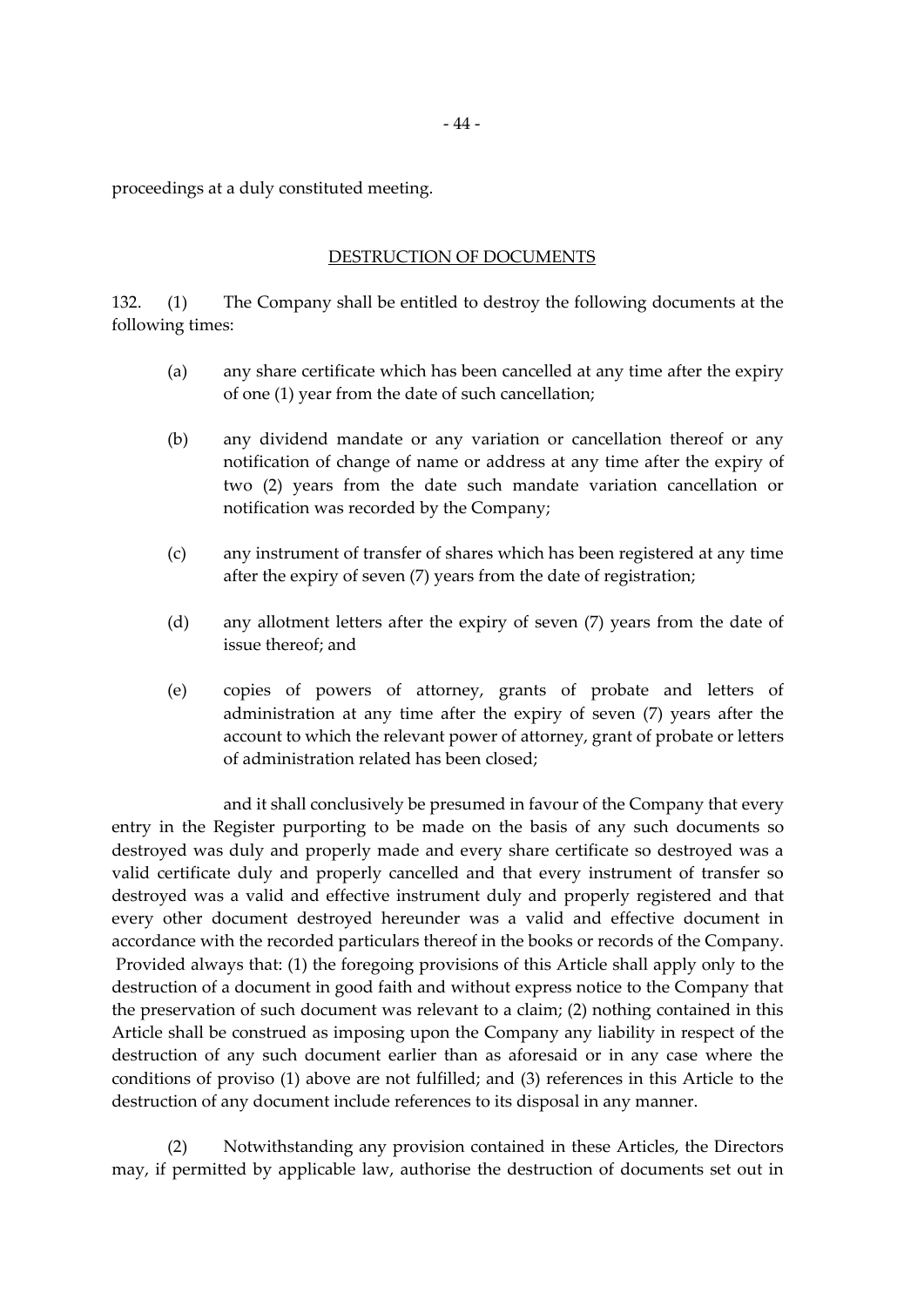sub-paragraphs (a) to (e) of paragraph (1) of this Article and any other documents in relation to share registration which have been microfilmed or electronically stored by the Company or by the share registrar on its behalf provided always that this Article shall apply only to the destruction of a document in good faith and without express notice to the Company and its share registrar that the preservation of such document was relevant to a claim.

# DIVIDENDS AND OTHER PAYMENTS

133. Subject to the Law, the Company in general meeting may from time to time declare dividends in any currency to be paid to the Members but no dividend shall be declared in excess of the amount recommended by the Board.

134. Dividends may be declared and paid out of the profits of the Company, realised or unrealised, or from any reserve set aside from profits which the Directors determine is no longer needed. With the sanction of an ordinary resolution dividends may also be declared and paid out of share premium account or any other fund or account which can be authorised for this purpose in accordance with the Law.

135. Except in so far as the rights attaching to, or the terms of issue of, any share otherwise provide:

- (a) all dividends shall be declared and paid according to the amounts paid up on the shares in respect of which the dividend is paid, but no amount paid up on a share in advance of calls shall be treated for the purposes of this Article as paid up on the share; and App. 3 3(1)
- (b) all dividends shall be apportioned and paid pro rata according to the amounts paid up on the shares during any portion or portions of the period in respect of which the dividend is paid.

136. The Board may from time to time pay to the Members such interim dividends as appear to the Board to be justified by the profits of the Company and in particular (but without prejudice to the generality of the foregoing) if at any time the share capital of the Company is divided into different classes, the Board may pay such interim dividends in respect of those shares in the capital of the Company which confer on the holders thereof deferred or non-preferential rights as well as in respect of those shares which confer on the holders thereof preferential rights with regard to dividend and provided that the Board acts bona fide the Board shall not incur any responsibility to the holders of shares conferring any preference for any damage that they may suffer by reason of the payment of an interim dividend on any shares having deferred or non-preferential rights and may also pay any fixed dividend which is payable on any shares of the Company half-yearly or on any other dates, whenever such profits, in the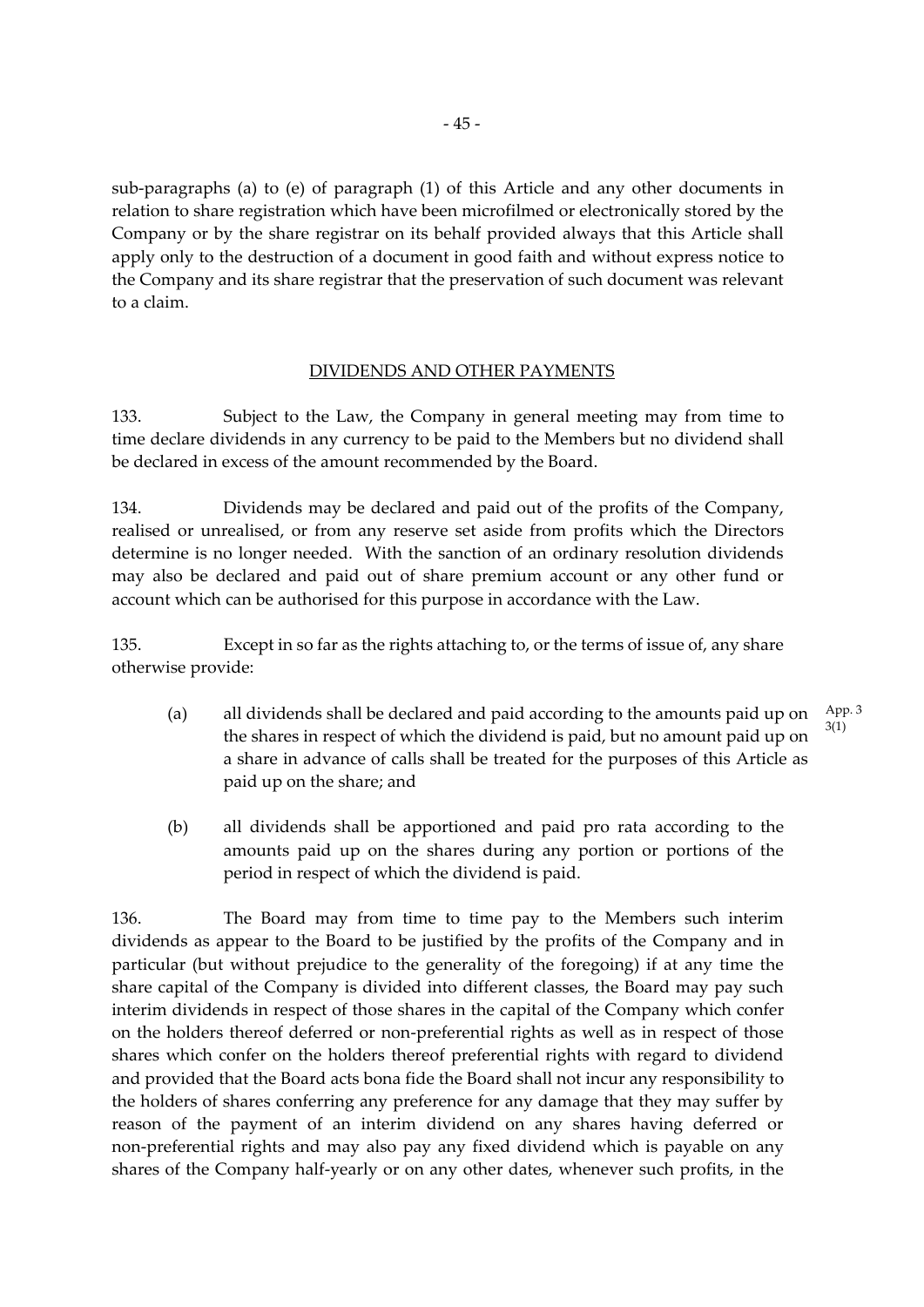opinion of the Board, justifies such payment.

137. The Board may deduct from any dividend or other moneys payable to a Member by the Company on or in respect of any shares all sums of money (if any) presently payable by him to the Company on account of calls or otherwise.

138. No dividend or other moneys payable by the Company on or in respect of any share shall bear interest against the Company.

139. Any dividend, interest or other sum payable in cash to the holder of shares may be paid by cheque or warrant sent through the post addressed to the holder at his registered address or, in the case of joint holders, addressed to the holder whose name stands first in the Register in respect of the shares at his address as appearing in the Register or addressed to such person and at such address as the holder or joint holders may in writing direct. Every such cheque or warrant shall, unless the holder or joint holders otherwise direct, be made payable to the order of the holder or, in the case of joint holders, to the order of the holder whose name stands first on the Register in respect of such shares, and shall be sent at his or their risk and payment of the cheque or warrant by the bank on which it is drawn shall constitute a good discharge to the Company notwithstanding that it may subsequently appear that the same has been stolen or that any endorsement thereon has been forged. Any one of two or more joint holders may give effectual receipts for any dividends or other moneys payable or property distributable in respect of the shares held by such joint holders.

140. All dividends or bonuses unclaimed for one (1) year after having been declared may be invested or otherwise made use of by the Board for the benefit of the Company until claimed. Any dividend or bonuses unclaimed after a period of six (6) years from the date of declaration shall be forfeited and shall revert to the Company. The payment by the Board of any unclaimed dividend or other sums payable on or in respect of a share into a separate account shall not constitute the Company a trustee in respect thereof. 3(2)

141. Whenever the Board or the Company in general meeting has resolved that a dividend be paid or declared, the Board may further resolve that such dividend be satisfied wholly or in part by the distribution of specific assets of any kind and in particular of paid up shares, debentures or warrants to subscribe securities of the Company or any other company, or in any one or more of such ways, and where any difficulty arises in regard to the distribution the Board may settle the same as it thinks expedient, and in particular may issue certificates in respect of fractions of shares, disregard fractional entitlements or round the same up or down, and may fix the value for distribution of such specific assets, or any part thereof, and may determine that cash payments shall be made to any Members upon the footing of the value so fixed in order to adjust the rights of all parties, and may vest any such specific assets in trustees as may seem expedient to the Board and may appoint any person to sign any requisite instruments of transfer and other documents on behalf of the persons entitled to the App. 3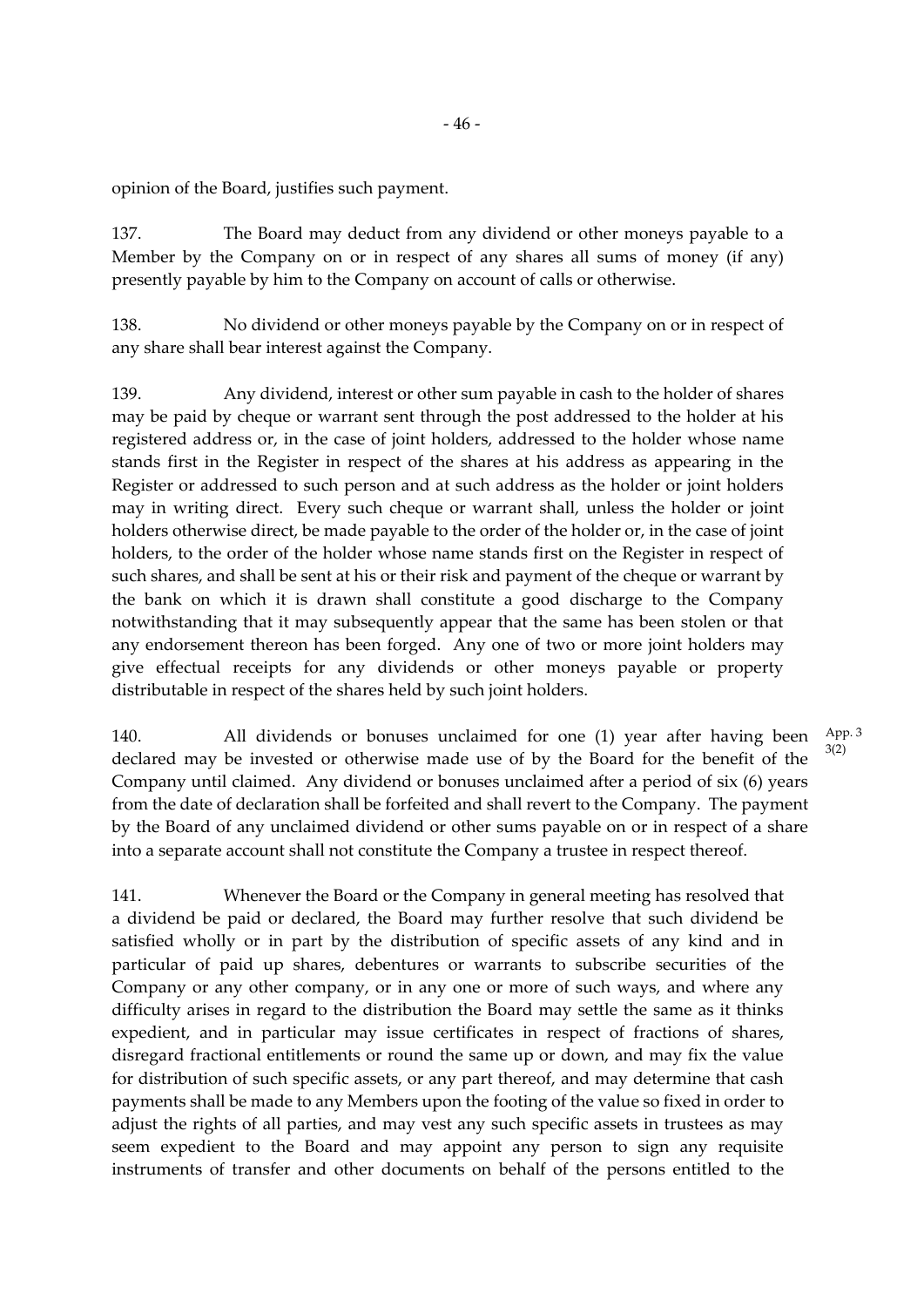dividend, and such appointment shall be effective and binding on the Members. The Board may resolve that no such assets shall be made available to Members with registered addresses in any particular territory or territories where, in the absence of a registration statement or other special formalities, such distribution of assets would or might, in the opinion of the Board, be unlawful or impracticable and in such event the only entitlement of the Members aforesaid shall be to receive cash payments as aforesaid. Members affected as a result of the foregoing sentence shall not be or be deemed to be a separate class of Members for any purpose whatsoever.

142. (1) Whenever the Board or the Company in general meeting has resolved that a dividend be paid or declared on any class of the share capital of the Company, the Board may further resolve either:

- (a) that such dividend be satisfied wholly or in part in the form of an allotment of shares credited as fully paid up, provided that the Members entitled thereto will be entitled to elect to receive such dividend (or part thereof if the Board so determines) in cash in lieu of such allotment. In such case, the following provisions shall apply:
	- (i) the basis of any such allotment shall be determined by the Board;
	- (ii) the Board, after determining the basis of allotment, shall give not less than two (2) weeks' Notice to the holders of the relevant shares of the right of election accorded to them and shall send with such notice forms of election and specify the procedure to be followed and the place at which and the latest date and time by which duly completed forms of election must be lodged in order to be effective;
	- (iii) the right of election may be exercised in respect of the whole or part of that portion of the dividend in respect of which the right of election has been accorded; and
	- (iv) the dividend (or that part of the dividend to be satisfied by the allotment of shares as aforesaid) shall not be payable in cash on shares in respect whereof the cash election has not been duly exercised ("the non-elected shares") and in satisfaction thereof shares of the relevant class shall be allotted credited as fully paid up to the holders of the non-elected shares on the basis of allotment determined as aforesaid and for such purpose the Board shall capitalise and apply out of any part of the undivided profits of the Company (including profits carried and standing to the credit of any reserves or other special account, share premium account, capital redemption reserve other than the Subscription Rights Reserve (as defined below)) as the Board may determine, such sum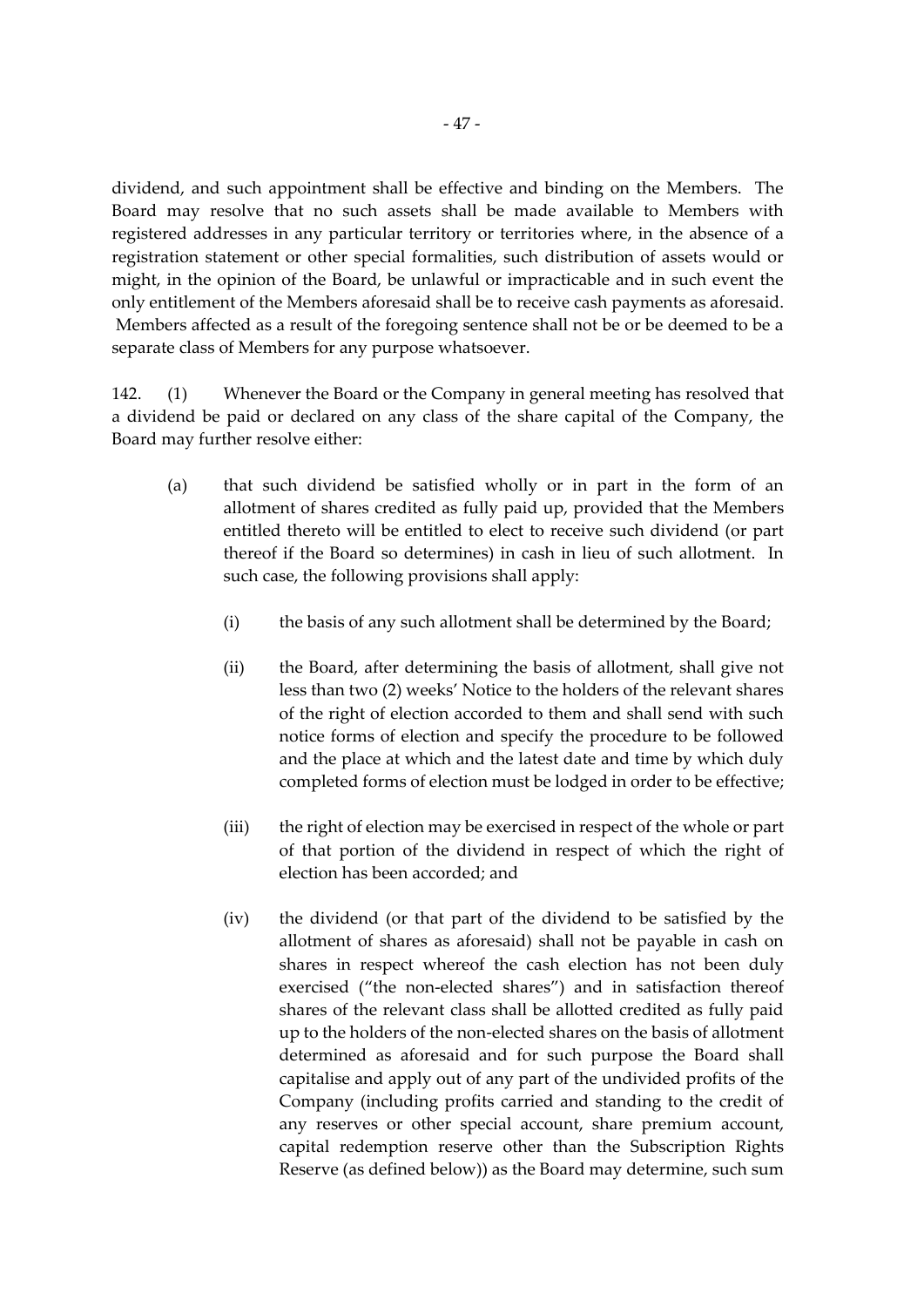as may be required to pay up in full the appropriate number of shares of the relevant class for allotment and distribution to and amongst the holders of the non-elected shares on such basis; or

- (b) that the Members entitled to such dividend shall be entitled to elect to receive an allotment of shares credited as fully paid up in lieu of the whole or such part of the dividend as the Board may think fit. In such case, the following provisions shall apply:
	- (i) the basis of any such allotment shall be determined by the Board;
	- (ii) the Board, after determining the basis of allotment, shall give not less than two (2) weeks' Notice to the holders of the relevant shares of the right of election accorded to them and shall send with such notice forms of election and specify the procedure to be followed and the place at which and the latest date and time by which duly completed forms of election must be lodged in order to be effective;
	- (iii) the right of election may be exercised in respect of the whole or part of that portion of the dividend in respect of which the right of election has been accorded; and
	- (iv) the dividend (or that part of the dividend in respect of which a right of election has been accorded) shall not be payable in cash on shares in respect whereof the share election has been duly exercised ("the elected shares") and in lieu thereof shares of the relevant class shall be allotted credited as fully paid up to the holders of the elected shares on the basis of allotment determined as aforesaid and for such purpose the Board shall capitalise and apply out of any part of the undivided profits of the Company (including profits carried and standing to the credit of any reserves or other special account, share premium account, capital redemption reserve other than the Subscription Rights Reserve (as defined below)) as the Board may determine, such sum as may be required to pay up in full the appropriate number of shares of the relevant class for allotment and distribution to and amongst the holders of the elected shares on such basis.
- (2) (a) The shares allotted pursuant to the provisions of paragraph (1) of this Article shall rank *pari passu* in all respects with shares of the same class (if any) then in issue save only as regards participation in the relevant dividend or in any other distributions, bonuses or rights paid, made, declared or announced prior to or contemporaneously with the payment or declaration of the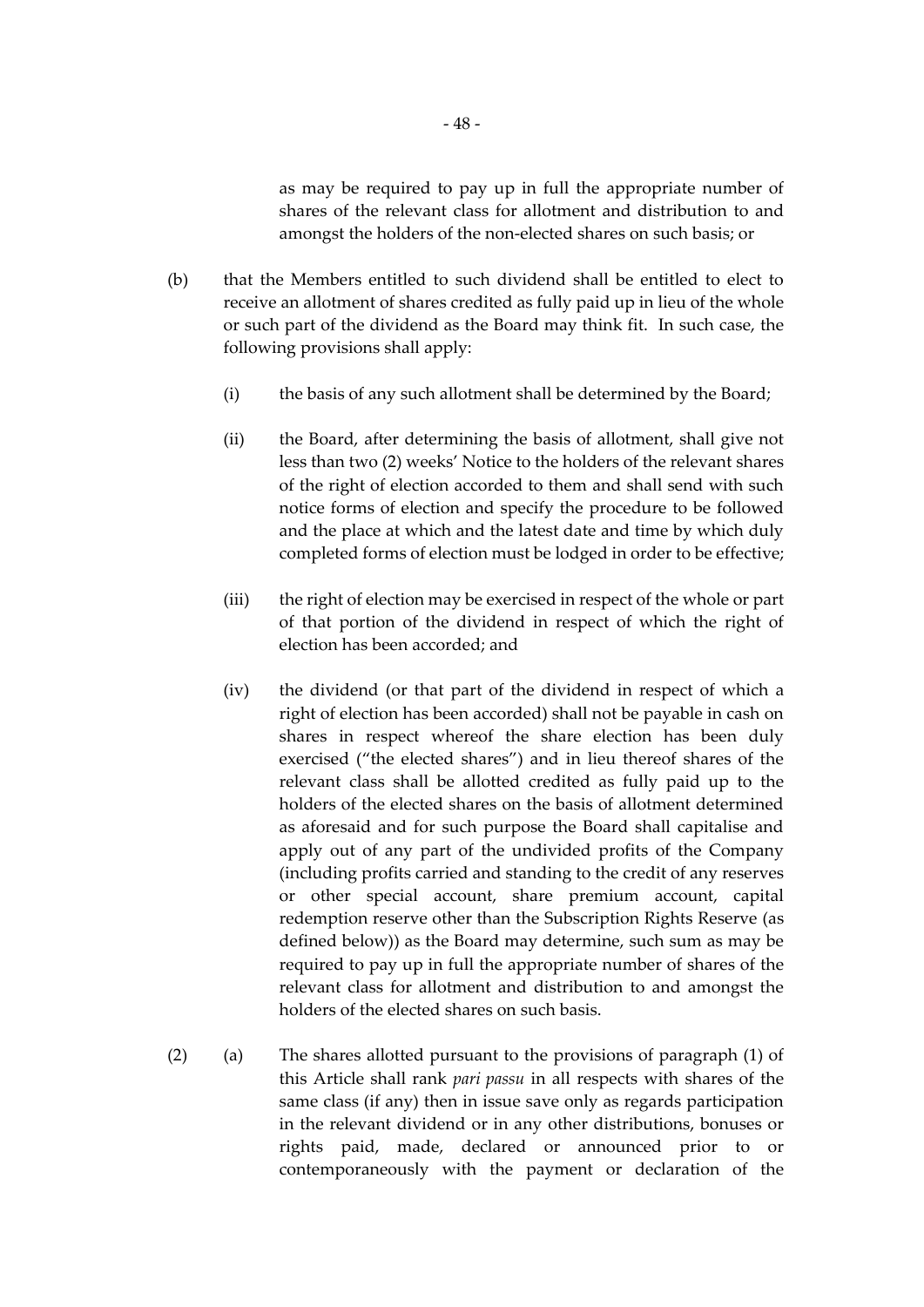relevant dividend unless, contemporaneously with the announcement by the Board of their proposal to apply the provisions of sub-paragraph (a) or (b) of paragraph (1) of this Article in relation to the relevant dividend or contemporaneously with their announcement of the distribution, bonus or rights in question, the Board shall specify that the shares to be allotted pursuant to the provisions of paragraph (1) of this Article shall rank for participation in such distribution, bonus or rights.

(b) The Board may do all acts and things considered necessary or expedient to give effect to any capitalisation pursuant to the provisions of paragraph (1) of this Article, with full power to the Board to make such provisions as it thinks fit in the case of shares becoming distributable in fractions (including provisions whereby, in whole or in part, fractional entitlements are aggregated and sold and the net proceeds distributed to those entitled, or are disregarded or rounded up or down or whereby the benefit of fractional entitlements accrues to the Company rather than to the Members concerned). The Board may authorise any person to enter into on behalf of all Members interested, an agreement with the Company providing for such capitalisation and matters incidental thereto and any agreement made pursuant to such authority shall be effective and binding on all concerned.

(3) The Company may upon the recommendation of the Board by ordinary resolution resolve in respect of any one particular dividend of the Company that notwithstanding the provisions of paragraph (1) of this Article a dividend may be satisfied wholly in the form of an allotment of shares credited as fully paid up without offering any right to shareholders to elect to receive such dividend in cash in lieu of such allotment.

(4) The Board may on any occasion determine that rights of election and the allotment of shares under paragraph (1) of this Article shall not be made available or made to any shareholders with registered addresses in any territory where, in the absence of a registration statement or other special formalities, the circulation of an offer of such rights of election or the allotment of shares would or might, in the opinion of the Board, be unlawful or impracticable, and in such event the provisions aforesaid shall be read and construed subject to such determination. Members affected as a result of the foregoing sentence shall not be or be deemed to be a separate class of Members for any purpose whatsoever.

(5) Any resolution declaring a dividend on shares of any class, whether a resolution of the Company in general meeting or a resolution of the Board, may specify that the same shall be payable or distributable to the persons registered as the holders of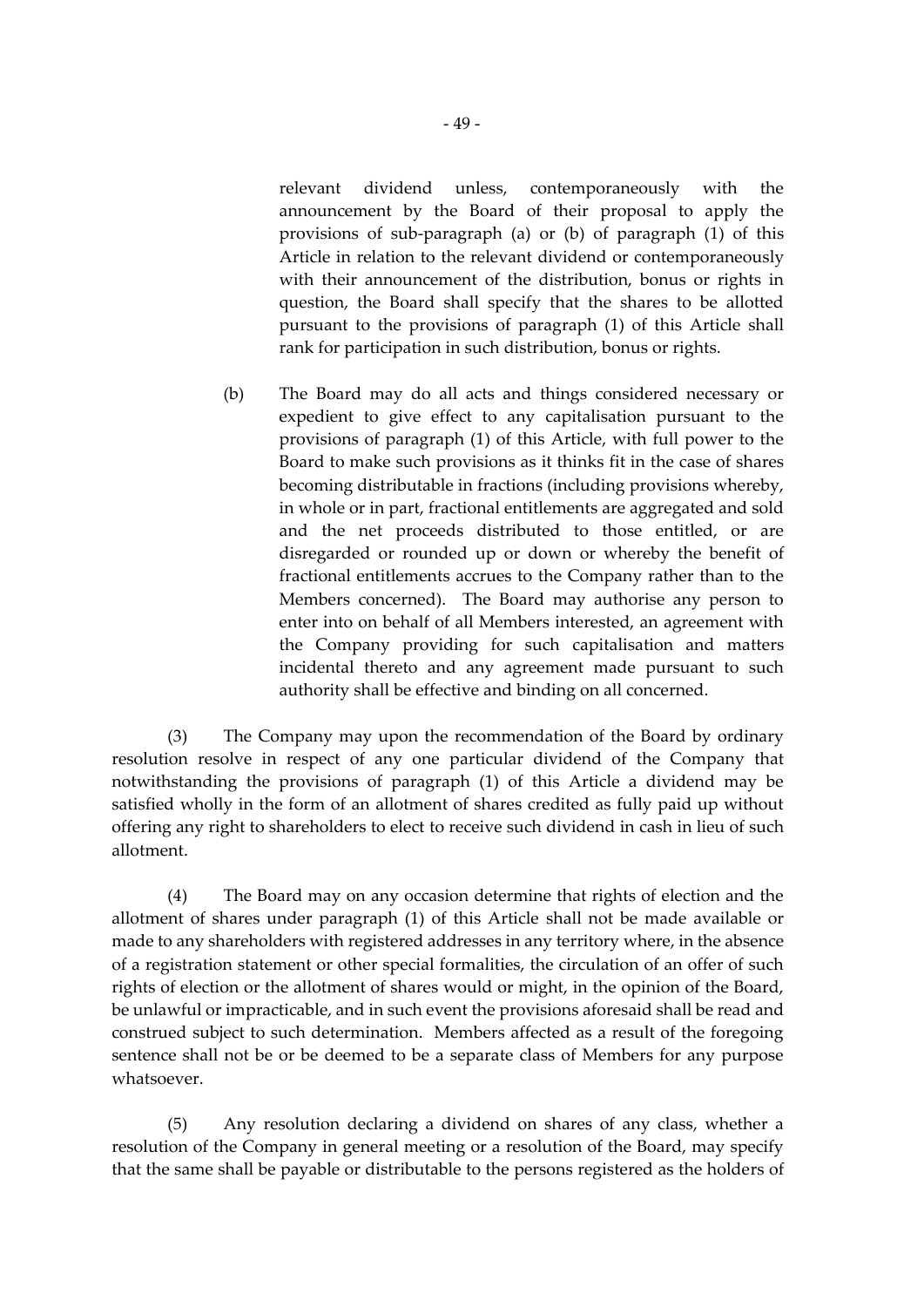such shares at the close of business on a particular date, notwithstanding that it may be a date prior to that on which the resolution is passed, and thereupon the dividend shall be payable or distributable to them in accordance with their respective holdings so registered, but without prejudice to the rights inter se in respect of such dividend of transferors and transferees of any such shares. The provisions of this Article shall *mutatis mutandis* apply to bonuses, capitalisation issues, distributions of realised capital profits or offers or grants made by the Company to the Members.

#### RESERVES

143. (1) The Board shall establish an account to be called the share premium account and shall carry to the credit of such account from time to time a sum equal to the amount or value of the premium paid on the issue of any share in the Company. Unless otherwise provided by the provisions of these Articles, the Board may apply the share premium account in any manner permitted by the Law. The Company shall at all times comply with the provisions of the Law in relation to the share premium account.

(2) Before recommending any dividend, the Board may set aside out of the profits of the Company such sums as it determines as reserves which shall, at the discretion of the Board, be applicable for any purpose to which the profits of the Company may be properly applied and pending such application may, also at such discretion, either be employed in the business of the Company or be invested in such investments as the Board may from time to time think fit and so that it shall not be necessary to keep any investments constituting the reserve or reserves separate or distinct from any other investments of the Company. The Board may also without placing the same to reserve carry forward any profits which it may think prudent not to distribute.

#### CAPITALISATION

144. (1) The Company may, upon the recommendation of the Board, at any time and from time to time pass an ordinary resolution to the effect that it is desirable to capitalise all or any part of any amount for the time being standing to the credit of any reserve or fund (including a share premium account and capital redemption reserve and the profit and loss account) whether or not the same is available for distribution and accordingly that such amount be set free for distribution among the Members or any class of Members who would be entitled thereto if it were distributed by way of dividend and in the same proportions, on the footing that the same is not paid in cash but is applied either in or towards paying up the amounts for the time being unpaid on any shares in the Company held by such Members respectively or in paying up in full unissued shares, debentures or other obligations of the Company, to be allotted and distributed credited as fully paid up among such Members, or partly in one way and partly in the other, and the Board shall give effect to such resolution provided that, for the purposes of this Article, a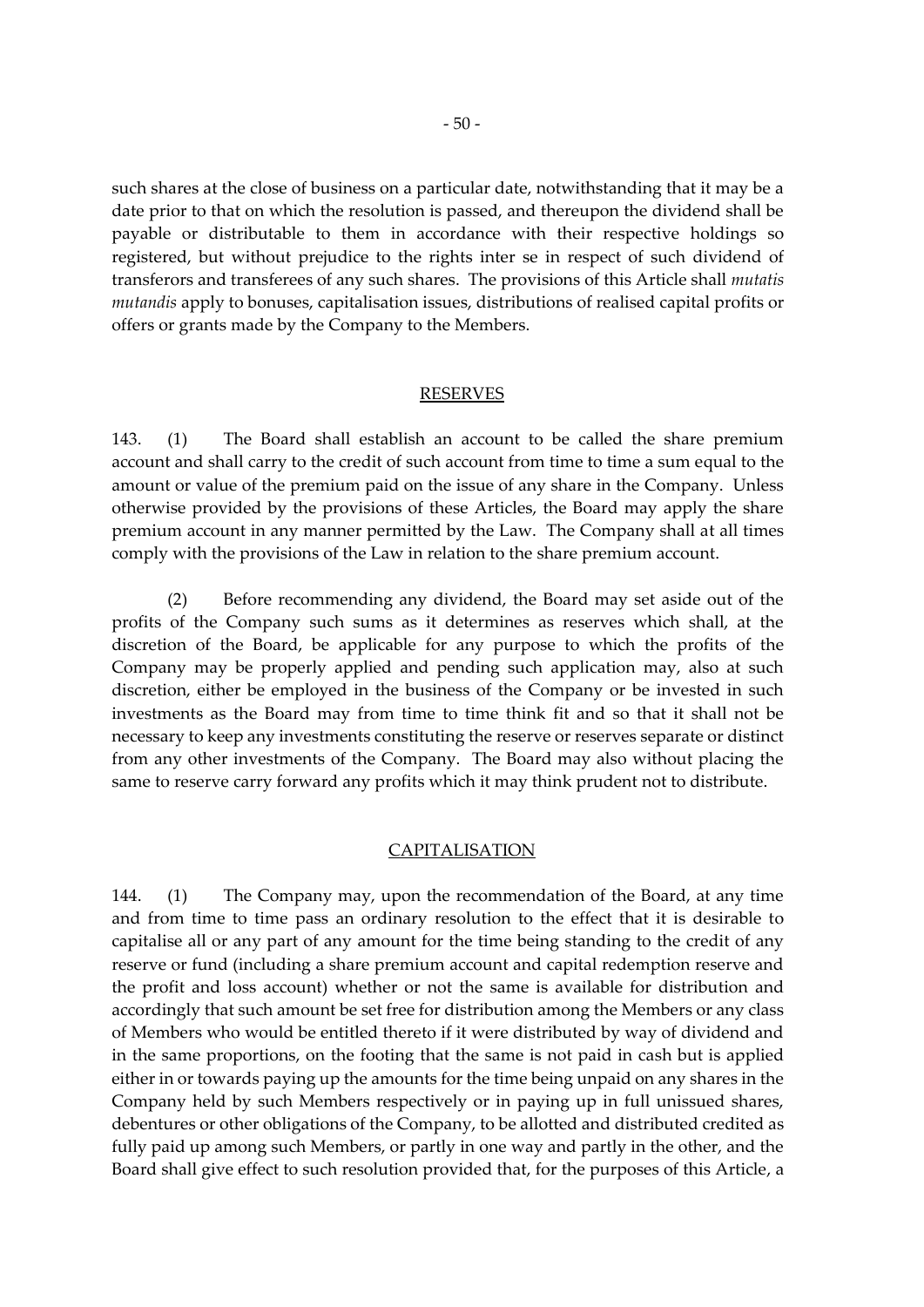share premium account and any capital redemption reserve or fund representing unrealised profits, may be applied only in paying up in full unissued shares of the Company to be allotted to such Members credited as fully paid.

(2) Notwithstanding any provisions in these Articles, the Board may resolve to capitalise all or any part of any amount for the time being standing to the credit of any reserve or fund (including a share premium account and the profit and loss account) whether or not the same is available for distribution by applying such sum in paying up unissued shares to be allotted to (i) employees (including directors) of the Company and/or its affiliates (meaning any individual, corporation, partnership, association, joint-stock company, trust, unincorporated association or other entity (other than the Company) that directly, or indirectly through one or more intermediaries, controls, is controlled by or is under common control with, the Company) upon exercise or vesting of any options or awards granted under any share incentive scheme or employee benefit scheme or other arrangement which relates to such persons that has been adopted or approved by the Members at a general meeting, or (ii) any trustee of any trust to whom shares are to be allotted and issued by the Company in connection with the operation of any share incentive scheme or employee benefit scheme or other arrangement which relates to such persons that has been adopted or approved by the Members at a general meeting.

145. The Board may settle, as it considers appropriate, any difficulty arising in regard to any distribution under the last preceding Article and in particular may issue certificates in respect of fractions of shares or authorise any person to sell and transfer any fractions or may resolve that the distribution should be as nearly as may be practicable in the correct proportion but not exactly so or may ignore fractions altogether, and may determine that cash payments shall be made to any Members in order to adjust the rights of all parties, as may seem expedient to the Board. The Board may appoint any person to sign on behalf of the persons entitled to participate in the distribution any contract necessary or desirable for giving effect thereto and such appointment shall be effective and binding upon the Members.

# SUBSCRIPTION RIGHTS RESERVE

146. The following provisions shall have effect to the extent that they are not prohibited by and are in compliance with the Law:

(1) If, so long as any of the rights attached to any warrants issued by the Company to subscribe for shares of the Company shall remain exercisable, the Company does any act or engages in any transaction which, as a result of any adjustments to the subscription price in accordance with the provisions of the conditions of the warrants, would reduce the subscription price to below the par value of a share, then the following provisions shall apply: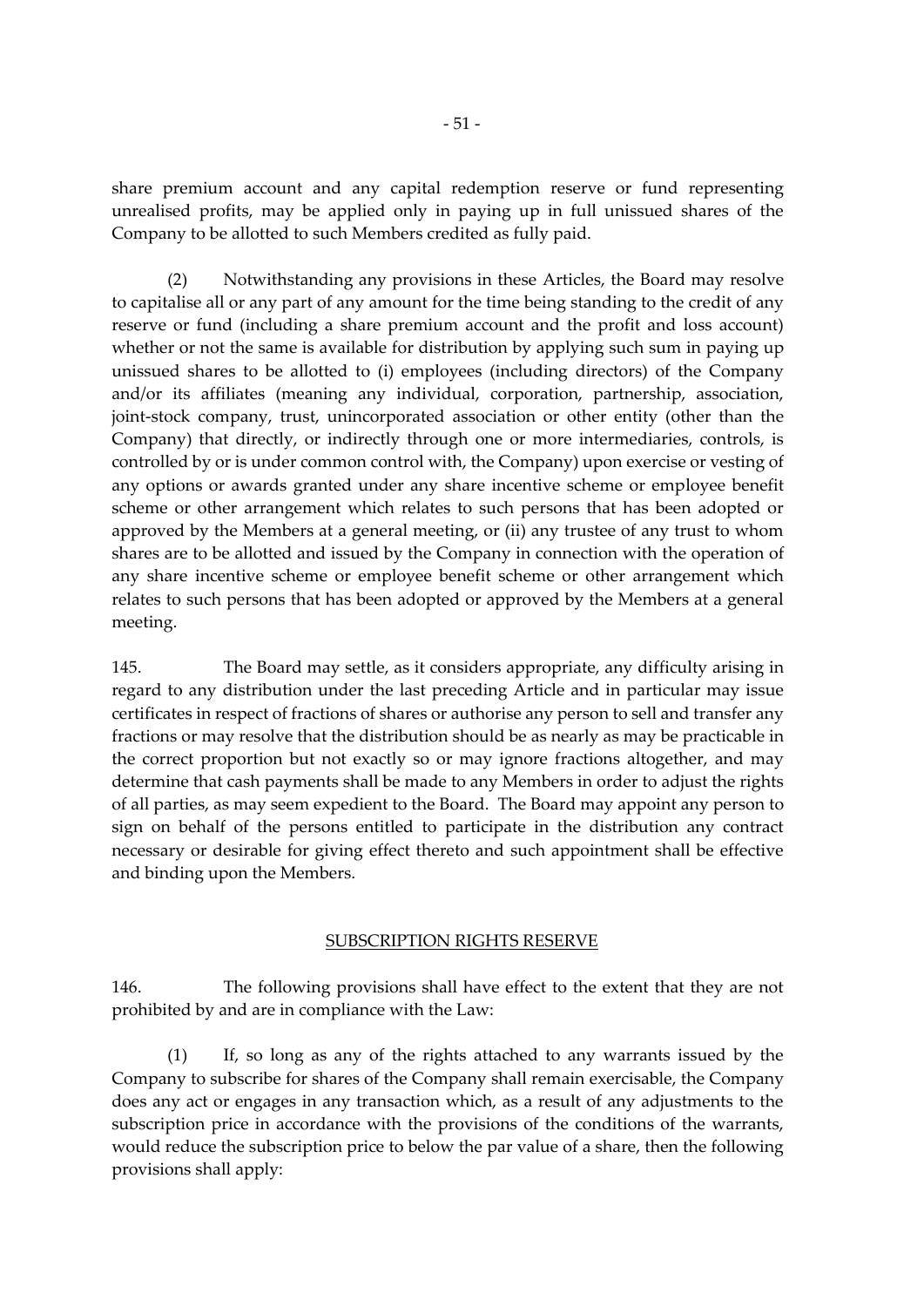- (a) as from the date of such act or transaction the Company shall establish and thereafter (subject as provided in this Article) maintain in accordance with the provisions of this Article a reserve (the "Subscription Rights Reserve") the amount of which shall at no time be less than the sum which for the time being would be required to be capitalised and applied in paying up in full the nominal amount of the additional shares required to be issued and allotted credited as fully paid pursuant to sub- paragraph (c) below on the exercise in full of all the subscription rights outstanding and shall apply the Subscription Rights Reserve in paying up such additional shares in full as and when the same are allotted;
- (b) the Subscription Rights Reserve shall not be used for any purpose other than that specified above unless all other reserves of the Company (other than share premium account) have been extinguished and will then only be used to make good losses of the Company if and so far as is required by law;
- (c) upon the exercise of all or any of the subscription rights represented by any warrant, the relevant subscription rights shall be exercisable in respect of a nominal amount of shares equal to the amount in cash which the holder of such warrant is required to pay on exercise of the subscription rights represented thereby (or, as the case may be the relevant portion thereof in the event of a partial exercise of the subscription rights) and, in addition, there shall be allotted in respect of such subscription rights to the exercising warrantholder, credited as fully paid, such additional nominal amount of shares as is equal to the difference between:
	- (i) the said amount in cash which the holder of such warrant is required to pay on exercise of the subscription rights represented thereby (or, as the case may be, the relevant portion thereof in the event of a partial exercise of the subscription rights); and
	- (ii) the nominal amount of shares in respect of which such subscription rights would have been exercisable having regard to the provisions of the conditions of the warrants, had it been possible for such subscription rights to represent the right to subscribe for shares at less than par and immediately upon such exercise so much of the sum standing to the credit of the Subscription Rights Reserve as is required to pay up in full such additional nominal amount of shares shall be capitalised and applied in paying up in full such additional nominal amount of shares which shall forthwith be allotted credited as fully paid to the exercising warrantholders; and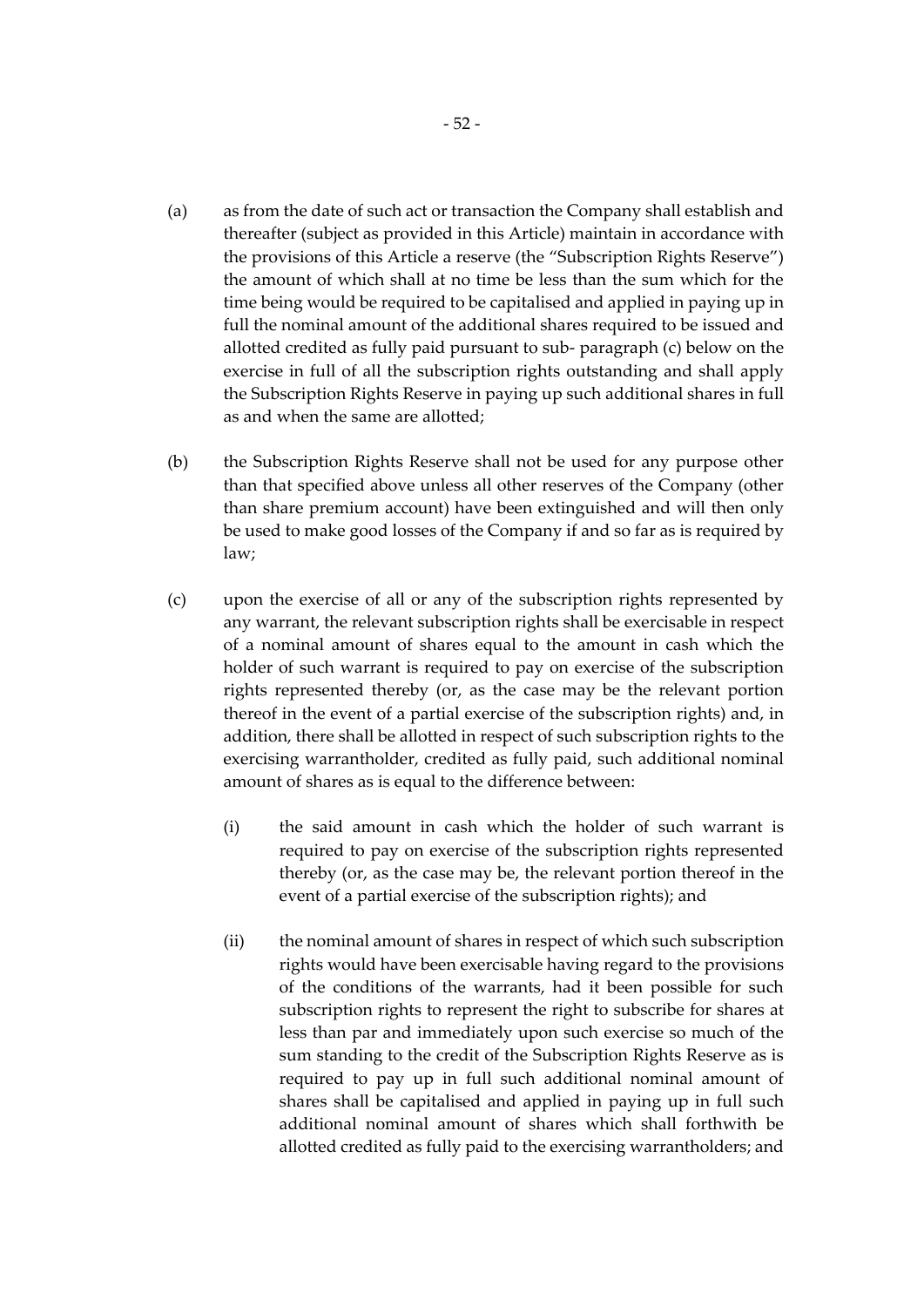(d) if, upon the exercise of the subscription rights represented by any warrant, the amount standing to the credit of the Subscription Rights Reserve is not sufficient to pay up in full such additional nominal amount of shares equal to such difference as aforesaid to which the exercising warrantholder is entitled, the Board shall apply any profits or reserves then or thereafter becoming available (including, to the extent permitted by law, share premium account) for such purpose until such additional nominal amount of shares is paid up and allotted as aforesaid and until then no dividend or other distribution shall be paid or made on the fully paid shares of the Company then in issue. Pending such payment and allotment, the exercising warrantholder shall be issued by the Company with a certificate evidencing his right to the allotment of such additional nominal amount of shares. The rights represented by any such certificate shall be in registered form and shall be transferable in whole or in part in units of one share in the like manner as the shares for the time being are transferable, and the Company shall make such arrangements in relation to the maintenance of a register therefor and other matters in relation thereto as the Board may think fit and adequate particulars thereof shall be made known to each relevant exercising warrantholder upon the issue of such certificate.

(2) Shares allotted pursuant to the provisions of this Article shall rank *pari passu* in all respects with the other shares allotted on the relevant exercise of the subscription rights represented by the warrant concerned. Notwithstanding anything contained in paragraph (1) of this Article, no fraction of any share shall be allotted on exercise of the subscription rights.

(3) The provision of this Article as to the establishment and maintenance of the Subscription Rights Reserve shall not be altered or added to in any way which would vary or abrogate, or which would have the effect of varying or abrogating the provisions for the benefit of any warrantholder or class of warrantholders under this Article without the sanction of a special resolution of such warrantholders or class of warrantholders.

(4) A certificate or report by the auditors for the time being of the Company as to whether or not the Subscription Rights Reserve is required to be established and maintained and if so the amount thereof so required to be established and maintained, as to the purposes for which the Subscription Rights Reserve has been used, as to the extent to which it has been used to make good losses of the Company, as to the additional nominal amount of shares required to be allotted to exercising warrantholders credited as fully paid, and as to any other matter concerning the Subscription Rights Reserve shall (in the absence of manifest error) be conclusive and binding upon the Company and all warrantholders and shareholders.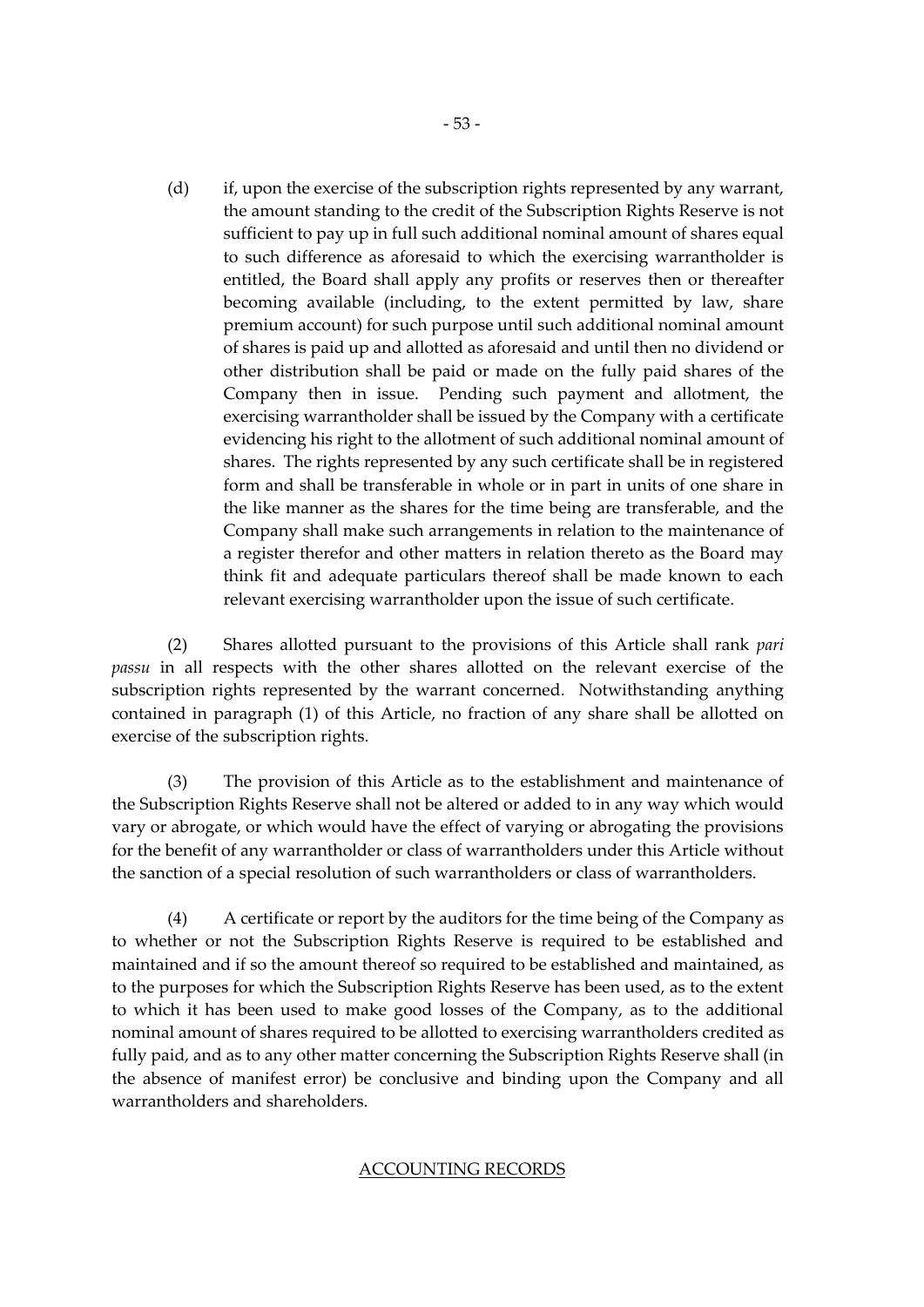147. The Board shall cause true accounts to be kept of the sums of money received and expended by the Company, and the matters in respect of which such receipt and expenditure take place, and of the property, assets, credits and liabilities of the Company and of all other matters required by the Law or necessary to give a true and fair view of the Company's affairs and to explain its transactions. 4(1)

- 54 -

148. The accounting records shall be kept at the Office or, at such other place or places as the Board decides and shall always be open to inspection by the Directors. No Member (other than a Director) shall have any right of inspecting any accounting record or book or document of the Company except as conferred by law or authorised by the Board or the Company in general meeting.

149. Subject to Article 150, a printed copy of the Directors' report, accompanied by the balance sheet and profit and loss account, including every document required by law to be annexed thereto, made up to the end of the applicable financial year and containing a summary of the assets and liabilities of the Company under convenient heads and a statement of income and expenditure, together with a copy of the Auditors' report, shall be sent to each person entitled thereto at least twenty-one (21) days before the date of the general meeting and at the same time as the notice of annual general meeting and laid before the Company at the annual general meeting held in accordance with Article 56 provided that this Article shall not require a copy of those documents to be sent to any person whose address the Company is not aware or to more than one of the joint holders of any shares or debentures. 5

150. Subject to due compliance with all applicable Statutes, rules and regulations, including, without limitation, the rules of the Designated Stock Exchange, and to obtaining all necessary consents, if any, required thereunder, the requirements of Article 149 shall be deemed satisfied in relation to any person by sending to the person in any manner not prohibited by the Statutes, summarised financial statements derived from the Company's annual accounts and the directors' report which shall be in the form and containing the information required by applicable laws and regulations, provided that any person who is otherwise entitled to the annual financial statements of the Company and the directors' report thereon may, if he so requires by notice in writing served on the Company, demand that the Company sends to him, in addition to summarised financial statements, a complete printed copy of the Company's annual financial statement and the directors' report thereon.

151. The requirement to send to a person referred to in Article 149 the documents referred to in that article or a summary financial report in accordance with Article 150 shall be deemed satisfied where, in accordance with all applicable Statutes, rules and regulations, including, without limitation, the rules of the Designated Stock Exchange, the Company publishes copies of the documents referred to in Article 149 and, if applicable, a summary financial report complying with Article 150, on the Company's

App. 13B

App. 3 App. 13B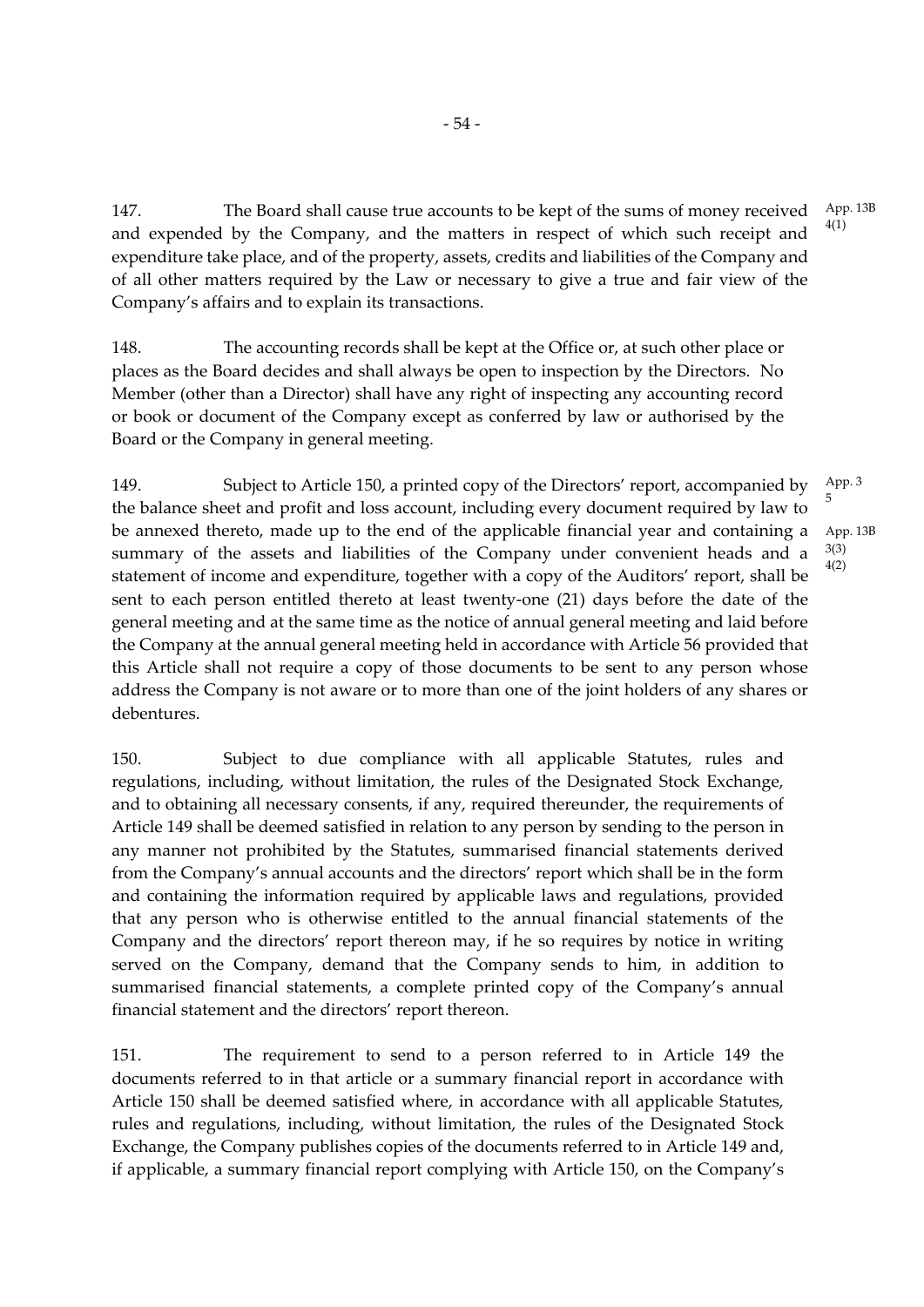computer network or in any other permitted manner (including by sending any form of electronic communication), and that person has agreed or is deemed to have agreed to treat the publication or receipt of such documents in such manner as discharging the Company's obligation to send to him a copy of such documents.

#### AUDIT

152. (1) At the annual general meeting or at a subsequent extraordinary general meeting in each year, the Members shall appoint an auditor to audit the accounts of the Company and such auditor shall hold office until the next annual general meeting. Such auditor may be a Member but no Director or officer or employee of the Company shall, during his continuance in office, be eligible to act as an auditor of the Company.

(2) The Members may, at any general meeting convened and held in accordance with these Articles, by special resolution remove the Auditor at any time before the expiration of his term of office and shall by ordinary resolution at that meeting appoint another Auditor in his stead for the remainder of his term.

153. Subject to the Law the accounts of the Company shall be audited at least once in every year. App. 13B 4(2)

154. The remuneration of the Auditor shall be fixed by the Company in general meeting or in such manner as the Members may determine.

155. If the office of auditor becomes vacant by the resignation or death of the Auditor, or by his becoming incapable of acting by reason of illness or other disability at a time when his services are required, the Directors shall fill the vacancy and fix the remuneration of the Auditor so appointed.

156. The Auditor shall at all reasonable times have access to all books kept by the Company and to all accounts and vouchers relating thereto; and he may call on the Directors or officers of the Company for any information in their possession relating to the books or affairs of the Company.

157. The statement of income and expenditure and the balance sheet provided for by these Articles shall be examined by the Auditor and compared by him with the books, accounts and vouchers relating thereto; and he shall make a written report thereon stating whether such statement and balance sheet are drawn up so as to present fairly the financial position of the Company and the results of its operations for the period under review and, in case information shall have been called for from Directors or officers of the Company, whether the same has been furnished and has been satisfactory. The financial statements of the Company shall be audited by the Auditor in accordance with generally accepted auditing standards. The Auditor shall make a written report thereon in App. 13B 4(2)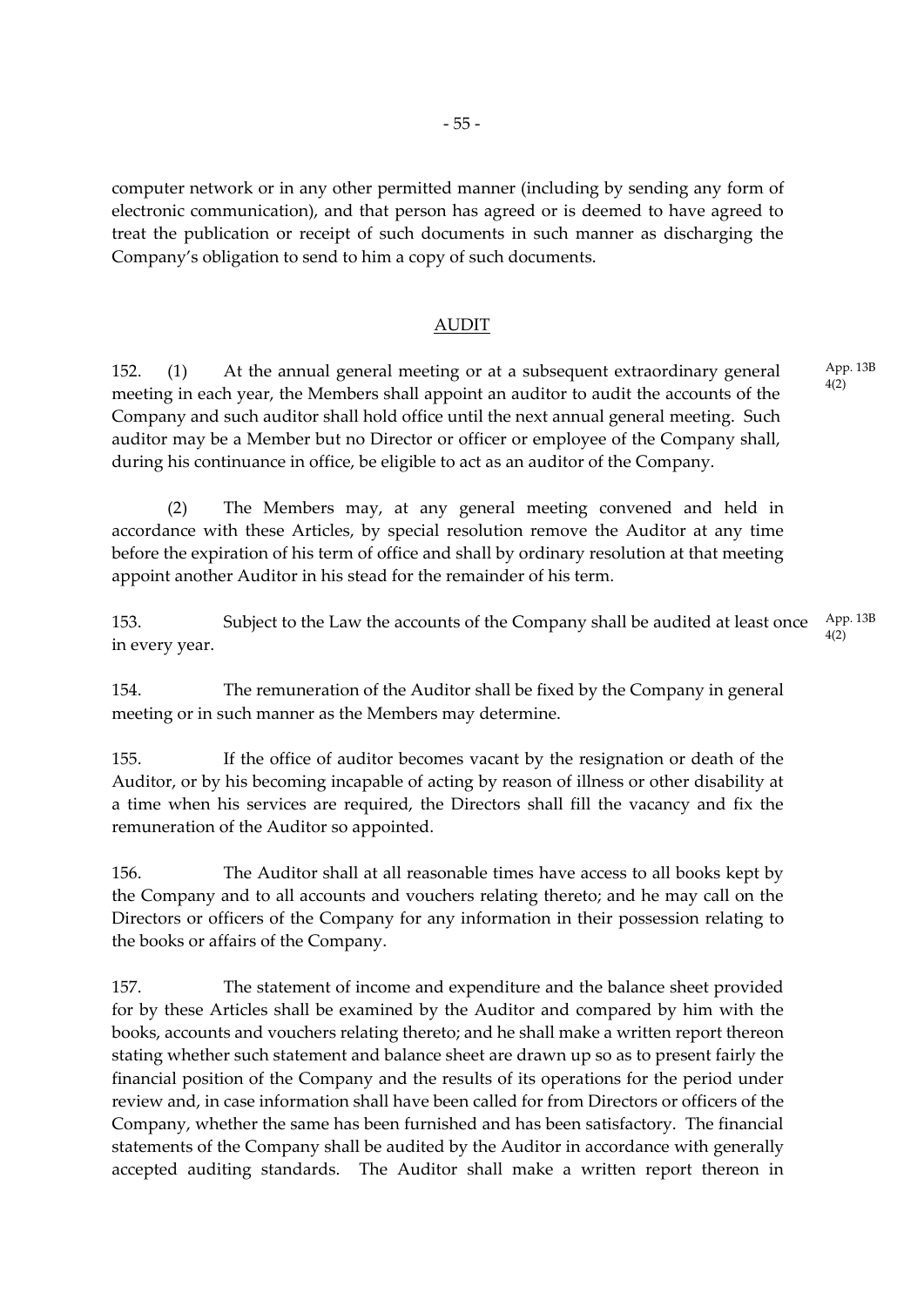accordance with generally accepted auditing standards and the report of the Auditor shall be submitted to the Members in general meeting. The generally accepted auditing standards referred to herein may be those of a country or jurisdiction other than the Cayman Islands. If so, the financial statements and the report of the Auditor should disclose this fact and name such country or jurisdiction.

### **NOTICES**

158. Any Notice or document (including any "corporate communication" within the meaning ascribed thereto under the rules of the Designated Stock Exchange), whether or not, to be given or issued under these Articles from the Company to a Member shall be in writing or by cable, telex or facsimile transmission message or other form of electronic transmission or communication and any such Notice and document may be served or delivered by the Company on or to any Member either personally or by sending it through the post in a prepaid envelope addressed to such Member at his registered address as appearing in the Register or at any other address supplied by him to the Company for the purpose or, as the case may be, by transmitting it to any such address or transmitting it to any telex or facsimile transmission number or electronic number or address or website supplied by him to the Company for the giving of Notice to him or which the person transmitting the notice reasonably and bona fide believes at the relevant time will result in the Notice being duly received by the Member or may also be served by advertisement in appropriate newspapers in accordance with the requirements of the Designated Stock Exchange or, to the extent permitted by the applicable laws, by placing it on the Company's website or the website of the Designated Stock Exchange, and giving to the member a notice stating that the notice or other document is available there (a "notice of availability"). The notice of availability may be given to the Member by any of the means set out above other than by posting it on a website. In the case of joint holders of a share all notices shall be given to that one of the joint holders whose name stands first in the Register and notice so given shall be deemed a sufficient service on or delivery to all the joint holders.

- 159. Any Notice or other document:
	- (a) if served or delivered by post, shall where appropriate be sent by airmail and shall be deemed to have been served or delivered on the day following that on which the envelope containing the same, properly prepaid and addressed, is put into the post; in proving such service or delivery it shall be sufficient to prove that the envelope or wrapper containing the notice or document was properly addressed and put into the post and a certificate in writing signed by the Secretary or other officer of the Company or other person appointed by the Board that the envelope or wrapper containing the Notice or other document was so addressed and put into the post shall be conclusive evidence thereof;

App. 3 7(1) 7(2)

7(3)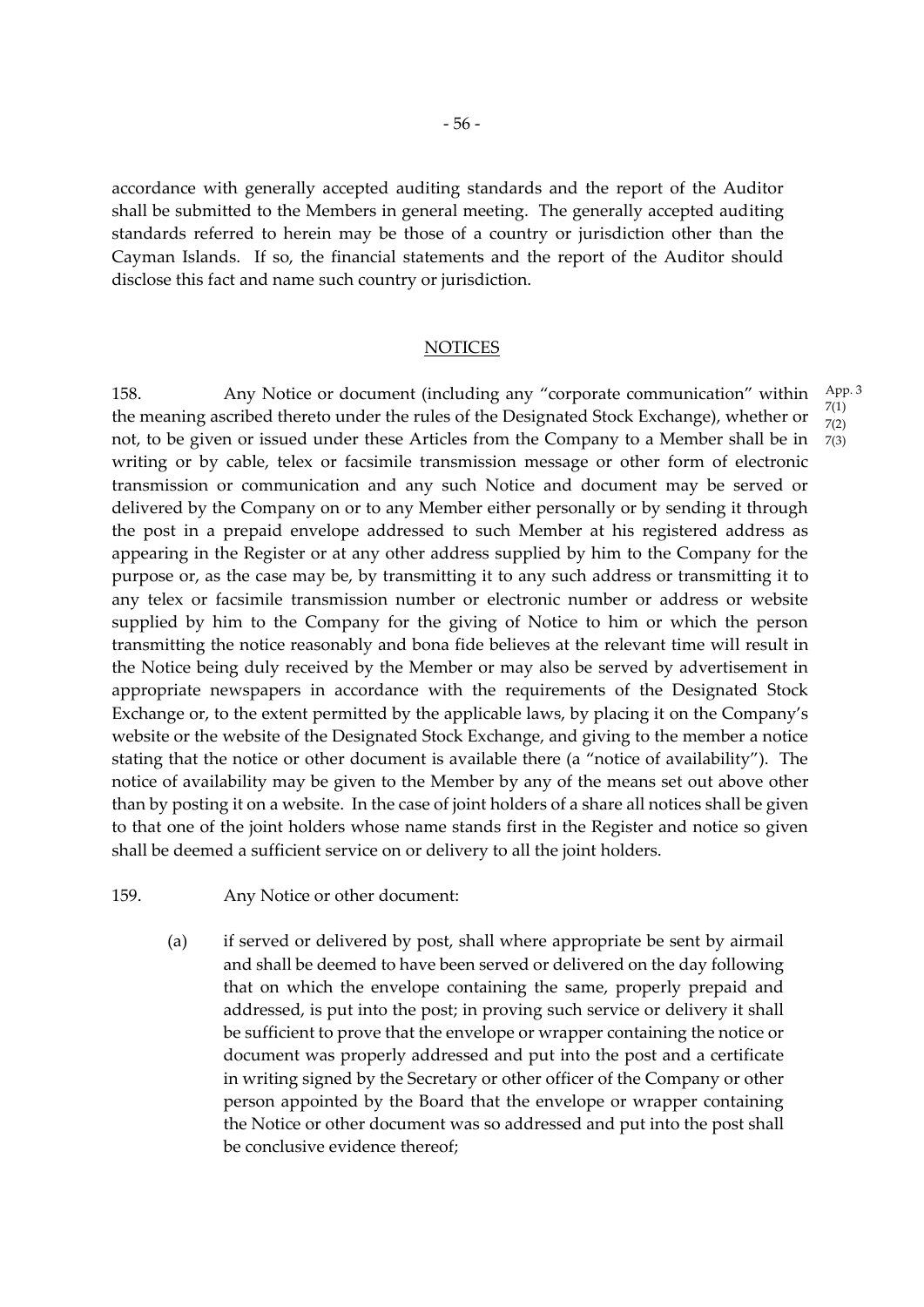- (b) if sent by electronic communication, shall be deemed to be given on the day on which it is transmitted from the server of the Company or its agent. A Notice placed on the Company's website or the website of the Designated Stock Exchange, is deemed given by the Company to a Member on the day following that on which a notice of availability is deemed served on the Member;
- (c) if served or delivered in any other manner contemplated by these Articles, shall be deemed to have been served or delivered at the time of personal service or delivery or, as the case may be, at the time of the relevant despatch or transmission; and in proving such service or delivery a certificate in writing signed by the Secretary or other officer of the Company or other person appointed by the Board as to the act and time of such service, delivery, despatch or transmission shall be conclusive evidence thereof; and
- (d) may be given to a Member either in the English language or the Chinese language, subject to due compliance with all applicable Statutes, rules and regulations.

160. (1) Any Notice or other document delivered or sent by post to or left at the registered address of any Member in pursuance of these Articles shall, notwithstanding that such Member is then dead or bankrupt or that any other event has occurred, and whether or not the Company has notice of the death or bankruptcy or other event, be deemed to have been duly served or delivered in respect of any share registered in the name of such Member as sole or joint holder unless his name shall, at the time of the service or delivery of the Notice or document, have been removed from the Register as the holder of the share, and such service or delivery shall for all purposes be deemed a sufficient service or delivery of such Notice or document on all persons interested (whether jointly with or as claiming through or under him) in the share.

(2) A Notice may be given by the Company to the person entitled to a share in consequence of the death, mental disorder or bankruptcy of a Member by sending it through the post in a prepaid letter, envelope or wrapper addressed to him by name, or by the title of representative of the deceased, or trustee of the bankrupt, or by any like description, at the address, if any, supplied for the purpose by the person claiming to be so entitled, or (until such an address has been so supplied) by giving the notice in any manner in which the same might have been given if the death, mental disorder or bankruptcy had not occurred.

(3) Any person who by operation of law, transfer or other means whatsoever shall become entitled to any share shall be bound by every Notice in respect of such share which prior to his name and address being entered on the Register shall have been duly given to the person from whom he derives his title to such share.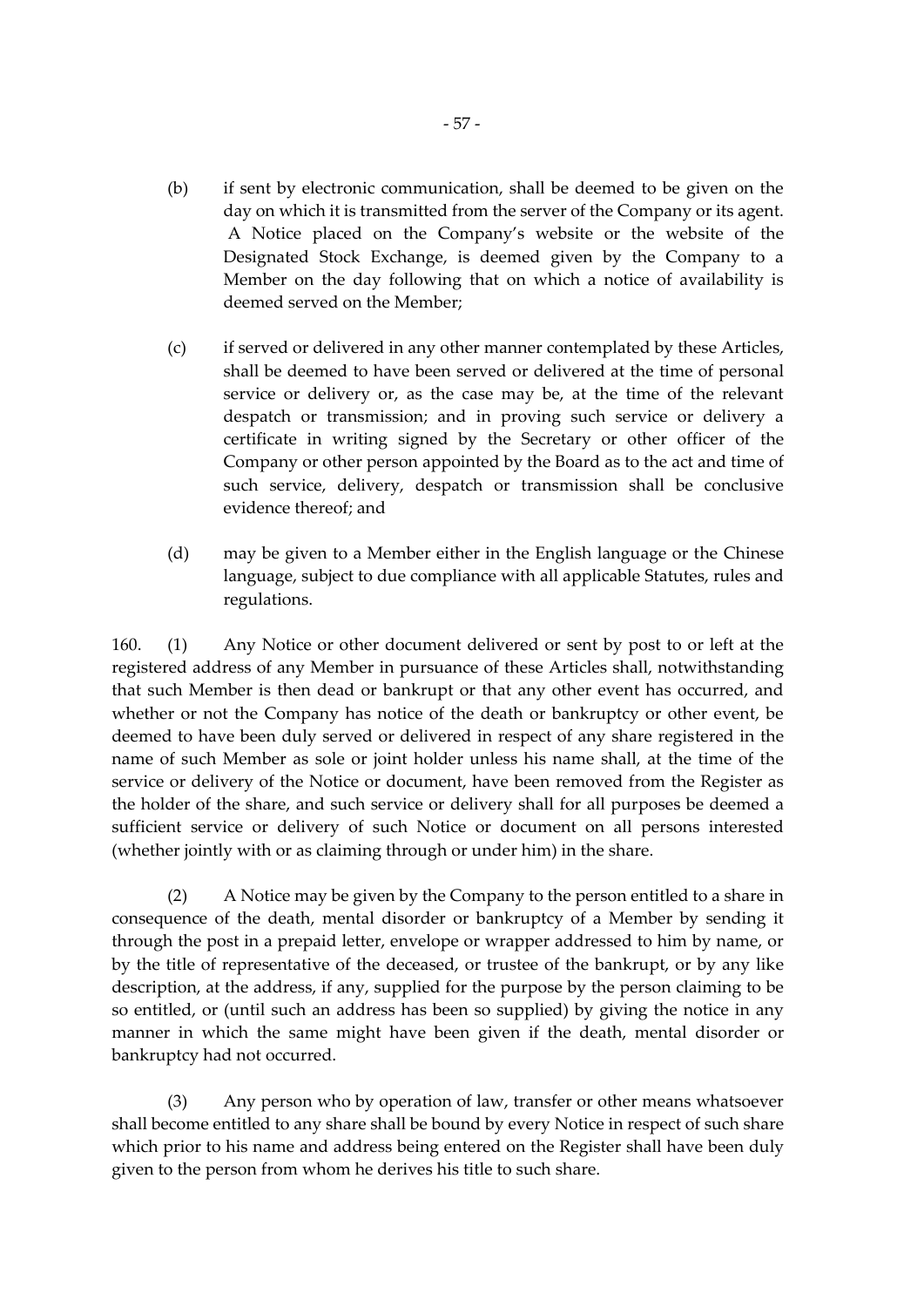#### **SIGNATURES**

161. For the purposes of these Articles, a facsimile or electronic transmission message purporting to come from a holder of shares or, as the case may be, a Director or alternate Director, or, in the case of a corporation which is a holder of shares from a director or the secretary thereof or a duly appointed attorney or duly authorised representative thereof for it and on its behalf, shall in the absence of express evidence to the contrary available to the person relying thereon at the relevant time be deemed to be a document or instrument in writing signed by such holder or Director or alternate Director in the terms in which it is received.

#### WINDING UP

162. (1) The Board shall have power in the name and on behalf of the Company to present a petition to the court for the Company to be wound up.

(2) A resolution that the Company be wound up by the court or be wound up voluntarily shall be a special resolution.

163. (1) Subject to any special rights, privileges or restrictions as to the distribution of available surplus assets on liquidation for the time being attached to any class or classes of shares (i) if the Company shall be wound up and the assets available for distribution amongst the Members shall be more than sufficient to repay the whole of the capital paid up at the commencement of the winding up, the excess shall be distributed *pari passu* amongst such members in proportion to the amount paid up on the shares held by them respectively and (ii) if the Company shall be wound up and the assets available for distribution amongst the Members as such shall be insufficient to repay the whole of the paid-up capital such assets shall be distributed so that, as nearly as may be, the losses shall be borne by the Members in proportion to the capital paid up, or which ought to have been paid up, at the commencement of the winding up on the shares held by them respectively.

(2) If the Company shall be wound up (whether the liquidation is voluntary or by the court) the liquidator may, with the authority of a special resolution and any other sanction required by the Law, divide among the Members in specie or kind the whole or any part of the assets of the Company and whether or not the assets shall consist of properties of one kind or shall consist of properties to be divided as aforesaid of different kinds, and may for such purpose set such value as he deems fair upon any one or more class or classes of property and may determine how such division shall be carried out as between the Members or different classes of Members. The liquidator may, with the like authority, vest any part of the assets in trustees upon such trusts for the benefit of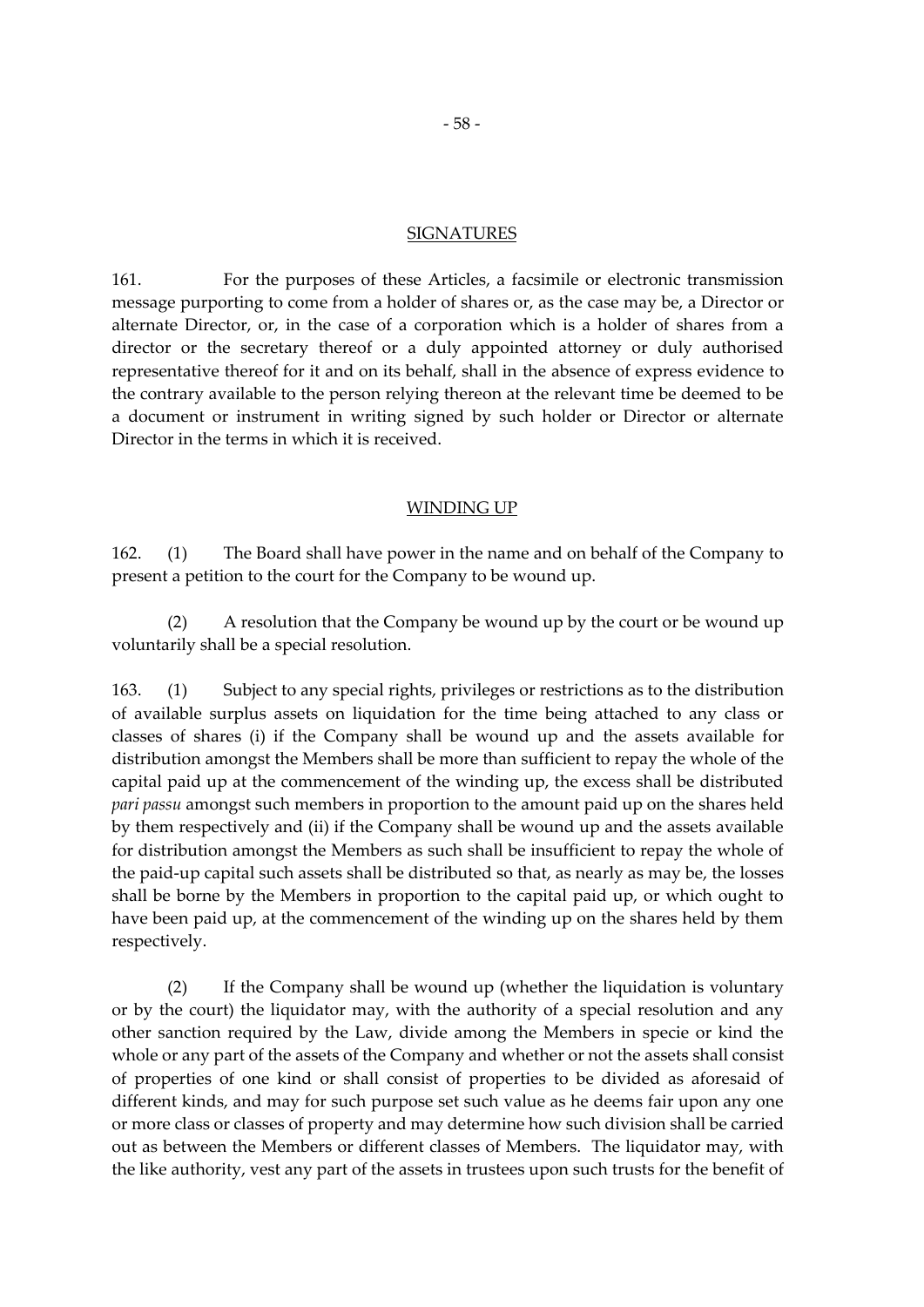the Members as the liquidator with the like authority shall think fit, and the liquidation of the Company may be closed and the Company dissolved, but so that no contributory shall be compelled to accept any shares or other property in respect of which there is a liability.

#### INDEMNITY

164. (1) The Directors, Secretary and other officers and every Auditor of the Company at any time, whether at present or in the past, and the liquidator or trustees (if any) acting or who have acted in relation to any of the affairs of the Company and everyone of them, and everyone of their heirs, executors and administrators, shall be indemnified and secured harmless out of the assets and profits of the Company from and against all actions, costs, charges, losses, damages and expenses which they or any of them, their or any of their heirs, executors or administrators, shall or may incur or sustain by or by reason of any act done, concurred in or omitted in or about the execution of their duty, or supposed duty, in their respective offices or trusts; and none of them shall be answerable for the acts, receipts, neglects or defaults of the other or others of them or for joining in any receipts for the sake of conformity, or for any bankers or other persons with whom any moneys or effects belonging to the Company shall or may be lodged or deposited for safe custody, or for insufficiency or deficiency of any security upon which any moneys of or belonging to the Company shall be placed out on or invested, or for any other loss, misfortune or damage which may happen in the execution of their respective offices or trusts, or in relation thereto; PROVIDED THAT this indemnity shall not extend to any matter in respect of any fraud or dishonesty which may attach to any of said persons.

(2) Each Member agrees to waive any claim or right of action he might have, whether individually or by or in the right of the Company, against any Director on account of any action taken by such Director, or the failure of such Director to take any action in the performance of his duties with or for the Company; PROVIDED THAT such waiver shall not extend to any matter in respect of any fraud or dishonesty which may attach to such Director.

# AMENDMENT TO MEMORANDUM AND ARTICLES OF ASSOCIATION AND NAME OF COMPANY

165. No Article shall be rescinded, altered or amended and no new Article shall be made until the same has been approved by a special resolution of the Members. A special resolution shall be required to alter the provisions of the memorandum of association or to change the name of the Company. App. 13B 1